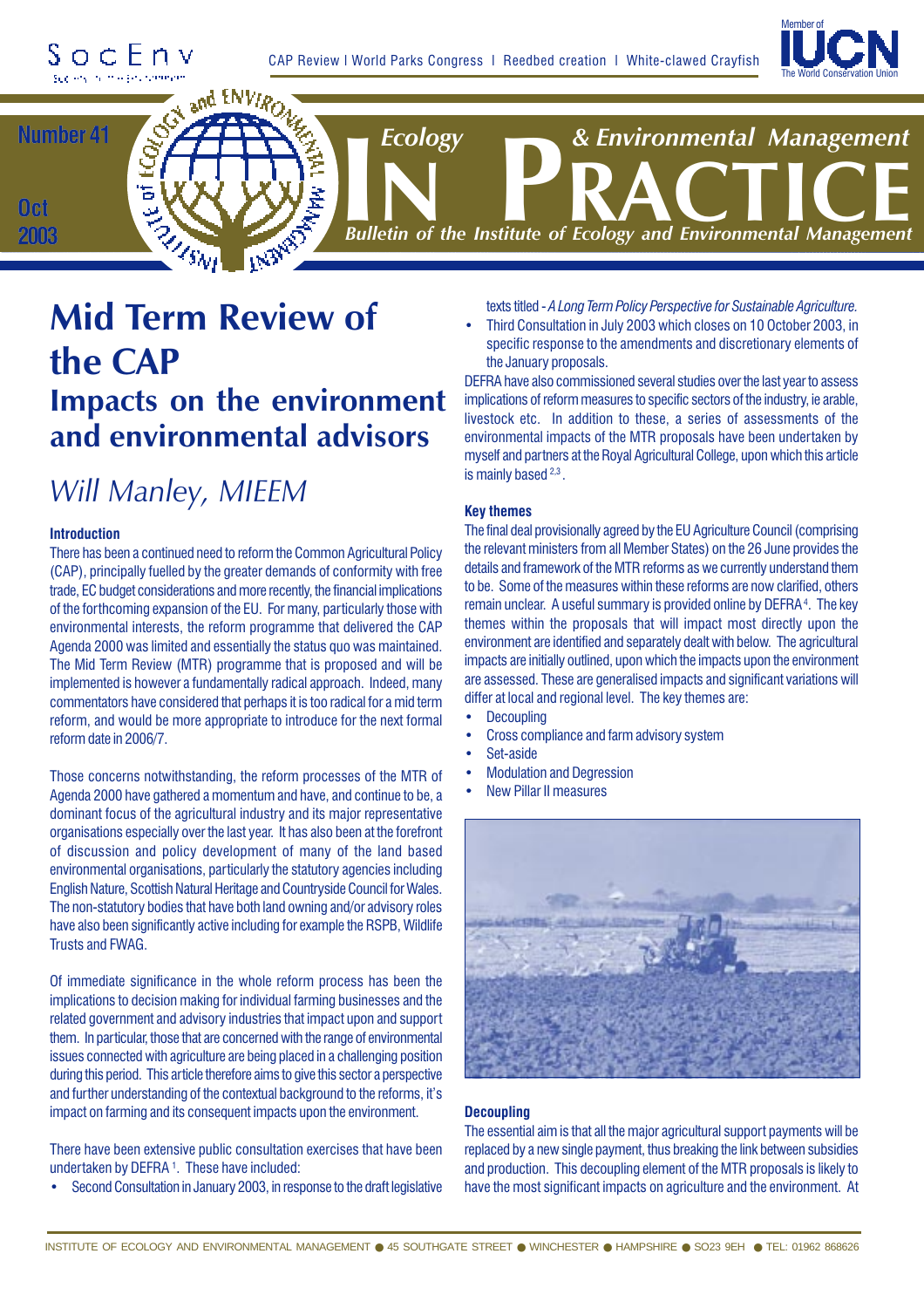### **Ecology and Environmental Management**

### **In Practice No. 41, Oct 2003. ISSN 0966-2200**

Editor for this issue: Jim Thompson, Assistant Editor for this issue: Joel Bateman

Photo Credits: Joel Bateman, Stephanie Greshon, Will Manley, Stephanie Peay, SNH, Jim Thompson *In Practice* is published quarterly by the Institute of Ecology and Environmental Management. It is supplied to all members of IEEM and is also available by subscription (£30 per year, UK . £40 overseas).

*In Practice*will publish news, comments, technical papers, letters, Institute news, reviews and listings of meetings, events and courses. *In Practice* invites contributions on any aspect of ecology and environmental management but does not aim to publish scientific papers presenting the results of original research. Contributions should be sent to the Editor at the IEEM office (address below).

Opinions expressed by contributors to *In Practice* are not necessarily supported by the Institute. Readers should seek appropriate professional quidance relevant to their individual circumstances before following any advice provided herein.

Advertising: Full page: £320, half-page: £160, quarter-page: £80, eighth-page: £40. The Institute does not accept<br>responsibility for advertising content or policy of advertisers, nor does the placement of advertisements in imply support for companies, individuals or their products or services advertised herein.

### *Contents*

- *1, 3 5* **Mid Term Review of the CAP** *Will Manley, MIEEM*
- *6 7* **Reedbed and Fen Creation on Old Mineral Sites** *Stephanie Greshon, MIEEM*
- *8 13* **The Vth World Parks Congress, Durban** *Jim Thompson*
- *14-19* **Mitigating Effects on White-clawed Crayfish** *Stephanie Peay, MIEEM*
- *20-24* **In the Journals** *Jim Thompson, Joel Bateman & Nick Jackson*
- *25* **The North East Section** *Andy Cherrill, MIEEM & Steve Pullan, MIEEM*
- *26 27* **Recent Publications**
- *28* **Institute News**
- *29-30* **News in Brief**
- *31* **New Members**
- *32* **Diary**

### **Institute of Ecology and Environmental Management**

Patrons: Prof. David Bellamy, Prof. Tony Bradshaw, Sir Martin Doughty, Prof. Charles Gimingham, Mr John Humphrys, Dr Duncan Poore, The Earl of Selborne & Baroness Barbara Young.

President: Ms Sue Bell Vice-President: Mr Will Manley

Secretary: Dr Robin Buxton Treasurer: Mr Colin Buttery

Executive Director: Dr Jim Thompson Administrative Officer: Anna Thompson

External Relations Officer: Joel Bateman Education Officer: Nick Jackson

IEEM aims to raise the profile of the profession of ecology and environmental management, to establish, maintain and enhance professional standards, and to promote an ethic of environmental care within the profession and to clients and employers of the members.

IEEM Office: 45, Southgate Street, Winchester, Hampshire, SO23 9EH. Tel: 01962 868626,Fax/Ans: 01962 868625. Email: Enquiries@ieem.demon.co.uk

Website: www.ieem.org.uk

IEEM is a Company limited by guarantee, no. 2639067.

### **MEMBERSHIP**

**Full £100 (outside UK: £80) Associate £70 (outside UK: £55)**

**Retired £45 Affiliate £45 Student £15**

Full membership is open to those with three years' experience, and Associate membership with less experience. Appropriate qualifications are usually required. Details are given in the Membership criteria. The membership year is 1 October–30 September.

Original design by the Nature Conservation Bureau Limited. Tel 01635 550380. In Practice is printed on Revive Silk, a 75% recycled paper (35% post consumer). © Institute of Ecology and Environmental Management

### **The GM debate**

The results of the three years of field scale trials - the largest scientific experiment of its type on GM crops undertaken anywhere in the world - will be published soon in the Philosophical Transactions of the Royal Society Series B. The results will be studied by scientists, farmers, food companies and governments across the world. The study will include eight peer-reviewed papers about the effect of growing GM crops and accompanying herbicides on the plants and animals living in the fields around. The papers compare the GM fields with conventional crops grown in adjacent fields. Somehow the idea that the results will be treated by a sceptical public with a new found scientific objectivity seems far fetched. There have already been leaks. The suggestion now is that the maize trails are invalid because the processes in rearing GM Maize have been compared with the current standard techniques which make use of Atrazine. This is shortly to be banned by the European Union for suspected adverse health effects. There is another interesting aspect – the survey of attitudes of the British public towards GM crops. This produced a resounding thumbs down but seemed to be based more on a perceived danger from food rather than undue concern for biodiversity implications. And then there is the formidable opposition of Michael Meacher

Cropping and agricultural systems have always been aimed at directing energy into a growing crop at the expense of whatever else might be present. As agriculture has intensified so the balance has shifted in favour of the crop and the herbicide resistant oil seed rapes are the ultimate example. So why do we need these GM crops in the first place? – improving yields and profitability for farmers perhaps, but in the European context at least, this is just more production method supported no doubt by agricultural subsidies. In turn this produces more surpluses to be dumped on the world markets to the detriment of many parts of the third world. The growing of GM crops may also have very limited application in a third world largely dependent on subsistence farming and without the means to buy the seed or to cultivate the crop.

Europe has no real need for the crops but the Agrichemical industry supported by the United States could take European Countries to the WTO for infringing competition rules. The real issues facing agriculture and biodiversity rest much more with the reform of the CAP as outlined in the article by Will Manley, the implementation of documents such as the Durban Accord in a different article, at least as far as protected areas are concerned and the failure of Cancun.

But it would be ironic if the insurance industry became the knight in shining white armour by refusing insurance for crop contamination and any as yet unknown health effects. A survey of insurance companies involved revealed that they felt unable to insure farmers against potentially huge compensation payouts if widespread fears about GM food and farming proved to be realised. That could even make a PII premium payment less of a pill to swallow!

### Jim Thompson

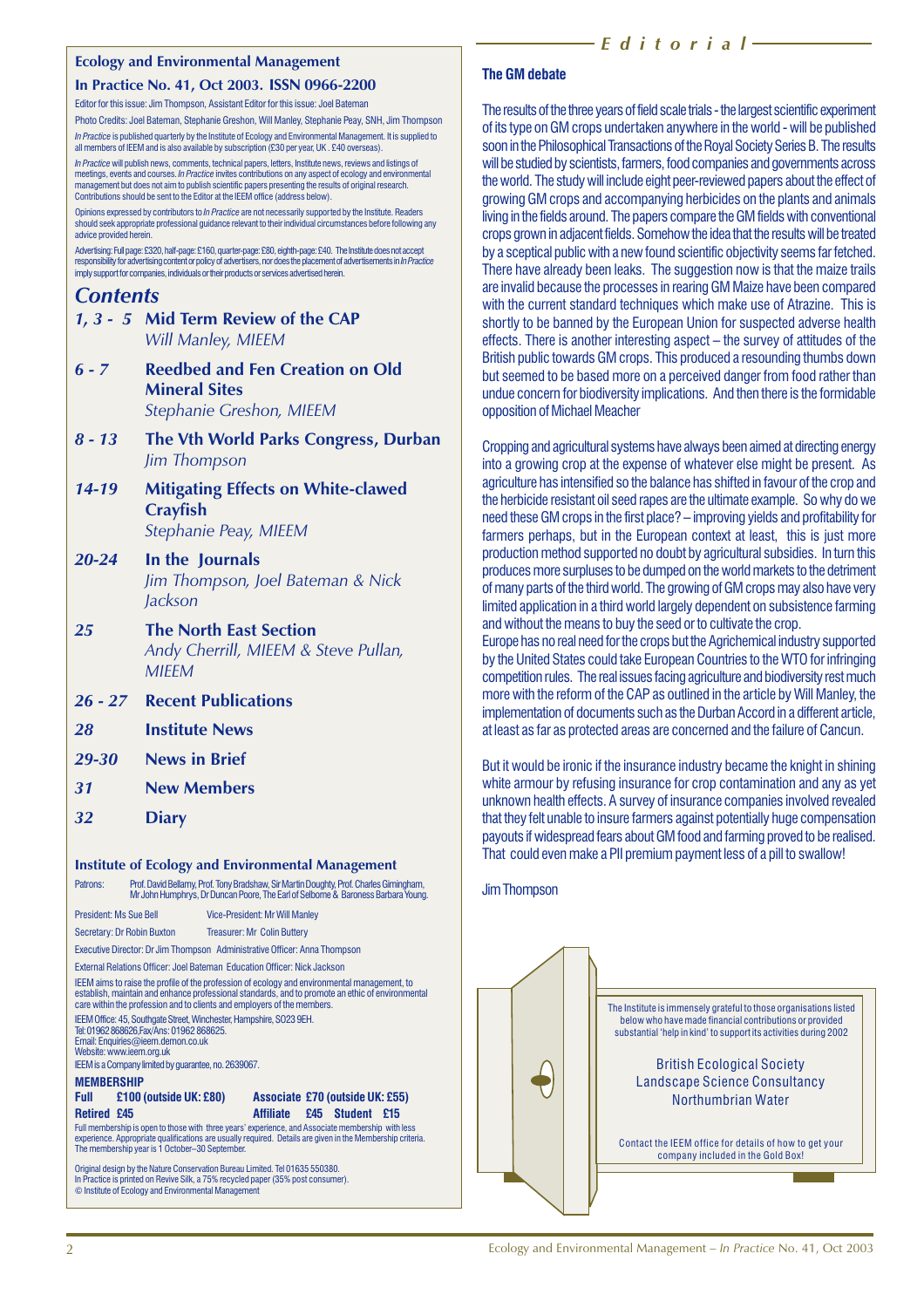present payments are directly 'coupled' ie by payments of area of cereals, oil seed rape, beans and linseed or by headage payments of sheep and cattle. This system is administered through the relatively straightforward and inexpensive Integrated Administration and Control System (IACS), through which farmers claim for eligible payments.

The continuing evolution of the CAP continues to bring forward new jargon and associated abbreviations. The most significant in the MTR is the new single payment or Single Farm Payment (SFP). This is likely to be based on historic direct payment receipts and calculated on the three year average of area and headage claims made in the reference period between 2000 and 2002. The entitlement to a SFP would still require an attachment to the respective area of agricultural land, subject to compliance with minimal agricultural conditions - but not necessarily the same land upon which the SFP was based in the reference period. The respective land is defined within the EU documentation as ' any agricultural area of the holding taken up by arable land and permanent pasture except areas under fruit, vegetables, potatoes and permanent crops (eg woodland). A further byproduct of the SFP, and one in which considerable concerns have been voiced by landowners including major conservation organisations, is the issue of ownership of the SFP as it is not tied to the land and can be transferred or traded. Trading of SFP will require availability of eligible land that is not currently being used to attract an entitlement, ie so-called 'naked acres' 5 . There is uncertainty of the implications for the environment, in the potential trade or transfer of SFP entitlements. It may certainly affect land values, even of marginal land which may be of particular significance for the purchase and management of land by conservation organisations.

Concurrent with the above, it must be noted that there is a derogation for Member States to implement a simple SFP based on a flat rate regional basis, ie an allocation of payment taking into account all eligible hectares. There would also be options to vary payments between grassland and arable. Although these options have some support, at this stage I believe that the SFP will be based on historic payments, certainly in Scotland and Wales which have high proportions of upland.



Herdwick Sheep, Lake District

Also, under the final agreement, Member States have various options to retain links with production, ie retain some elements of the existing 'coupled' system. Therefore in respect of the main arable and livestock sectors, these options include:

Arable: retain up to 25% of area payments

• Livestock: retain up to 100% of suckler cow premium, and retain up to 50% of sheep headage payment (Sheep Annual Payment) in the Less Favoured Areas (LFA). The LFAs cover most of the uplands in the UK. It is likely however that full decoupling of the arable sector will happen in the

UK. The main impact of decoupling of arable payments will be a focus on cereals and removal of land into fallow, an expansion of efficient farms and

wider use of alternative farming arrangements. As outlined above, eligible land that is used for the SFP cannot be used to grow fruit and vegetables.

It remains a little more uncertain regarding the UK responses to the decoupling options for the livestock sector. It is likely however that a fuller decoupling system will be implemented than in some other Member States. It is also probable that some limited headage payments may be retained to alleviate specific environmental problems associated with undergrazing and/ or loss of cattle grazing. Overall, the main impacts will be a reduction in stock numbers, greater extensification and further restructuring of farm businesses.



#### **Positive Environmental impacts**

The following positive environmental impacts will be likely to follow decoupling and the introduction of the SFP.

• Overall reduction in inputs, including artificial fertilisers and pesticides, leading to improvements in water quality and biodiversity.

• An increase in fallow land, leading to a reduction in soil erosion, soil compaction and pollution of watercourses; providing habitats for farmland biodiversity; and reduction of damage to archaeological features.

• Overall the impacts on the arable sector will be generally positive for the environment, but production may intensify on some farms and in some areas, and regional specialisation may occur leading to negative impacts.

- An increase in energy crops leading to climate change reductions.
- Reductions in livestock numbers that will promote a lessening in greenhouse gas emissions, improve air quality and reduce acidification by reducing ammonia emissions, reduce soil erosion, poaching of land and pollution of water courses by nitrates, slurry and sheep dip. The reduction in grazing pressure will benefit biodiversity on important habitats and improve the condition of SSSIs, especially in the uplands.

• The UK and other Member States have an option to retain a National Envelope of 10% of the decoupled payments in the relevant sectors. This money can then be paid to targeted farmers for specific types of land management which may include for instance delivering environmental benefits. In practice, this may be not dissimilar to agri-environment, but crucially the funding is a proportion of the larger so called CAP Pillar 1 payments rather than the Pillar II payments that fund the agri-environment schemes.

### **Negative Environmental impacts**

The following negative environmental impacts will be likely to follow decoupling and the introduction of the SFP:

• Intensification and specialisation in some sectors, especially cereals and dairying, leading to: increases in water pollution; in greenhouse gas emissions; soil erosion, compaction and contamination; and increased levels of ammonia and acidification;

Loss and degradation of habitats with further declines in farmland biodiversity.

• Loss and degradation of landscape features such as hedgerows and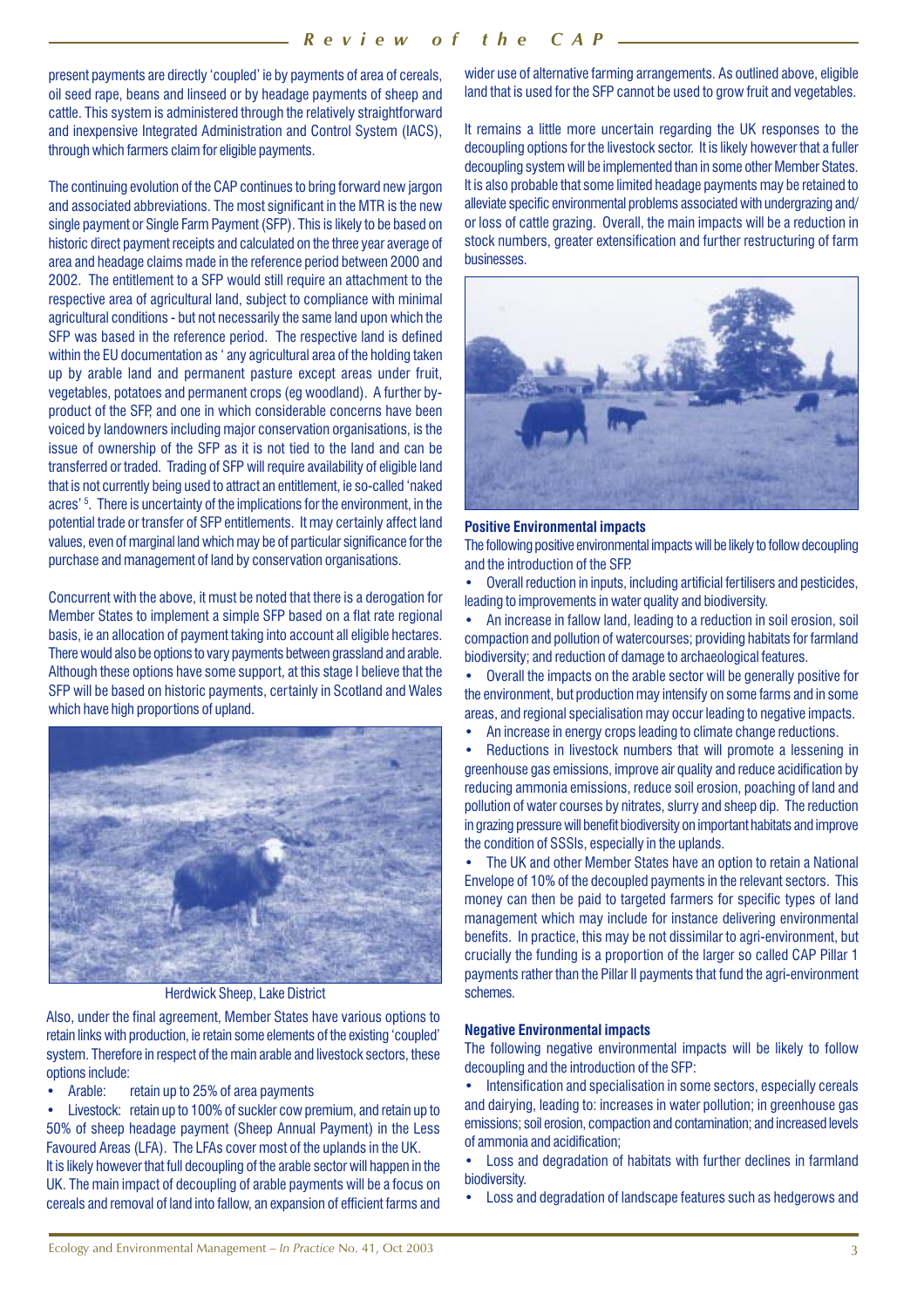damage to archaeological features.

• Undergrazing or cessation of grazing leading to a decline in condition of SSSIs and other important wildlife sites.

• A reduction in suckler cow numbers and an increase in sheep leading to greater difficulties in achieving environmentally sensitive grazing regimes on important habitats and wildlife sites such as SSSIs.

• A decline in mixed farming and more homogeneity of cropping leading to less diversity of habitat with impacts on biodiversity and a reduction in countryside character

• Restructuring of farm businesses is also likely to continue or accelerate and labour input will decline. The reductions in labour force and an increase in contract farming will lead to a loss of countryside skills and know-how of management practices.



Winter wheat and oil seed rape **Modulation** 

#### **Cross compliance and farm advisory system**

The existing area and headage payments have only marginal compliance links with environmental measures. The decoupled payments are to be more explicitly linked to compliance with EU standards covering animal health and welfare as well as the environment, with farmers in receipt of a SFP having to maintain land in good agricultural and environmental condition, as defined by the individual Member States. The implementation rules are unknown but critical to potential benefits. An inclusion within the final provisional agreement stipulates for example, the retention of permanent pasture subject to a derogation to give some flexibility where required. Generally however, it is unlikely that these conditions at the farm level will be particularly onerous, as a minimum is has been suggested for instance that in the UK it may require compliance with the existing Codes of Good Agricultural Practice. These would be likely to be amended into some form of agricultural and environmental code which would be measurable, not dissimilar to the existing Good Farming Practice currently demanded of all applicants to agri-environment schemes.

The UK and other Member States must set up a Farm Advisory Service that will be available to help farmers meet their cross-compliance obligations. The draft legislation in 2003 proposed an essentially compulsory system for advising all but the smallest scale farmers. This has now been amended to a voluntary system to be offered to all farmers. The environmental impact of this will be helpful, but unlikely to be significant. The FAS is likely to utilise established systems of advice and to promote an emphasis on internet based self-help solutions, which have an added attraction of being low cost.

#### **Set-aside**

Set-aside has had the opportunity and potential to deliver significant biodiversity benefits, but generally has not been fully utilised in this respect for a number of reasons. However, set-aside is to be maintained, based upon the amount of land in compulsory set-aside in the reference period, hence normally equivalent to 10% of the arable area. The rules of set-aside will allow greater flexibility in order to promote environmental benefits. The environmental impacts include:

• Both rotational and non-rotational allowed, giving greater flexibility and retaining existing environmental benefits;

• Set-aside strips at 10m wide but can be 5m wide for environmental reasons;

- Non-food crops including energy crops can be grown as before.
- A derogation for organic farmers



Alternative crops – artichokes

Modulation is the reduction of direct agricultural support payments and transfer of the money to Rural Development Programmes. The Rural Development Programme (or Pillar II) fund the agri-environment, woodland and rural regeneration schemes.

The final result of the proposals and amendments have resulted in farms and farmers losing much less of their SFP through lower rates of modulation. At one stage larger farms in receipt of very high payments would have been disproportionately penalised through a process of degression. This is no longer proposed and the restructuring into larger farms will not incur the penalties previously considered. The overall restructuring is likely to continue as presently. The environmental impacts of modulation are:

• The formula for mandatory modulation will ensure Member States retain 80% of contributions, therefore this will improve the funding situation for eg agri-environment schemes with associated benefit to the environment.

• The UK has secured additional arrangements for voluntary modulation which should ensure, for example, sufficient funds for the pilot Entry Level Scheme to proceed countrywide with associated benefits to the environment.

#### **Rural Development**

The Rural Development or Pillar II component of the CAP has come through various amendments that have resulted in an improved funding situation due to the modulation agreement. The environmental impacts of Rural Development include:

• Increased funding will lead to more farms that are likely to benefit from an increase in agri-environment scheme take-up. Land entered into agrienvironment schemes will help to reduce impacts on soil, air and water; improve habitat management and reverse declines in farmland biodiversity; and protect and manage landscape features such as hedgerows and protect archaeological remains.

• Conversely, there is likely to be reduced incentive to enter land into agri-environment schemes (due to insufficient payment rates based on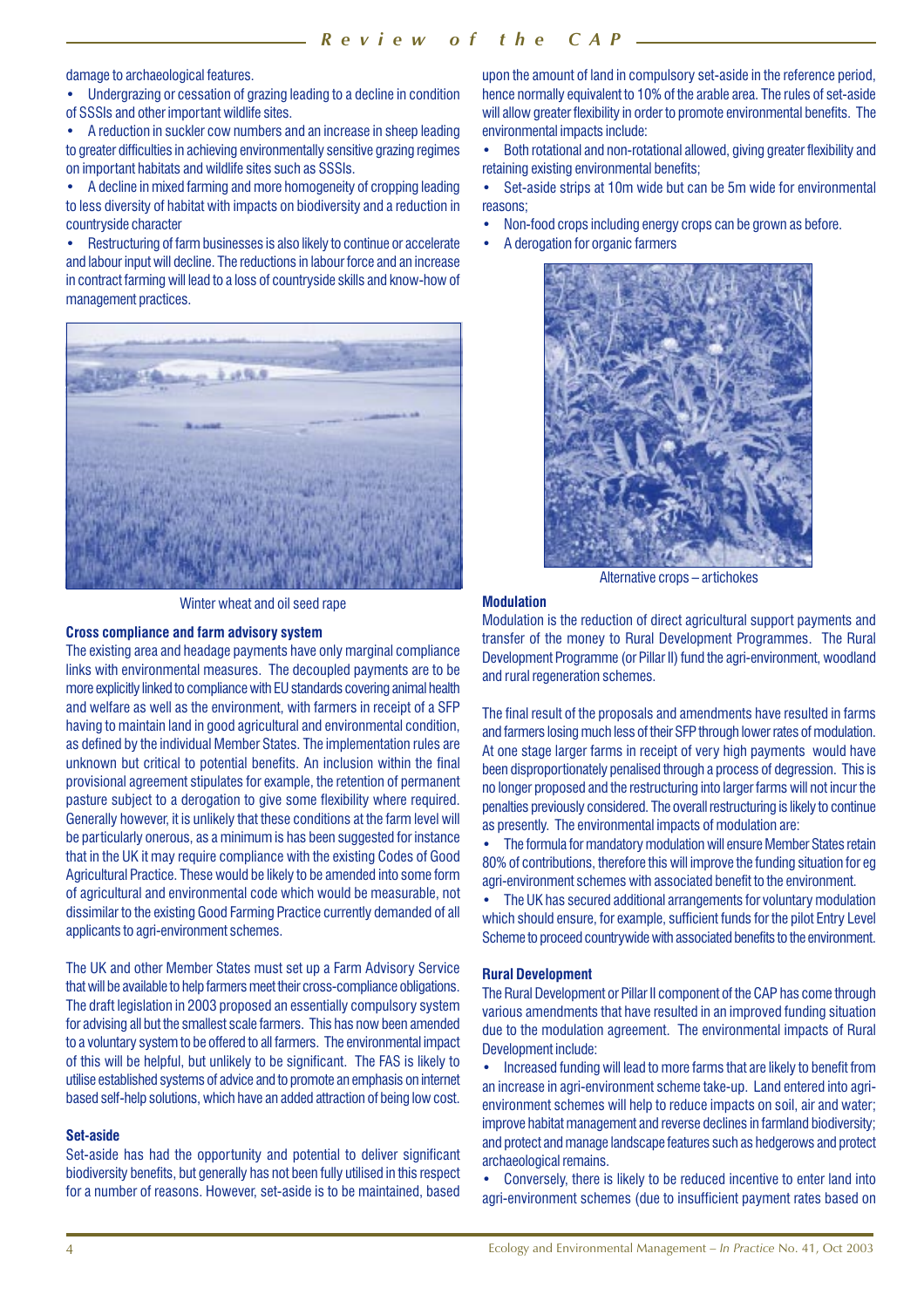income foregone that will be adversely affected or lack of appropriate schemes) leading to a potential loss of environmental benefits in the future. This position reflects the likely contradictory position that is evident in the differing responses at the farm level.

### **The implications to farm advice**

Overall the impacts on the environment of the MTR are likely to be broadly favourable. Indeed it was and remains a general concern for DEFRA that they have some confidence that there are no major adverse environmental surprises as a consequence of implementing the MTR. However there remains considerable uncertainty in its final implementation, and of course there is likely to be significant variation around the average positions for individual farms and farmers.

However, to anyone involved in advisory discussions with farmers at the present time, the depth of concern about the uncertainty surrounding the implications to their businesses of the MTR is likely to be very apparent. In a recent regional farming study  $^6$ , farmers typically described the current approach to their businesses as a "holding operation", unable and unwilling to make significant changes and sometimes referring to their situation as being "in limbo". This approach readily translates to the broader national picture and also affects actions and activities related to the environment. These would include decisions relating to, for example, agri-environment and woodland. In the same study, those directly concerned with farm conservation advice were consulted and the following comment confirmed this situation: "Currently, all the advice that is being given to farmers is don't do anything at the moment. This is good advice". Anecdotally, it is evident that there is an easy excuse not to do anything ambitious whilst uncertainty prevails. This uncertainty can be increased where there is an awareness of the review status of agri-environment schemes in the UK. In England for example, the active programme of consultation and reform will develop into a national 'broad and shallow' scheme together with a national Higher Level Scheme. DEFRA will be releasing the 'Environmental Stewardship ' document relating to this Higher Level Scheme for consultation in October of this year.



Woodland near Malvern Hills

A further and practical issue relates to concurrent requirements to review payment levels for agri-environment and woodland. On the basis of income foregone these are likely to be pressured downwards. The introduction of the SFP will increase this pressure. However two points need to be borne in mind. Firstly, many of the measures within the schemes are not paid at the maximum that the legitimate income foregone calculations permit. This status will allow for payments to be maintained even where farm profitability has decreased and/or direct payments are removed from the calculation and paid via a SFP. Secondly, there is arguably no advantage in delaying going into a scheme on the issue of the level of grant payment. The levels of payment when reviewed will be implemented on existing participants as well as new applicants, unlike for instance landowners in receipt of English

Nature's Wildlife Enhancement Scheme, where payment levels are guaranteed for the period of the agreement. In a broad context therefore, now that farmers are past the crucial reference period, decisions to enter schemes should be eased.

However there is an understandable temptation to wait for the detail of the final implementation of MTR, and all advisors need to be aware that farmers will be cautious before committing themselves. It is worth re-emphasising that everyone is in a similar challenging situation, and it remains challenging for everybody across all related sectors. However, you can be confident that there are no hidden answers at this stage. Finally for those directly and indirectly connected with promoting the environment alongside farming, an understanding and confidence in a number of key points and timing of implementation should usefully be borne in mind. These are summarised below:

• The full legal text based on the precise details of the June 2003 agreement is awaiting publication. This should be available from the EC in October of this year.

• Final proposals on UK implementation are not expected until January 2004. The details of implementation must be decided by 1 August 2004.

• 2004 will be the last year of the IACS in its present form. Thereafter, submission of IACS will be different.

• Direct Payments will end 1 January 2005. The UK government has actively promoted full decoupling and will therefore be reluctant to retain any coupled payments.

The variations in implementing various options are likely to be regionalised ie to each of the devolved countries of the UK, but not at the smaller scale of regions within England.

The high profile breakdown in discussions at the recent WTO round in Cancun is, to 'seasoned observers', an almost normal procedure. It will not directly affect the momentum of the MTR process.

The Author would like to thank Nick Barrett for his contribution.



Not what the CAP is about!

### **References**

<sup>1</sup> DEFRA. Consultations. Online: http://www.defra.gov.uk/corporate/consult/ default.asp

2 GFA-RACE. 2002. The Potential Environmental Effects of CAP Reform. Unpublished report to DEFRA.

3 GFA-RACE. 2003. A Long Term Policy Perspective for Sustainable Agriculture. The Potential Environmental Impacts of CAP MTR Proposals. Online: http://statistics.defra.gov.uk/esg/reports/capmtrp/default.asp>.

4 DEFRA. Summary of the CAP Reform Agreement - 26 June 2003. Online: http://www.defra.gov.uk/farm/capreform/agreement

<sup>5</sup>Jones. J. 2003. Single Farm Payment. Online: http://www.rics.org.uk/

<sup>6</sup> GFA-RACE and CCRU. 2003. Cotswold Farming Study. Unpublished Report to the

#### Cotswold AONB Partnership.

*Will Manley is Principal Lecturer at the Royal Agricultural College and is Vice-President of IEEM.*

Correspondence: will.manley@royagcol.ac.uk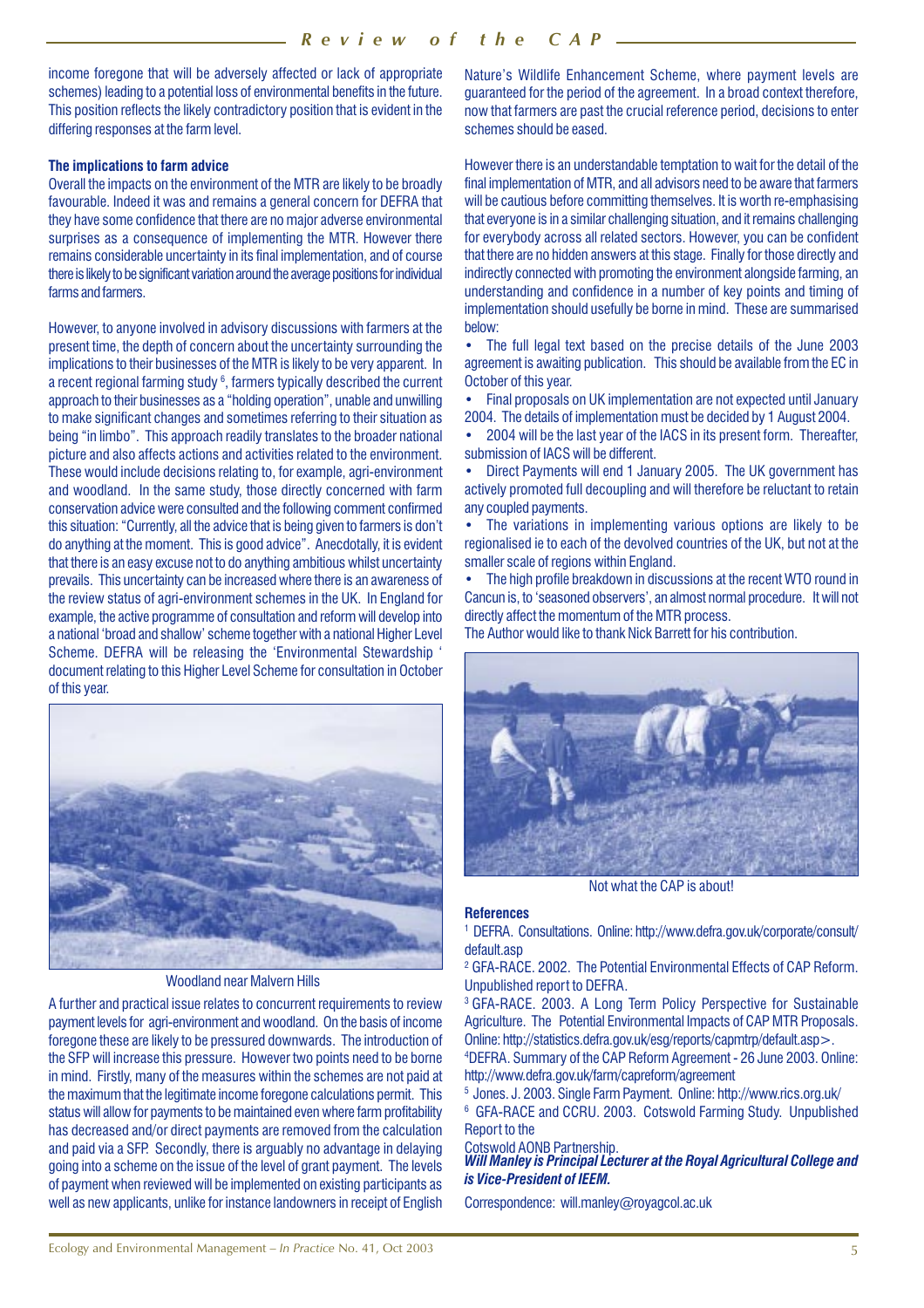## **Reedbed and fen creation on old mineral sites** *Stephanie Greshon, MIEEM*

In the past, the minerals industry may not have been renowned for its contribution to biodiversity, but times are changing. In fact, Hanson recently became Habitat Champion for Reedbed and Fen in England, working in conjunction with English Nature which is the lead partner for this threatened habitat. Habitat and species championing is an initiative by DEFRA to involve the private sector in aspects of the UK Government's Biodiversity Action Plan (UKBAP). As a Habitat Champion, Hanson is supporting the UK Habitat Action Plan for reedbed and fen with the intention of making a major contribution to its success. This will be achieved by providing suitable and where appropriate, areas of land that have been previously worked for minerals, allowing them to be flooded and develop into reedbed and fen. Where the opportunity exists, other land of low nature conservation interest will also be converted into the target habitats.

### **Reedbeds: an important and declining habitat**

Reedbeds are wetlands dominated by stands of the common reed *Phragmites australis,* where the water table is at or above ground level for most of the year. They are generally associated with areas of open water. Reedbeds are a nationally scarce habitat and are among the most important habitats for birds in the UK. They also host a variety of native plants and insects. They are threatened by fragmentation, loss due to sea level rise associated with climate change, and agricultural practices, including land drainage. The target for restoration of this habitat has been agreed as part of England's commitment under the UKBAP, following the Rio Summit in 1992. This target is for the creation of 1,200 hectares of new reedbed, on land of low nature conservation interest, by 2010 (HMSO 1995).



Fen Drayton

### **Hanson-RSPB wetland project**

This flagship project, which has received much publicity in recent months and several awards, is a partnership between Hanson and the RSPB. Britain's biggest reedbed will be created through an ambitious plan to restore sand and gravel workings at Hanson's Needingworth Quarry in the Cambridgeshire Fens. This will create the Ouse Fen nature reserve, to be managed by the RSPB, by phased restoration, over the next 30 years. The project will deliver a 700 hectare wetland complex, including 450 hectares of reedbed, capable of supporting in the order of 20 'booming' bitterns and a host of other wetland biodiversity.

Large scale gravel extraction to remove almost 30 million tons of aggregates, began at this site in 1996. The planned output is for about one million tonnes per year at one of the largest and most modern sites in the UK. At the time the original planning application was submitted, in 1993, it was expected that the bulk of the site would be restored to agricultural land, due to the then MAFF policy of restoring the best grades of agricultural land back to an agricultural afteruse. The original land classification at Needingworth was reclassified after additional surveys were carried out and, as a result, this policy presumption was removed. Following discussion with the RSPB and other conservation bodies, a vision to restore this site to a large scale mosaic of wetland habitats, was developed, resulting in a new planning application and Environmental Statement which won the Royal Town Planning Institute (RTPI) National Planning Achievement Award (2000) for Planning and Biodiversity.

The restoration will be achieved by using a modular system of reedbeds, with each module separated by clay-rich bunds. The modules are approximately 20-40 hectares, equivalent to one or two years of gravel extraction at 1 million tonnes per year. Creation of the desired landforms and subsequent reed planting will take place as each module is completed, with reed seedlings planted at a density of 2 per m<sup>2</sup> over 20% of the potential reedbed area in each module. Water levels will be managed by constructing a peripheral ditch and sluice system, enabling accurate water level control within individual modules to maintain optimum conditions for establishment of reed seedlings.

The background to the project is described in a recent RSPB handbook (White, G. J. and Gilbert, J. C (eds.) (2003).



Wicken Fen

### **Fens**

Fens occur on soils that are at least periodically waterlogged and are often described as 'poor-fens' or rich-fens'. Poor fens arise where the water source originates from rocks such as granite and sandstone, resulting in habitats which tend to be more acidic, usually low in base ions and are often anaerobic. Rich fens are base rich and often alkaline habitats, associated with base rich rocks, such as limestone. Another key factor in distinguishing between types of fen is the degree of water movement and this is likely to be the major influence in most fens in mineral restorations.

Fens extend from single species swamps, usually fringing open water, to species rich plant communities dependant on groundwater discharge. There are no numerical targets for fen creation in the UKBAP, and the different types of fen are not distinguished. There may be deliberate method in this as mire and wetland ecologists will be aware that the National Vegetation Classification distinguishes between 28 types of swamp community and 38 different mire communities! Common reed *(Phragmites australis)*reedbed, or S4 in NVC terminology, is far easier to distinguish, even with its four different sub-communities (Rodwell, 1991, 1995). The fen Habitat Action Plan covers all terrestrialised wetlands, with the exception of reedbeds (which are a type of fen), grazing marshes and raised bogs, which have their own plans.

It is important, however, to have some means of distinguishing between wetland types, even at the very broad level, as otherwise it will not be possible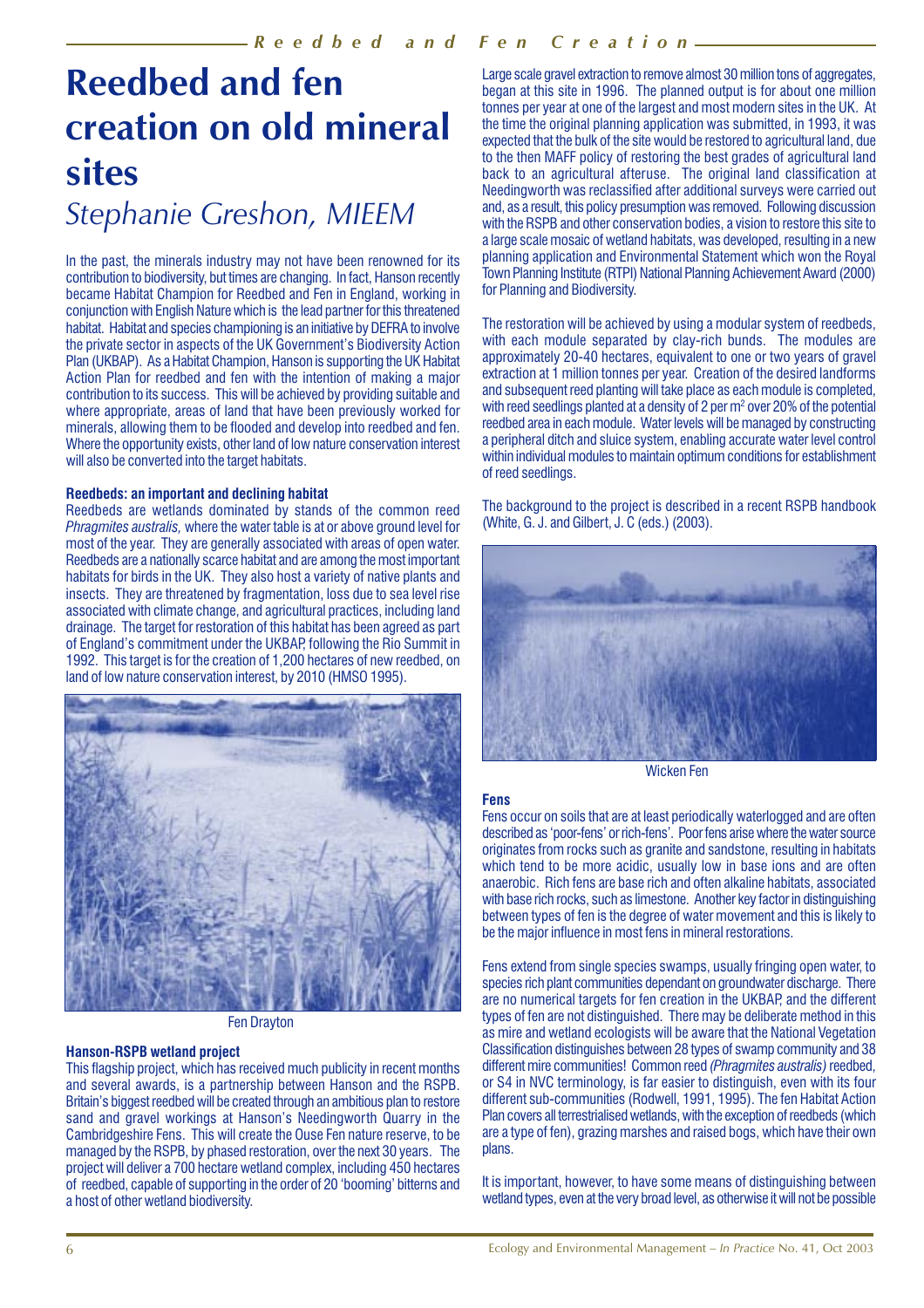to assess whether restoration and habitat creation targets are being met. Reconciling the various habitat classification schemes in common use, into an integrated scheme which will be workable at the site level, is a considerable challenge. Coping with these often subtle distinctions between plant communities is a daunting task for the majority of landscape architects and environmental staff working on wetland creation on mineral sites. Hanson is working closely with English Nature's peatland advisor, Roger Meade, to try and resolve these difficulties. For the purposes of recording reedbed on Hanson sites, the criteria is to be used that it should comprise vegetation dominated by common reed with over 60% cover, where the water level remains above ground level for most of the year. The overriding aim should not be forgotten, however, which is to create and restore a mosaic of wetland communities, to offer the maximum benefit for biodiversity gain.

Fen creation poses many challenges, particularly when one considers the high diversity of both plant species within fen communities, and the diversity of the fen communities themselves. There is a lot of experience and guidance for reedbed creation but techniques for designing fens are at an early stage of development. The challenge is to get the landform, substrate and hydrology right in order to enable natural succession to play its part in the development of semi-natural fen communities. Seeking and utilising opportunities for fen creation in the design and restoration of sites, is a challenge for landscape architects working on mineral sites. When designing restoration schemes, the selection of native plants, based on sound ecological and botanical principles, will be key to the success or otherwise of a fen creation scheme, as will maintaining suitable water levels to allow both introduced and naturally colonising species to become established (Betts, 1998).



Reed bed and lagoon at Horcott

### **Fen creation on a smaller scale**

The Hanson-RSPB wetland project is obviously biodiversity delivery on a huge scale. However, reedbeds of any size are of benefit to wildlife. Rare species such as the bittern and marsh harrier require more extensive reedbeds but habitat quality is an important factor to consider when designing and creating new reedbeds. The greatest biodiversity benefits can be achieved if the reedbed is part of a larger wetland mosaic, comprising swamp, marsh, open water and wet woodland. Large areas of edge habitat adjacent to open water will provide optimal feeding areas for birds.

The majority of reedbed and fen creation projects on Hanson sites consist of shallow water and damp, sometimes inundated surrounds, which will develop into water fringe fen and reedbed communities. Depending on depth, acidity, base richness and nutrient loading this can provide for a range of single species swamps and more diverse plant communities. At Fen Drayton in Cambridgeshire, a small redundant silt lagoon with a fringing reedbed of only 2 hectares regularly has over-wintering bittern. It is also possible to create fen communities in isolated hollows and sumps, known collectively as basin fens. The resulting plant communities will depend on the quality of the water source. Ideally, water levels should not fall below 0.5 metres.

At Horcott in Gloucestershire, reeds (*Phragmites australis*) were planted as pot grown plants (300cc root trainer plugs) at 1m x 2m centres in a series of small plots (averaging 20m X 10m) fenced with rabbit netting to deter geese and other wildfowl. Individual pot grown plants were also planted around the edge of the island protected with Netlon guards. In the autumn, additional material will be added in the form of rhizomes or turves, depending on the development of the pot grown plants. Planting was carried out in mid June 2003 and the island, which comprises basal clay topped off with a gravely subsoil, was ripped and cultivated prior to planting to relieve compaction. Maintaining an adequate water level will be the key to the success of the project and will be controlled by a newly installed weir board arrangement. On completion, this project will create 4.7 hectares of reedbed, including 1.7 hectares on an old silt lagoon.

Old silt ponds offer opportunities to create fen carr, within an overall wetland restoration scheme, as the natural succession on the clayey substrates is to wet willow dominated woodland, as they dry out or are capped off. Reedbeds will also develop naturally on old silt lagoons, if the water levels remain consistently high, but are also planted as part of specific restoration schemes, as at Horcott.

### **Conclusion**

It is important to bear in mind, in any restoration scheme, the role of natural succession. Mineral operators can create specific habitats and have some degree of control as to how they develop during the statutory five year aftercare period, but after this, natural succession can take over. The end result may not always be that first planned and intervention management will always be necessary to maintain reedbeds and fens in favourable condition. The role of the mineral operator is to provide the Mineral Planning Authority with quarry working and design proposals and later implement construction of the approved new landform. The approved development proposals will invariably also 'set the scene' for future management of the new wetland. Consideration has to be given to the role of potential third parties in longer term management of these new landscapes. For example, at Needingworth, Hanson and the RSPB have entered into an agreement for the long term benefit of the new wetland. Here, the newly restored reedbeds will be donated to the RSPB in a phased 30 year handover deal. Under the joint agreement, the RSPB will then own and have responsibility for the long term management of the new wetland. At Lydd, in Kent, the RSPB are also taking over management of the reedbed by way of a legal freehold transfer agreement.

The result of an internal audit has shown that there are currently 47 Hanson sites throughout England where there is either existing wetland habitat or the potential exists to create it. The greatest potential for reedbed and fen restoration lies within new restoration schemes and there is obviously huge scope to offer real biodiversity gains by wetland creation on mineral sites. Developing partnerships with organisations such as local Wildlife Trusts, English Nature and the RSPB, will ensure that the existing potential for habitat creation, focused on targets contained within national, regional and local biodiversity action plans, can be fully realised.

### **References**

Betts, C, J. (1998). British Wild Plants in Natural Associations: A database source for landscaping, habitat creation and local planning. Christopher Betts, Worcester.

HMSO (1995). Biodiversity: The UK Steering Group Report. Volume 2: Action Plans. HMSO, London.

Rodwell, J.S. (1991) British Plant Communities. Volume 2: Mires and Heaths. Cambridge University Press, Cambridge.

Rodwell, J.S. (1995). British Plant Communities. Volume 4: Aquatic communities, swamps and tall-herb fens. Cambridge University Press, Cambridge.

White, G. J. and Gilbert, J. C (eds.) (2003*). Habitat creation handbook for the minerals industry.* The RSPB, Sandy.

*Stephanie Greshon is Hanson Aggregate's Ecologist, working within the Natural Resources Department.*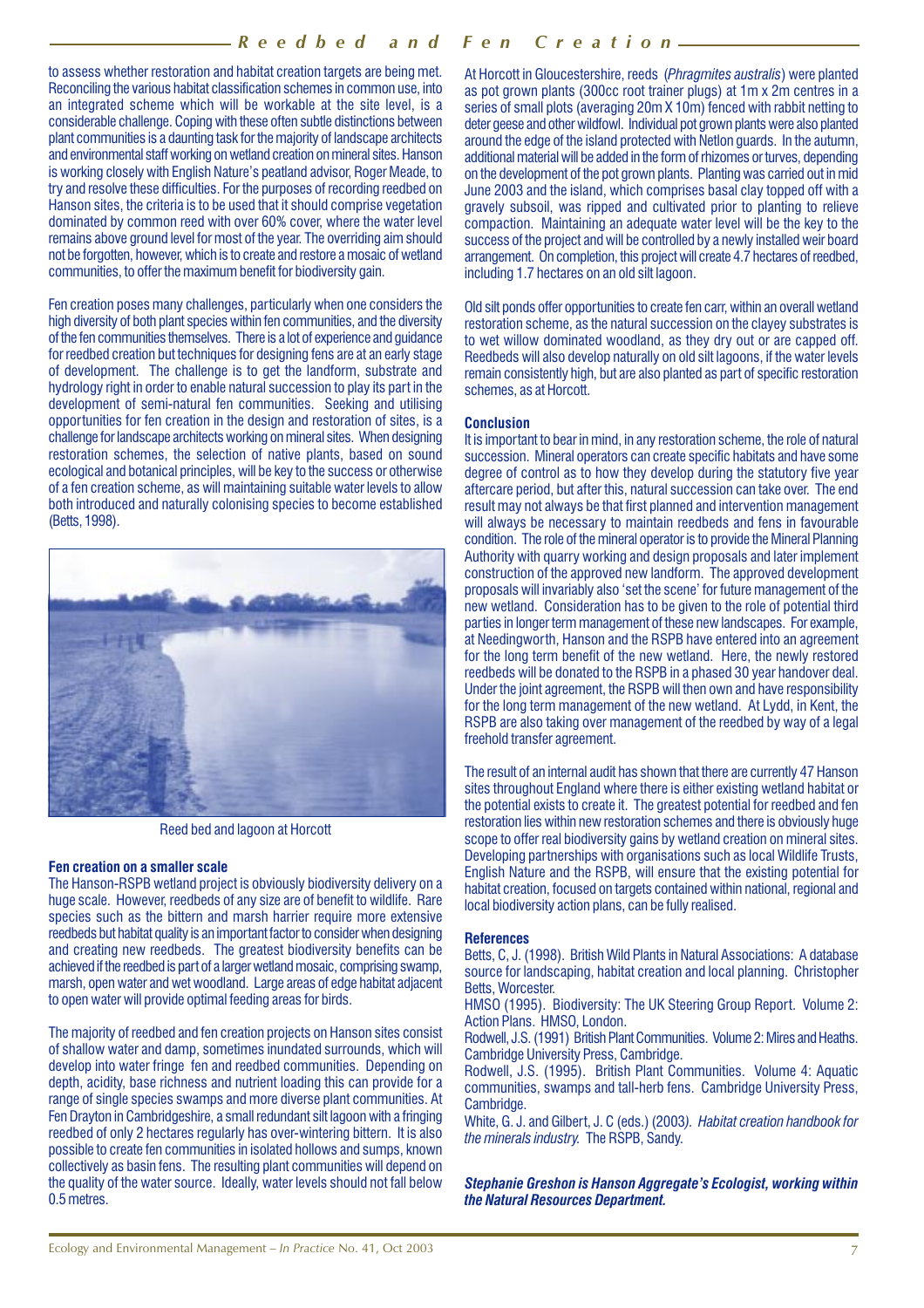## **The World Parks Congress Durban 8–17 September**

### *Jim Thompson*

World Parks Congresses occur once every 10 or 11 years and they are truly milestone events. There have now been five, the last one being at Caracas, Venezuela. The Durban Congress was the largest yet, with an estimated 3000 delegates from all corners of the globe.

South Africa was a very appropriate choice of venue. - the richness and renown of some of the parks, especially the Kruger and the amazing biodiversityof some areas. For example the Fynbos - the area of scrubby vegetation near Cape Town characterised by large numbers of *Proteas* actually comprises over 3000 species of plants - roughly the equivalent of the whole of the British Flora.



#### Protea

The event was subtitled - *'Benefits Beyond Boundaries'* and it quickly became clear that boundaries was being used in its widest sense - physical boundaries, boundaries between nations or regions, boundaries preventing stakeholder participation, boundaries imposing false constraints on thinking etc.

The congress is a curious event – there is no mandating, the invited delegates vote as individuals and the weight and influence of the congress rests on the very formidable array of key individuals and expertise present. Congresses are meant to shape an agenda for each decade but are timed to fit in with other significant events in the global conservation calendar. For example the Caracas Conference preceeded the Rio conference by a year. This time it was a reverse situation with the Johannesberg World Summit on Sustainable Development preceeding the one at Durban. The Johannesberg Summit emphasised the social component of sustainability. The Durban Conference followed on with this theme in relation to protected



Nelson Mandela, Achim Steiner, Queen Noor, President Mbeki

areas which it brought together in the Durban Accord and then sent its recommendations to the Convention on Biodiversity for its meeting in Kuala Lumpur next February. It was also clearly meant to influence the Agenda for the IUCN General Assembly to be held in Bangkok in November 2004.

Nowhere was the presence of key individuals felt more than at the Opening Ceremony. This was attended by President Thabo Mbeki of South Africa and the two Patrons who were ex President Nelson Mandela and Queen Noor of Jordan. President Mbeki stressed the need to protect natural ecosystems to preserve biodiversity and ensure sustainable livelihoods and identified poverty and underdevelopment as major threats to nature conservation. Queen Noor underlined the relevance of the congress to the World Summit on Sustainable Development. She hightlighted the roles of ecosystems in sustaining livelihoods and transboundary Protected areas in promoting peace and security. The atmosphere became instantly electric as Nelson Mandela, now 85 years old and somewhat frail, made his way to the microphone assisted by Achim Steiner, IUCN Secretary General. A standing ovation followed that would have been the envy of any British political leader and, as this died down, his message - delivered in a voice of immense strength called on the congress to recognise certain key messages – that protected areas cannot be managed in isolation, that they support significant populations whose livelihood may depend on those very areas and that protected areas had a role to play in global poverty alleviation. He also remarked on the relative maturity of most of the audience and called for there to be a greater say of young people in protected areas management.

You have to marvel at how the whole process is managed. – 2 days of plenary sessions and symposia, 3 days of workshops split into 7 parallel streams, sometimes subdivided again, 3 cross cutting themes, special events, entertainment, book launches, photocalls, press conferences. All of these followed by the final 2 days of approving resolutions and bringing it all together. As I remarked following the IUCN general assembly in Amman, you need several years practice or you have to be a natural IUCN junky not to feel utterly drained by the end of it and, just occasionally, lost .

Amonst the gathered 3000, there were representatives from the World Bank, from governments, numerous NGO's – WWF, Birdlife International, the Nature Conservancy, Agencies including English Nature, SNH and CCW and national and regional parks too numerous to mention. It was interesting to see the very large contingent from the U.S., a timely reminder that despite little evidence of the current President having much sympathy for ecology, there is a great deal of work, both voluntary and otherwise, still going on. The Director of the US National Parks Service obviously felt she had a full agenda and remarked that any park director these days requires to be an effective operator of the stakeholder network to be appointed. This is a far cry from the quasi wilderness concept which characterised the early national parks such as Yellowstone. The link with other worldwide events was never far from the surface with some delegates having travelled in dispirited form from the failed WTO talks in Cancun, a 30 hour journey. There were several expressions of the sentiment that nowadays you probably ought not to be an ecologist to be a Park Director - with stakeholders, local communities you need to be the ubiquitous general manager - but are all ecologists incapable of relating to the real world around them? - a visit to an IEEM conference might dispel a few prejudices.

This change in emphasis to encompass local communities was billed as the new paradigm. This is clearly the new buzzword. According to the Oxford Dictionary it means in this context, a world view underlying the theories and methodologies of a scientific subject. There were questions raised as to how the new paradigm applied in the European context. Here the majority of National Parks and all UK National Parks are Category V – Protected landscapes – and there is often a long history of dialogue with the local communities, albeit not always harmonious. Riots famously ensued when the Category V National Park in the Cevennes in France was created. So if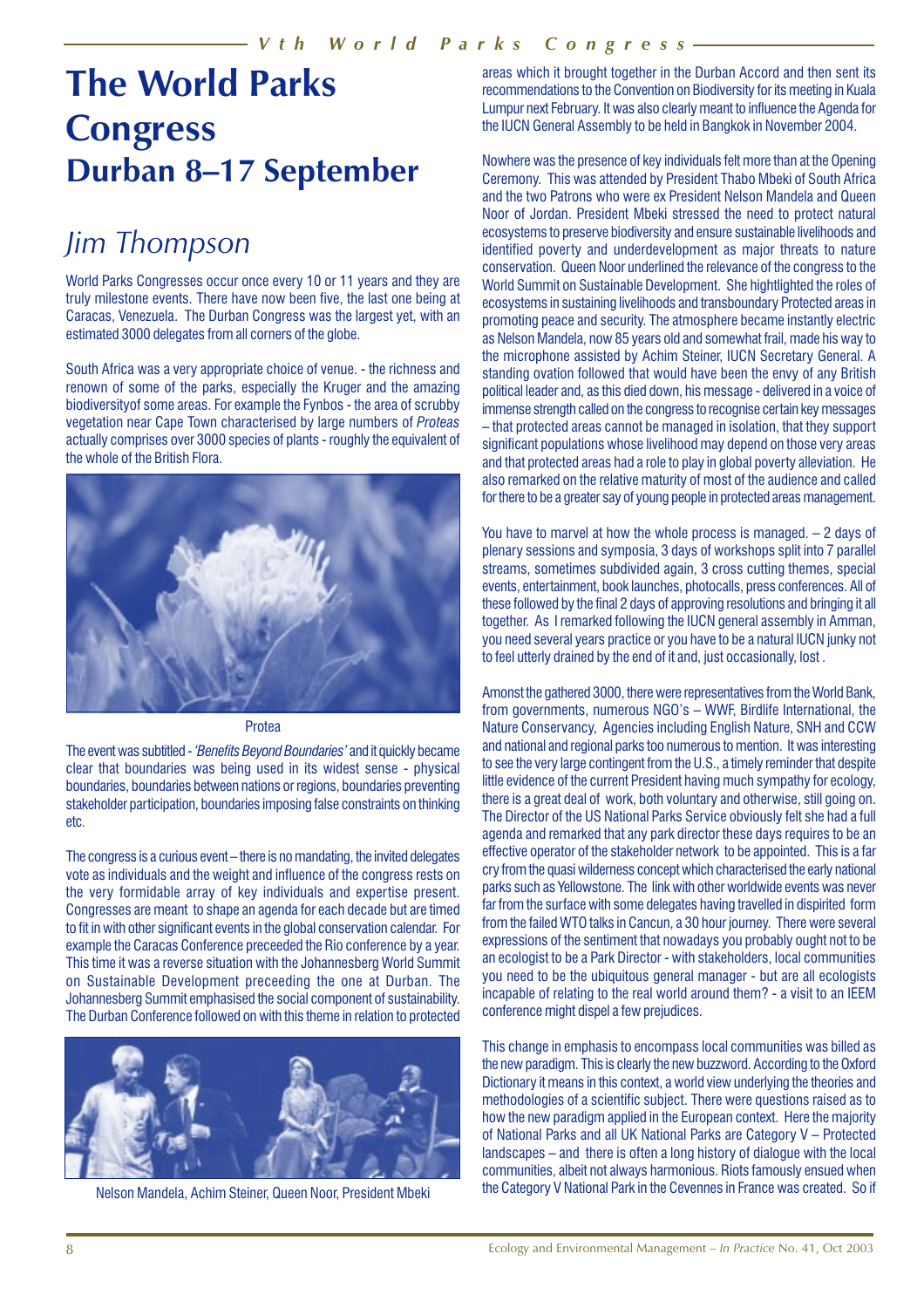this leads to an improved dialogue with local communities, it has to be a plus. Within the South African context in particular,and where under the Aparteid regime, very few blacks ever went or were allowed into the national parks except as workers, these sentiments have a powerful ring. Compared to Africa though, the average inhabitant of a national park in the UK already has significant rights and interests and the challenge for park managers is how to strike the appropriate balance between conserving the resource and pressures for economic development. And there is always that certain to make enemies factor – planning regulations and guidelines. In a slightly different context, the other factor to consider is scale. With large animals size definitely matters. The Kruger National Park is currently rather larger than Wales and the whole area is fenced! By agreement with South Africa, Zimbabwe and Mozambique there is now to be a significant enlargement to form the Great Limpopo Trans-boundary Park.

The workshops were hives of industry, sometimes going on quite late and each charged with working on the draft resolutions from the congress prepared beforehand in draft by Roger Crofts and others. I personally spent a couple of hours with others on the declaration on urban ecology only to find the resolution, although approved, somehow transformed into something I hardly recognised. IUCN has an army of people skilled in drafting and this is where they come into their own - almost like a composite resolution at a Party Coference in the UK.

Well does such a gathering do much good? – Delegates generally seemed to think so. Time will tell but with the feeling that the results of Caracas had exceeded expectations there was every reason to suppose that Durban would do the same. Since the Caracas congress which had resolved to establish protected areas over 10% of the earth's surface, a figure of nearly 12% on land has actually been achieved but only 1% in water.Water then remains a grreat concern. It might be a bit simplistic to put this progress down entirely to the Caracas conference but it clearly had an influence. And this is really where the new paradigm comes in - it is all very well for new protected areas to be declared but they have to be more than lines on a map. They need to be planned and managed and they need resources and above all, they need the commitment of the local communities.

If it all sounds a bit too harmonious, the session on extractive industries and protected areas was more lively. IUCN has a way of dealing with dissenters and this came to the fore in the session – a very simple process indeed – cut off the microphone when a troublesome speaker from the floor starts to rock the boat! All the same it is a welcome move that many companies have pledged not to explore or mine in World Heritage Sites and the Shell commitment to upgrade their operational practices wherever they operate in categories I – IV is to be welcomed - but what about V and VI?

As background to the sessions there was a very comprehensive exhibition, all sorts of cultural events and the backdrop of the City of Durban, a city famed for its Indian population and its curries! Durban, though, has its

drawbacks. Most of the hotels were separated from the conference centre by an area which in all honesty, was not Durban at its best and it was not long before the first spate of muggings of conference delegates featured in the local press!

On a personal front I was able to establish several useful contacts or leads – the Institute of Ecology and Environmental Science in Australia but the counterpart in South Africa with which we exchange publications could not be located. Networking was hampered by the lack of any list of delegates – apparently this was on the website but to access the website you have to have some fancy gear or part with a cool 100 rands (£8.70) to use the Internet in the Internet Café. In addition to this I re-established contact with several contacts from Europarc, going back to the time when I was Chairman of the then UK section and Michael Starrett who wil be one of the speakers at the forthcoming conference in Buxton.

The UK contingent was certainly evident although again some co-odination might have been useful. There were 5 IEEM members present (apologies if I have missed anyone but this is where the delegate list would have been handy). These were myself, David Jamieson from BTCV Scotland and Council Member, Paul Goriup and Sarah Fowler from the Nature Conservation Bureau, Roger Mitchell from English Nature and finally Peter Bridgewater, now at the Ramsar Convention who played a particularly active role in the sessions on linkages in the landscape/seascape. So the IEEM presence was certainly there.

10 days of conferencing are not for the faint hearted and there was a welcome 2 day break in the middle when most delegates went on tours arranged to fit in with the theme of the conference and the IUCN staff worked on their resolutions. My visit to the Hluhluwe-Imfolozi Park in Zululand was truly magic - a white rhino appeared only a mile into the park! Incidentally you can buy a Black Rhino there for £45,000 - the only thing is you have to buy 6 and provide evidence of a suitable place to keep them - any takers?

### But what did the Conference achieve?

There were four key documents – Firstly the substantial list of resolutions and, stemming from these, the Durban Action Plan, the Durban Accord and the Message to the Convention of Biodiversity for its meeting next year in Kuala Lumpur. They can easily be dismissed as aspirations with a limited prospect of being achieved but the fact that much had moved on since Caracas and Rio does underline their value and is something of an inspiration.

The key documents are also on the WPC website and can be consulted there. The resolutions are particularly lengthy and run into 50 pages with 32 separate points.

To give a flavour of what was achieved, I have listed the headings for the resolutions and included the text of the Durban Action Plan, the introduction to Durban Accord and the very important message to the Convention on Biodiversity.



Sarah Fowler, Peter Bridgewater, Paul Goriup, Jim Thompson, David Jamieson and Roger Mitchell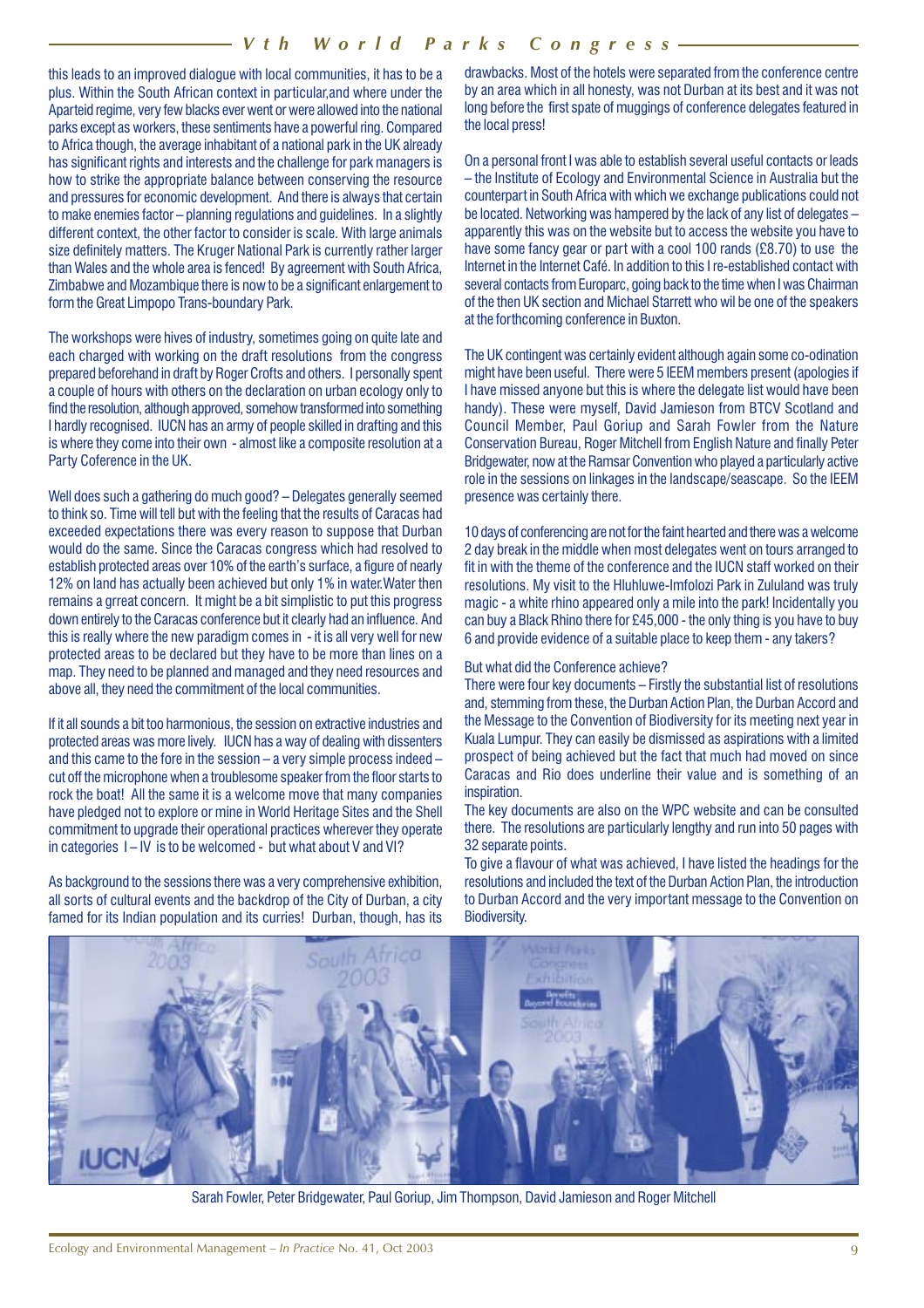### **RESOLUTIONS FROM THE DURBAN CONFERENCE:**

- 01 Strengthening Institutional and Societal Capacities for Protected Area Management in the 21st Century
- 02 Strengthening Individual and Group Capacities for Protected Area Management in the 21st Century
- 03 Protected Areas Learning Network
- 04 Building Comprehensive and Effective Protected Area Systems
- 05 Climate Change and Protected Areas
- 06 Strengthening Mountain Protected Areas as a Key Contribution to Sustainable Mountain Development
- 07 Financial Security for Protected Areas
- 08 Private Sector Funding of Protected Areas
- 09 Integrated Landscape Management to Support Protected Areas
- 10 Policy Linkages between Relevant International Conventions and Programmes in Integrating Protected Areas in the Wider Landscape/ **Seascape**
- 11 A Global Network to Support the Development of Transboundary Conservation Initiatives
- 12 Tourism as a Vehicle for Conservation and Support of Protected Areas
- 13 Cultural and Spiritual Values of Protected Areas
- 14 Cities and Protected Areas
- 15 Peace, Conflict and Protected Areas
- 16 Good Governance of Protected Areas
- 17 Recognising and Supporting a Diversity of Governance Types for Protected Areas
- 18 Management Effectiveness Evaluation to Support Protected Area Management
- 19 IUCN Protected Area Management Categories
- 20 Preventing and Mitigating Human-Wildlife Conflicts
- 21 The World Heritage Convention
- 22 Building a Global System of Marine and Coastal Protected Area **Networks**
- 23 Protecting Marine Biodiversity and Ecosystem Processes through Marine Protected Areas beyond National Jurisdiction
- 24 Indigenous Peoples and Protected Areas
- 25 Co-management of Protected Areas
- 26 Community Conserved Areas
- 27 Mobile Indigenous Peoples and Conservation
- 28 Protected Areas: Mining and Energy
- 29 Poverty and Protected Areas
- 30 Africa's Protected Areas
- 31 Protected Areas, Freshwater and Integrated River Basin Management **Frameworks**
- 32 Strategic Agenda for Communication, Education and Public Awareness for Protected Areas



### **THE DURBAN ACTION PLAN**

### **Outcome 1: Protected areas' critical role in global biodiversity conservation fulfilled.**

Key Target 1: specific action by the Convention on Biological Diversity to improve the role of protected areas in biodiversity conservation.

Key target 2: specific action by all signatories to the World Heritage Convention to improve the role of World Heritage sites in biodiversity conservation.

### **Outcome 2: Protected areas' fundamental role in sustainable development Implemented.**

Key Target 3: action taken to ensure that protected areas strive to alleviate poverty and in no case to exacerbate poverty.

### **Outcome 3: A global system of protected areas linked to the surrounding landscapes and seascapes achieved.**

Key Target 4: system of protected areas representing all of the world's ecosystems completed by 2010.

Key Target 5: all protected areas linked into wider ecological/environmental systems on land and at sea by 2015

### **Outcome 4: Improved quality, effectiveness and reporting of protected area management in place.**

Key Target 6: all protected areas to have effective management in existence by 2015.

Key Target 7: all protected areas to have effective capacity to manage.

**Outcome 5:The Rights of Indigenous Peoples, Mobile peoples and Local Communities Recognized and Guaranteed in Relation to Natural Resources and Biodiversity Conservation.**

Key Target 8: all existing and future protected areas shall be managed and established in full compliance with the rights of indigenous peoples, mobile peoples and local communities.

Key Target 9: protected areas shall have representatives chosen by indigenous peoples and local communities in their management proportionate to their rights and interests.

Key Target 10: participatory mechanisms for the restitution of indigenous peoples' traditional lands and territories that were incorporated in protected areas without their free and informed consent established and implemented by 2010.

### **Outcome 6: Empowerment of Younger Generations Achieved.**

Key Target 11: ensure the greater participation of younger generations in the governance and management of protected areas and take action to strengthen their capacity to contribute to and expand the conservation community as a whole.

### **Outcome 7: Significantly greater support for protected areas from other constituencies achieved.**

Key Target 12: support achieved from all major stakeholder constituencies. **Outcome 8: Improved forms of governance, recognising both traditional forms and innovative approaches of great potential value for conservation, implemented.**

Key Target 13: effective systems of governance to be implemented by all countries

**Outcome 9: Greatly increased resources for protected areas, commensurate with their values and needs, secured.**

Key Target 14: secure sufficient resources to identify, establish and meet the recurrent operating costs of a globally representative system of protected areas by 2010.

**Outcome 10: Improved communication and education on the role and benefits of protected areas**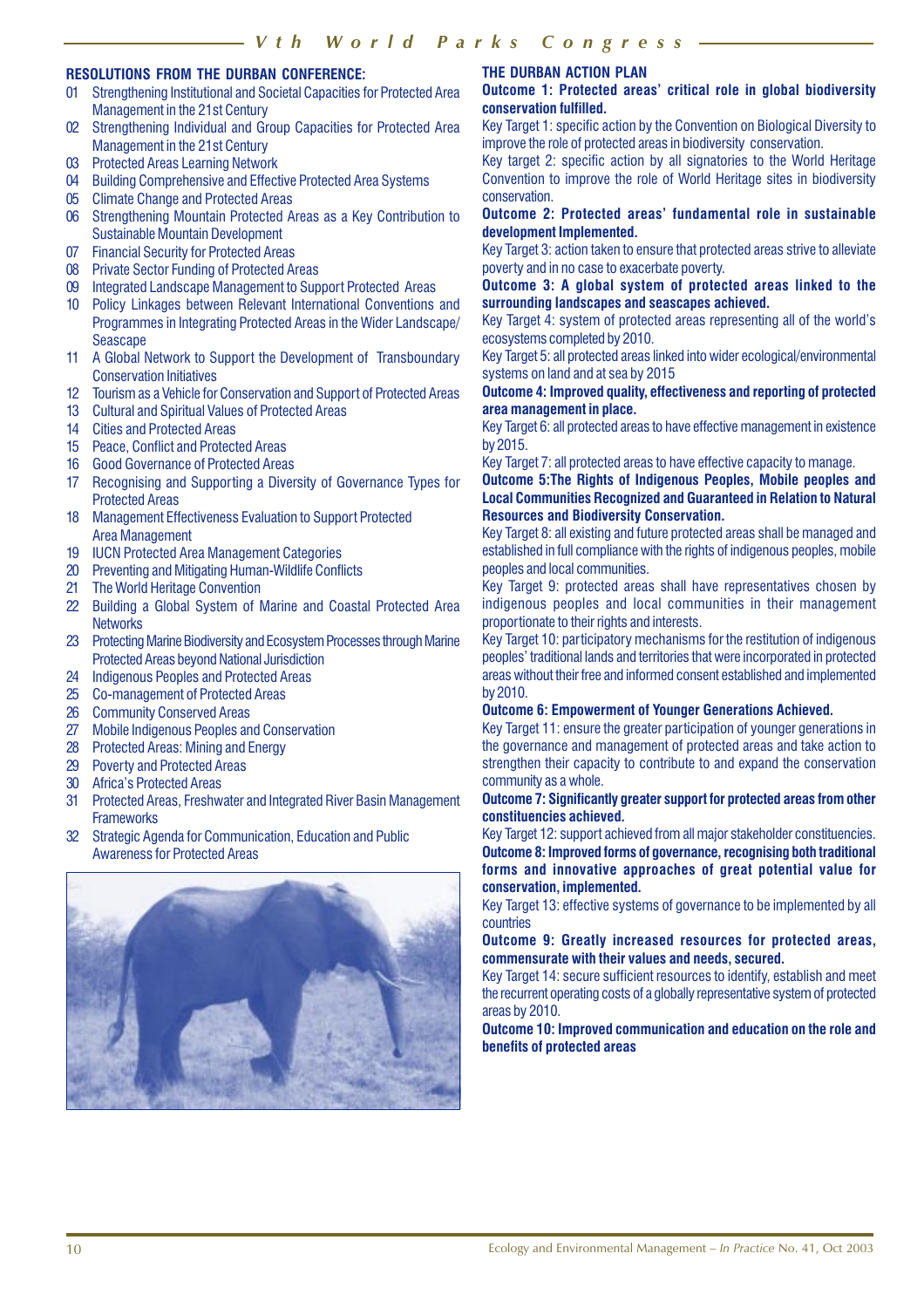

### *THE DURBAN ACCORD*

### **Our Global Commitment for People and Earth's Protected Areas**

We, the 3,000 participants of the Vth World Parks Congress, celebrate, voice concern and call for urgent action on protected areas. We bear witness to those places most inspirational and spiritual, most critical to the survival of species and ecosystems, most crucial in safeguarding food, air and water, most essential in stabilizing climate, most unique in cultural and natural heritage and therefore most deserving of humankind's special care. We urge action for the benefit of protected areas so that their benefits may be conserved and equitably shared.

### **Who We Are**

We are a gathering of resource managers, scientists, civil servants, and industry leaders. We include leaders of non-governmental organizations both large and small, of international bodies and grassroots groups. We include indigenous and mobile peoples and local communities. We are men and women of younger and older generations, hailing from major urban centers and small communities across 154 countries. We share experience from the Earth's wildest frontiers and its most degraded lands. We carry the voices of countless concerned people from every corner of the world.

### **The Rapidly Changing World**

All around us we see profound transformations: climate change, fragmentation of landscapes and seascapes and the spread of invasive alien species. We see growing populations, globalization, urbanization, decentralization, and rising demands for food, fibre, fuel and water. We see loss of biological and cultural diversity and failing ecosystems that serve as vital organs of the Earth. We see 3,000,000,000 people in poverty, gripped by daily struggles for survival. We see the changing faces of global and community leaders, too often too burdened by societal demands to nurture Earth's life support systems.

### **A New Paradigm for Protected Areas**

In this changing world, we need a fresh and innovative approach to protected areas and their role in broader conservation and development agendas. This approach demands the maintenance and enhancement of our core conservation goals, equitably integrating them with the interests of all affected people. In this way the synergy between conservation, the maintenance of life support systems and sustainable development is forged. We see protected areas as vital means to achieve this synergy efficiently and costeffectively. We see Protected areas as providers of benefits beyond boundaries—beyond their boundaries on a map, beyond the boundaries of nation-states, across societies, genders and generations. . . . . .



### *MESSAGE OF THE VTH IUCN WORLD PARKS CONGRESS TO THE CONVENTION ON BIOLOGICAL DIVERSITY*

The Vth IUCN World Parks Congress met on 8-17 September in Durban, South Africa, bringing together some 3000 delegates, representing a diverse range of countries, interests and experience in protected areas. The Congress identified the following actions as being relevant for the development of a programme of work under the Convention, drawing from its discussions and main outcomes, and especially from the Durban Accord and Action Plan.

### **Biodiversity and ecosystem services are essential to sustainable development**

Biodiversity plays a critical role in overall sustainable development and poverty eradication. It is essential to our planet, human well-being and to the livelihood and cultural integrity of people. Biodiversity is currently being lost at unprecedented rates due to human activities. This trend will only be reversed if the benefits and costs of maintaining biological diversity are distributed equitably.

### **The Convention on Biological Diversity is an indispensable element to ensure the continued provision of ecosystem services**

The WSSD has recognized the Convention as the key instrument of global cooperation for the conservation and sustainable use of biological diversity and the fair and equitable sharing of benefits arising from use of genetic resources.

### **A representative and effectively managed protected areas system is crucial to achieve the objectives of the Convention and the 2010 target**

A more efficient and coherent implementation of the three objectives of the Convention and the achievement by 2010 of a significant reduction in the current rate of loss of biological diversity will require a comprehensive, representative and effectively managed system of protected areas. However, a new paradigm is needed to enable protected areas to better fulfill their role in implementing the Convention, fully recognizing the benefits that protected areas provide beyond boundaries.

### **The Congress acknowledges progress in the development of protected areas globally, but has also identified serious gaps, challenges and deficiencies**

The Congress celebrates the expansion of protected areas to cover 11.5 percent of the Earth's land surface, but notes that there remain serious gaps in coverage of many important species and biomes. Management of many existing protected areas remains ineffective.

Protected areas are challenged by underlying and accelerating forces and threats, such as poverty, globalization, security and global change. Protected areas are threatened by habitat loss, fragmentation, unsustainable exploitation, invasive species, lack of capacity, inappropriate policies and incentives, and inequitable distribution of costs and benefits. The Congress calls on the Conference of the Parties to consider the following actions:

### **1. Planning, selecting, establishing and managing protected areas systems.**

The existing system of protected areas is incomplete and requires strengthening, expansion and consolidation if the Convention's 2010 target – as well as many elements of the Millennium Development Goals (MDGs) – is to be met. The global system of protected areas needs to safeguard all globally and nationally important areas for biodiversity, based on sound science. The system needs to comprise an ecologically representative and coherent network of land and sea areas that should include protected areas, corridors and buffer zones, and is characterized by interconnectivity with the landscape and existing socio-economic structures and institutions. To this end, the Congress calls upon the Conference of the Parties to adopt specific targets and timetables for:

**• Species:** Effectively conserve all globally threatened species *in situ* with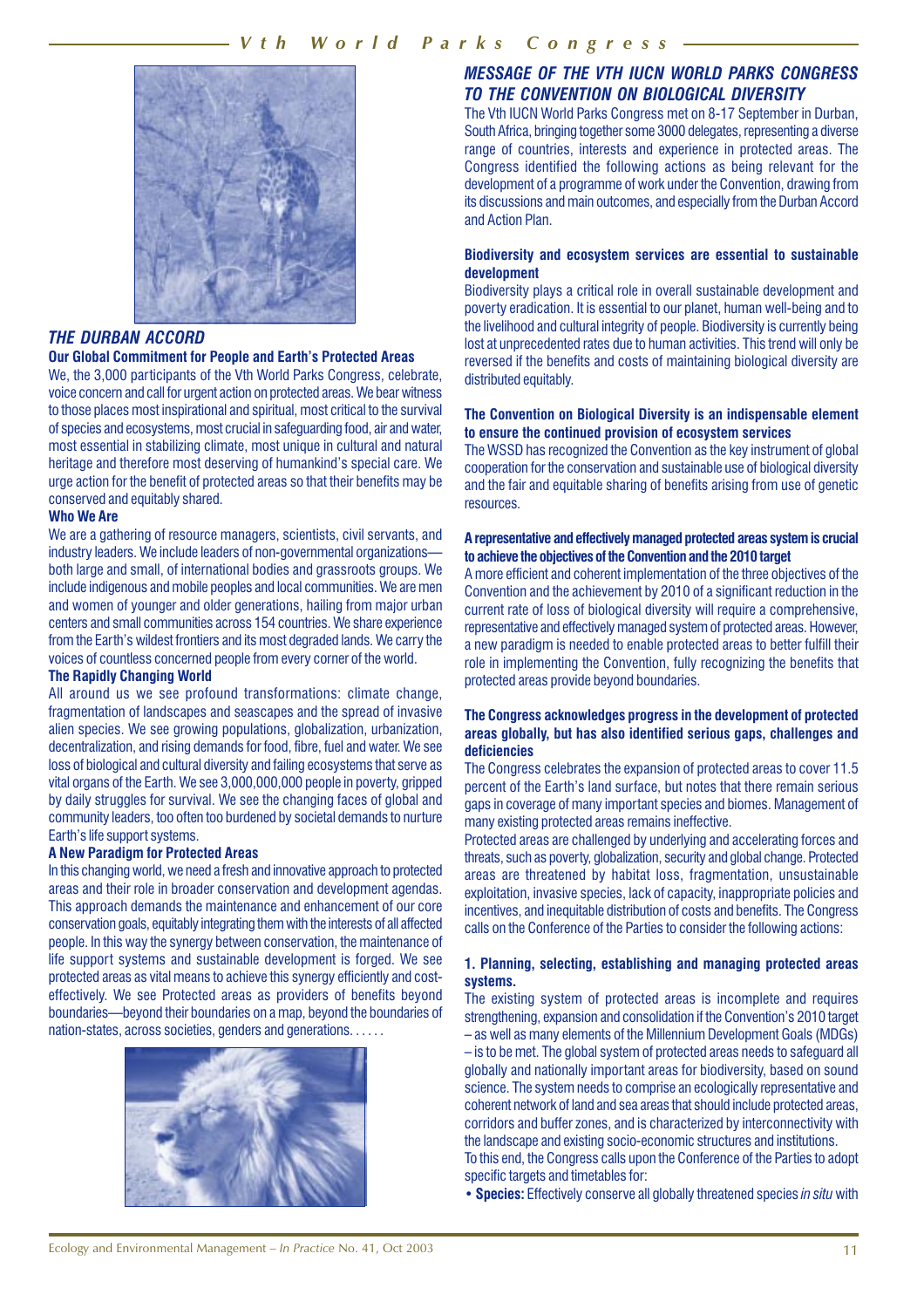an immediate emphasis on all globally critically endangered and endangered species confined to a single site.

**• Habitats:** Effectively conserve viable representations of every terrestrial, freshwater and marine ecosystem within protected areas.

**• Ecological processes and services:** Protect all natural ecological processes that generate and maintain biodiversity and provide humanity with vital ecosystem services.

The Congress further calls on Parties to:

• Maximize representation and persistence of biodiversity in comprehensive protected area networks focusing especially on threatened and underprotected ecosystems and species globally threatened with extinction;

• Take action to address the severe under-representation of freshwater ecosystems, and marine ecosystems in the global protected area system in accordance with the WSSD 2012 target;

• By 2012, devote urgent attention to creating and expanding marine protected area networks, including the marine biodiversity and ecosystem processes in the world oceans that lie beyond national jurisdiction, including Antarctica;

• In accordance with the principles embodied in the Ecosystem Approach, ensure that protected area systems are linked to, supported by, and integrated with efforts to conserve and sustainably use biological diversity across the broader landscape/seascape;

• As called for in the WSSD Plan of Implementation, take actions to promote the development of national and regional ecological networks, corridors and transboundary protected areas;

• Apply the Ecosystem Approach to the planning and management of all protected areas and other important areas for biodiversity by 2010;

• Elaborate and implement national strategic plans for systems of protected areas in the context of National Biodiversity Strategies and Action Plans (NBSAPs) and management plans for individual areas; and

• Address global change adaptation measures in protected area management strategies.

### **2. Benefits, Equity and Participation**

The Congress emphasised the role that protected areas play in sustainable development, ecological services, livelihood opportunities, and poverty eradication. The Congress also noted that protected areas may have a negative impact on indigenous peoples, including mobile indigenous peoples, and local communities, when their rights and interests are not accounted for and addressed and where they do not fully participate in and agree to decisions that affect them. It further noted the importance of securing indigenous peoples' rights to their lands and territories as an imperative to guarantee sustainable protected areas.

To those ends, the Congress calls on the Conference of the Parties by 2010 to:

• Ensure that indigenous and mobile peoples, local communities, women and youth, fully participate in the establishment and management of protected areas and that mechanisms are put in place to guarantee that they share in the benefits arising from these areas;

• Foster and implement effective communication programmes to ensure that indigenous and mobile peoples and local communities effectively participate in the establishment and management of protected areas;

• Reform protected area policies, systems and funding arrangements to effectively support community conserved areas and co-managed protected areas;

• Ensure that NBSAPs and protected areas policies address poverty issues, and that national poverty reduction strategies include recommendations and actions of NBSAPs; and

• Support and contribute to the implementation of all MDGs, especially those related to social, economic and cultural rights as fundamental performance criteria for all protected area policies, systems and site level processes.

### **3. Enabling Activities**

A well-managed global system of protected areas requires urgent action to create enabling conditions and empower the broad range of sectors, communities and interests who must be involved. A fundamental enabling condition is the establishment of trust and the development of dialogue among all stakeholders. To these ends, the Congress calls on the Conference of the Parties to take action in the following areas:

### **3.1 Capacity building**

Protected areas need to be managed by effective institutions, within a supportive policy and legal framework, and by trained professionals with the necessary technical and management skills. Inadequate capacities in these areas severely limit the contribution that protected areas can make to the aims of the Convention and achievement of its 2010 target. Capacity building in this broad sense needs to be a central priority of the programme of work. To this end the Congress calls upon the Conference of the Parties to:

• Implement a strong, comprehensive and sustainable programme on capacity building by 2006;

• Create an implementation support mechanism for protected area systems that uses existing structures, including the CBD Clearing-House Mechanism, inter-governmental organizations (IGOs) and non-governmental organizations (NGOs); and

• Use, as appropriate, the guidelines and tools developed by the World Commission on Protected Areas, such as the Protected Areas Learning Network (PALNet).

### **3.2 Financial Support**

As much as \$25 billion in additional annual support is required to establish and maintain an effective global system of protected areas. Governments, especially from developed countries, IGOs, NGOs and the private sector need to provide additional financial resources.

Specific actions that would encourage the provision of more effective financial support include:

• Reconfirm that a more efficient and coherent implementation of the Convention and the achievement by 2010 of a significant reduction in the current rate of loss of biological diversity will require the provision of new and additional financial and technical resources to developing countries, as stated in the Plan of Implementation of WSSD;

• Request the GEF (United Nations Environment Programme Global Environment Facility) to advise COP 8 on the current global annual protected areas funding levels and identify options for how funding shortfalls, particularly recurrent funding, could be filled;

• Request the GEF to maintain current levels of support for protected areas and commit, in the fourth replenishment, to a substantive increase in funding for protected areas and biodiversity, to help meet any identified funding shortfall;

• Call upon donors to commit to substantive increases in funding for protected areas and conservation, and mobilize additional funding by 2006; and

• Encourage Parties to undertake by 2006 national-level studies of the socioeconomic values of protected areas, and establish country-level Sustainable Financing Plans that support national systems of protected areas. Particular attention should be paid to develop mechanisms that promote closer collaboration with responsible private sector companies and local communities, especially the generation of substantially higher level of financial resources related to such industries as tourism and financial services.

### **3.3 Governance and Policy**

Sound policies and well-functioning institutions are essential for effective management of protected areas. Key actions to promote appropriate protected area governance and policies include the following:

• Recognise the diversity of protected area governance approaches, such as community conserved areas, indigenous conservation areas and private protected areas, and encourage Parties to support this diversity;

• Promote mechanisms for equitably distributing the costs and benefits of protected areas;

• Empower local and indigenous communities living in and around protected areas to effectively participate in their management;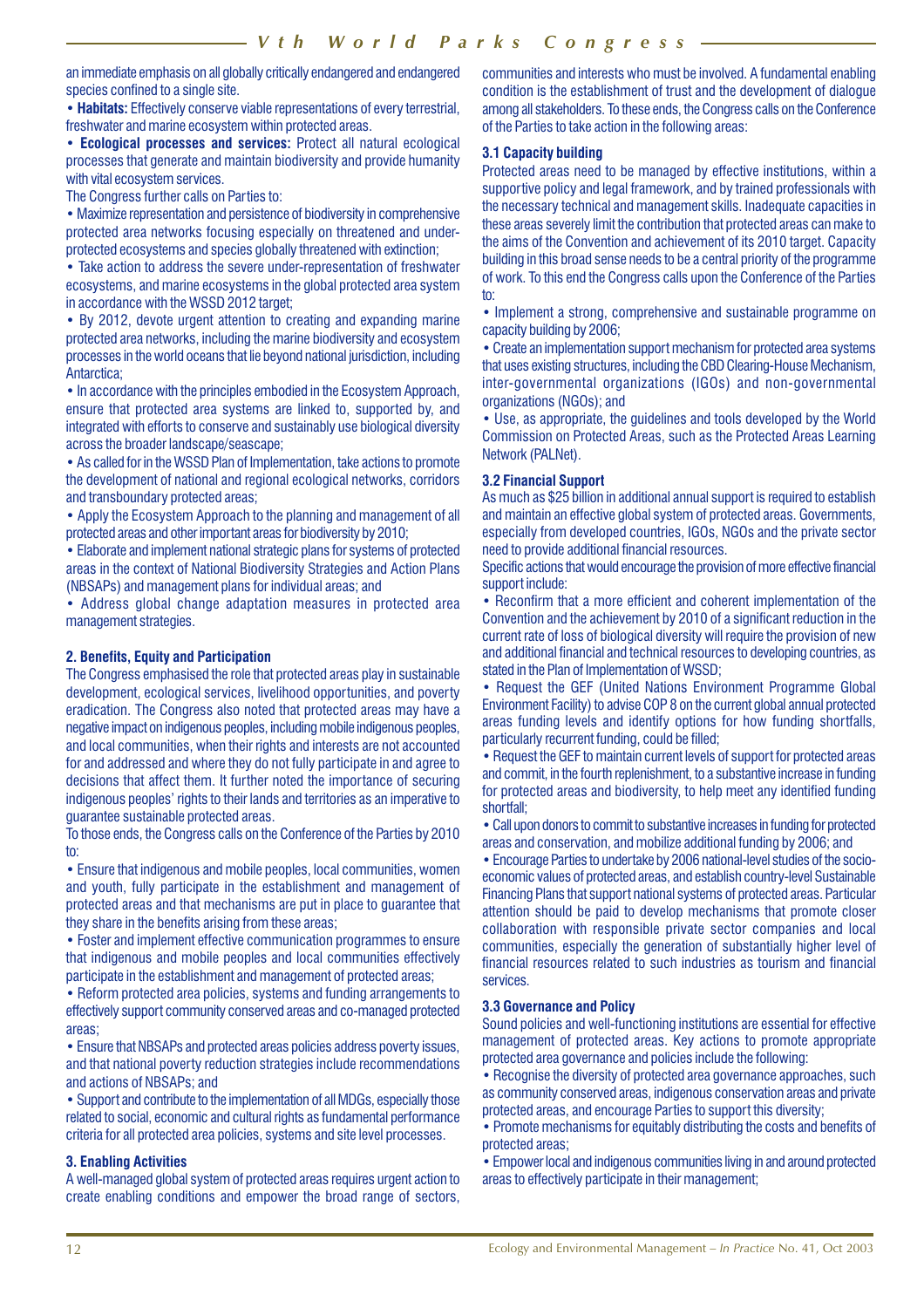• Consider governance principles such as the rule of law, participatory decision-making, mechanisms for accountability and equitable dispute resolution institutions and procedures;

• Identify and implement policy reforms to provide a supportive enabling environment for more effective management of protected area systems and sustainable use of biological resources in their surrounding landscapes and seascapes;

• Harmonize sectoral policies and laws to ensure that they support the conservation and effective management of protected areas; and

• Promote synergies between the CBD and other agreements and processes such as the World Heritage Convention, the Convention on International Trade in Endangered Species of Fauna and Flora, the Ramsar Convention on Wetlands of International Importance and the Convention on Migratory Species and well as relevant regional

### initiatives.

### **4. Assessment, Monitoring and Reporting**

In order to measure progress toward the 2010 target, effective assessment, monitoring and reporting mechanisms need to be developed. To these ends, the Congress calls on the Conference of the Parties to take action in the following areas:

• Consider the IUCN protected areas category system to be a common language that facilitates assessment of, and reporting on, protected area management, including on the MDG on Environmental Sustainability, and as a basis on which standards and indicators can be developed;

• Require information on management effectiveness to be included in the national reporting process by 2008 and request the Secretariat to distribute this information;

• Adopt assessment systems for management effectiveness in 10 percent of protected areas by 2010; and,

• Encourage Parties to provide complete, precise and timely reports of their protected areas information on an annual basis through the World Database on Protected Areas (WDPA) mechanism.

The Congress therefore calls on the Conference of the Parties to:

• Adopt a rigorous programme of work on protected areas including specific targets and timetables that responds to the needs identified at this Congress, as a contribution to meeting the 2010 target;

• Establish effective means of monitoring and assessing the implementation of the programme of work;

• Reaffirm their strong political commitment to the implementation of the programme of work; and

• In the event that assessment indicates that the programme of work is not adequate, to consider adoption of stricter measures, to ensure that protected areas can contribute most effectively to meeting the 2010 target.

#### **Final Thoughts for IEEM**

IEEM as a body is clearly a minor player in a meeting such as this but individual members in their various capacities can certainly make a difference. One point to strike me was that with this new emphasis on community involvement, with substantial numbers of new protected areas demanding effective management there is going to have to be a massive capacity building exercise globally. This new workforce is going to need training and is going to need professional standards by which it can operate. There seem to be very few organisations around the globe similar to IEEM and the IEEM model could be a very useful template for similar developments in other countries.

After that dose of mental indigestion it was time for me to take a post conference tour - to the Kruger National Park - you need an experience like that just to remind yourself of the value of such a conference!

### *Jim Thompson is Executive Director of IEEM.*

variety, challenge, great people ...

### ...the first asset we'll develop is you

### **Principal/Senior Ecologists**

Edinburgh or Glasgow, Learnington Spa and Newcastle upon Tyne



Entec is a major environmental and engineering consultancy with over 600 staff and associates across a national network of offices. We have four vacancies for experienced ecologists offering the opportunity to work with talented colleagues across a range of disciplines, playing a significant role in varied and high profile projects.

Our successful and expanding team currently consists of 17 full-time terrestrial, freshwater and marine ecologists, working on a wide variety of environmental impact assessments, ecological studies, habitat restoration projects, conservation policy appraisals and protected species issues throughout the UK.

We are looking for experienced terrestrial and marine ecologists, interested in developing their careers whilst helping us to grow our business.

You'll need at least a relevant degree and be able to demonstrate excellent communication, reporting and field skills, broad knowledge and a passion for ecology.

Further details of these and other vacancies are available on www.entecuk.com/jobs (Planning & Environmental Appraisal). Applications can be made on line, or by contacting the Recruitment Team directly at recruit@entecuk.co.uk / (0191) 272 6339.

No Agency CVs please.

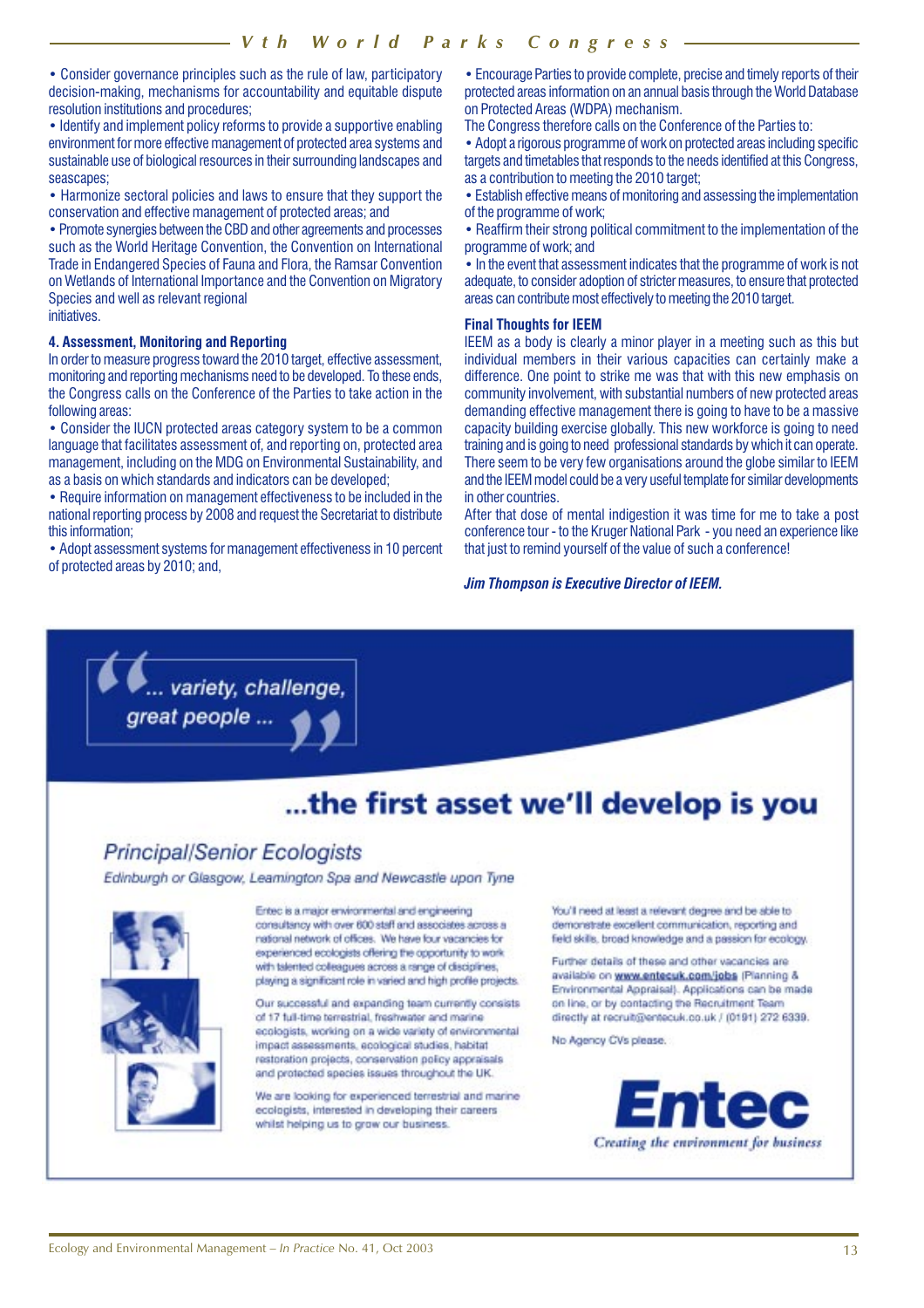## **Mitigating Impacts on White-clawed Crayfish (or the real story of what happens on construction sites)**

### *Stephanie Peay, MIEEM*

### **Why white-clawed crayfish need help**

There is a widespread but declining population of white-clawed crayfish *Austropotamobius pallipes* in England and Wales (Sibley et al, 2002). The loss of white-clawed crayfish is due to crayfish plague *Aphanomyces astaci,* competition from non-indigenous crayfish, and loss of habitat or reduction of quality. Most river catchments which have white-clawed crayfish now also have wild-living populations of signal crayfish, which consistently outcompete the native species, even if the non-indigenous crayfish are not carrying, or at least not expressing, the lethal crayfish plague.



Berried female White-clawed crayfish

The species is listed in the EU Habitats and Species Directive (1992) in Annex II, which requires member states to designate Special Areas for Conservation for the named species, and in Annex V, which requires states to maintain the species in favourable conservation status. In the UK it is also protected under the Wildlife & Countryside Act 1981 (as amended), protected from1998 from "taking or sale"under Schedule 5 of the Act.

Ideally, all existing populations of white-clawed crayfish should be left undisturbed where they occur. Sometimes, however, works have to be carried out in waterbodies and these may cause temporary or permanent loss of habitat and loss of crayfish.

For works affecting SSSIs there is a clear requirement for notification of proposed works and a requirement to avoid impact, provide mitigation and/ compensation. Outside designated sites the degree of protection for crayfish is less clear. A licence is required from English Nature or Countryside Council for Wales for surveys to be undertaken. A project-by-project licence is required to take animals for the purposes of conservation, e.g. for rescue and relocation during construction work. Crayfish, however, do not have the same high level of protection from authorised works as do bats, badgers or great crested newts and it is generally the Environment Agency (EA), or

ecologists promoting best environmental practice which are the drivers for mitigation measures outside SSSIs.

Works involving construction usually require planning permission and may be subject to environmental impact assessment (EIA). In addition, the EA has byelaws that require anyone proposing to carry out construction works within a specified distance from a main river to obtain their approval, whether or not planning permission is required from the local authority. The EA imposes conditions on works to safeguard species and habitats. It also has internal procedures for EIA of its own flood defence works. There are also small watercourses that are not designated as main river, but may have crayfish. Dredging, bank works and management of vegetation is often undertaken by local landowners and may not be subject to any control. Both locally and cumulatively, however, small-scale management of rivers can have significant impacts on crayfish and other species.

Usually is it contractors, who carry out construction work in waterbodies. Environmental mitigation measures may form part of the project design, and will usually require approval from the statutory agency. The client for the project may commission environmental work directly, i.e. separately from the contract for construction; or it may be the responsibility of the contractor to obtain a specialist consultant. The contractual arrangement can affect the degree of "clout" a consultant has on site. Many contractors are increasingly environmentally aware and take pride in achieving good onsite mitigation; but some others still have a way to go. For mitigation proposals to be successful there has to be good communication between the ecologist and the various people involved, from client and designers down to staff working on site.

### **Works that can adversely affect crayfish**

Works may lead to direct loss of refuges used by crayfish in the channel and in the banks, or may cause the death of crayfish. There may be indirect impacts, for example through the release of silt and other materials into the water. Construction projects often necessitate de-watering of the channel, or lowering of the water level in still waters. Dry working reduces the risk of siltation and pollution incidents, but draining the bed exposes crayfish to air. White-clawed crayfish are damaged by exposure longer than 48 hours, even in humid conditions (Taylor& Wheatly, 1981) and in less time if it is hot and dry. By contrast, signal crayfish *Pacifastacus leniusculus* can survive for three months out of water. De-watering also leads to increased risk of predation from birds and mammals.

Sometimes construction works can be beneficial, especially where past modifications have left waterbodies partly or wholly unsuitable for crayfish. Table 1 shows potential impacts on crayfish.

### **Case studies**

The following case studies give examples of some relatively small construction projects that have affected rivers or canals with white-clawed crayfish and where I have had at least some involvement. As this is a review of problems as well as successes I have omitted details of the companies involved.

### **Case Study 1 – Construction work in an urban stream**

In Yorkshire in 1998, there was a project to construct a major new sewer main, which would reduce discharges of combined sewer overflows (CSO) to a stream in a wooded valley in an urban park. The works involved a new pipeline crossing the stream in an open-cut trench, plus the construction of a new outfall about 100m downstream. For both components of the works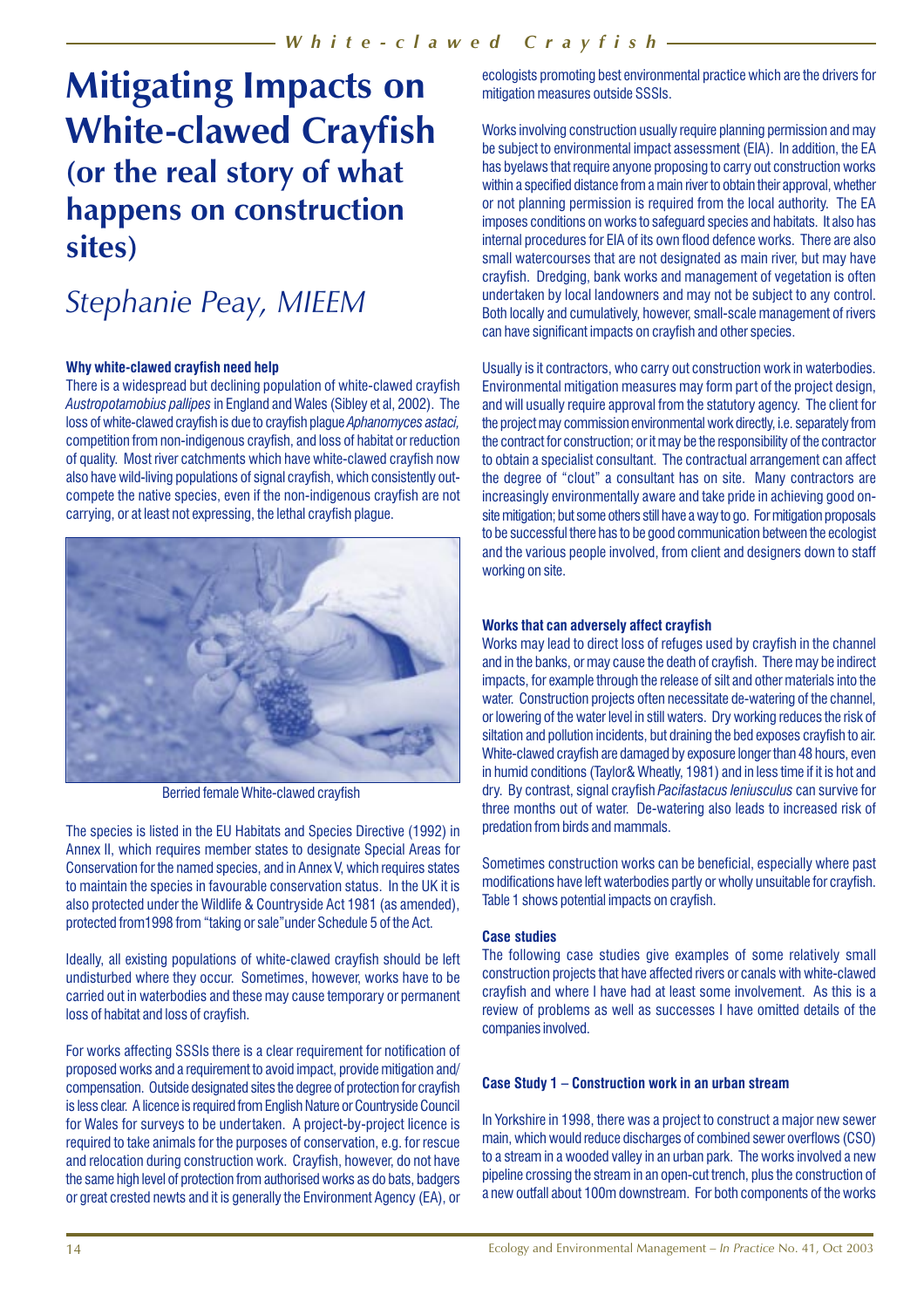|                                                                   | <b>Table 1 Potential Impact of Works in Rivers</b> |                 |                      |                              |                                                                                                                                                                                                        |
|-------------------------------------------------------------------|----------------------------------------------------|-----------------|----------------------|------------------------------|--------------------------------------------------------------------------------------------------------------------------------------------------------------------------------------------------------|
| <b>Operation</b>                                                  | <b>Potential Impacts</b>                           |                 |                      |                              | <b>Comments on Impacts</b>                                                                                                                                                                             |
|                                                                   | <b>Disturb channel</b>                             | De-water        | <b>Disturb banks</b> | <b>Indirect impacts</b>      |                                                                                                                                                                                                        |
| Construct/repair bridge                                           | Yes                                                | <b>Yes</b>      | Yes                  | Possible siltation/pollution | Damaged masonry may be used by crayfish.<br>Concrete bridge piles have no refuges. Scale of<br>impact depends on design and scale of work.<br>Possible siltation or pollution during construction.     |
| <b>Construct outfall</b>                                          | <b>Possibly</b>                                    | Yes             | Yes                  | Siltation/pollution          | Usually localised impact. May require<br>reinforcement of channel bed at outfall. Discharge<br>may reduce water quality locally.                                                                       |
| <b>Construct pipeline</b><br>crossing                             | <b>Yes</b>                                         | <b>Yes</b>      | Yes                  | Possible siltation/pollution | Cut and cover in de-watered channel is usually<br>cheapest for small rivers. De-watering localised<br>and short duration. May be permanent loss of<br>habitat.                                         |
| Repair canal washwall<br>or dam                                   | <b>Yes</b>                                         | <b>Yes</b>      | <b>Yes</b>           | Possible siltation/pollution | Loss of refuges. De-watering may be extensive or<br>prolonged.                                                                                                                                         |
| <b>Divert channel</b>                                             | <b>Yes</b>                                         | <b>Yes</b>      | <b>Yes</b>           | <b>Possible siltation</b>    | Total loss of channel. New one may not have<br>habitat for crayfish. Some siltation when carry out<br>diversion.                                                                                       |
| <b>Drainage from</b><br>construction sites                        | <b>No</b>                                          | <b>No</b>       | N <sub>o</sub>       | Siltation/possible pollution | May increase silt downstream and risk of pollution.                                                                                                                                                    |
| Reinforce bank                                                    | Possibly                                           | <b>Possibly</b> | <b>Yes</b>           | <b>Possible siltation</b>    | Permanent loss of refuges with sheet-piling,<br>concrete or mortared brickwork. May create new<br>refuges with unmortared stone or woody material.                                                     |
| <b>Regrade bank</b>                                               | <b>Possibly</b>                                    | <b>No</b>       | Yes                  | <b>Siltation</b>             | Loss of bank complexity and associated refuges.<br>May be extensive if for flood defence.                                                                                                              |
| <b>Dredging</b>                                                   | <b>Yes</b>                                         | <b>Possibly</b> | <b>Possibly</b>      | <b>Siltation</b>             | Loss of crayfish among aquatic plants and in<br>burrows. Discharge of silt during works. Often very<br>extensive.                                                                                      |
| Remove trees on banks No                                          |                                                    | <b>No</b>       | <b>Possibly</b>      |                              | Temporary loss of shade and leaf litter if coppice.<br>May be permanent loss of refuges among roots if<br>trees are grubbed out.                                                                       |
| Remove debris dams                                                | N <sub>0</sub>                                     | <b>No</b>       | <b>Yes</b>           | Possibly loss of food        | Routine maintenance for flood defence - loss of<br>refuges and litter as food source.                                                                                                                  |
| Remove stock fencing,<br>or increase stock in<br>unfenced pasture | Possibly                                           | <b>No</b>       | Yes                  | Siltation/pollution          | Access of stock tramples banks and sometime<br>bed. Loss of refuges in banks, reduction/loss of<br>emergent and submerged plants. Direct pollution<br>from livestock. Increased erosion and siltation. |



### Senior Ecologist and Project Manager, Oxford - Salary negotiable

An individual with proven experience and exceptional skills in field survey, site assessment and day to day project management within a consultancy environment is required to assist with an ever increasing workload at our Oxford office.

You will have a minimum of three years experience as an ecological consultant and a demonstrable ability to meet our exacting standards in hotanical/habitat survey, site assessment and written work as well as a good working knowledge of wildlife legislation and the planning system, excellent interpersonal skills and an eye for derail. A higher degree, experience with other taxa (particularly protected species) and good IT skills would be advantageous.

he return suitable candidates can expect a generous salary and a high degree of autonomy within a small but highly respected and long-established practice.

Juntor Ecologists/Consultants - Salary dependent on ability, qualifications and experience

We also have vacancies for one or more positions at a more junior level. As a minimum, applicants should be able to demonstrate good plant reentification skills, as well as an ability to rapidly assimilate ecological information into well. written and structured reports. Competence in equilogical site approach using standard technologies, and knowledge of other jaxa will be an advantage. Previous experience within an environmental consultativy is preferred.

Please apply in writing (CV and covering letter) to:

Personael Manager, Biosean UK Limited, Peterley House, Peterley Road, Cowley, Oxford OX4 2TZ. Finally himscanier bioscan demon coluk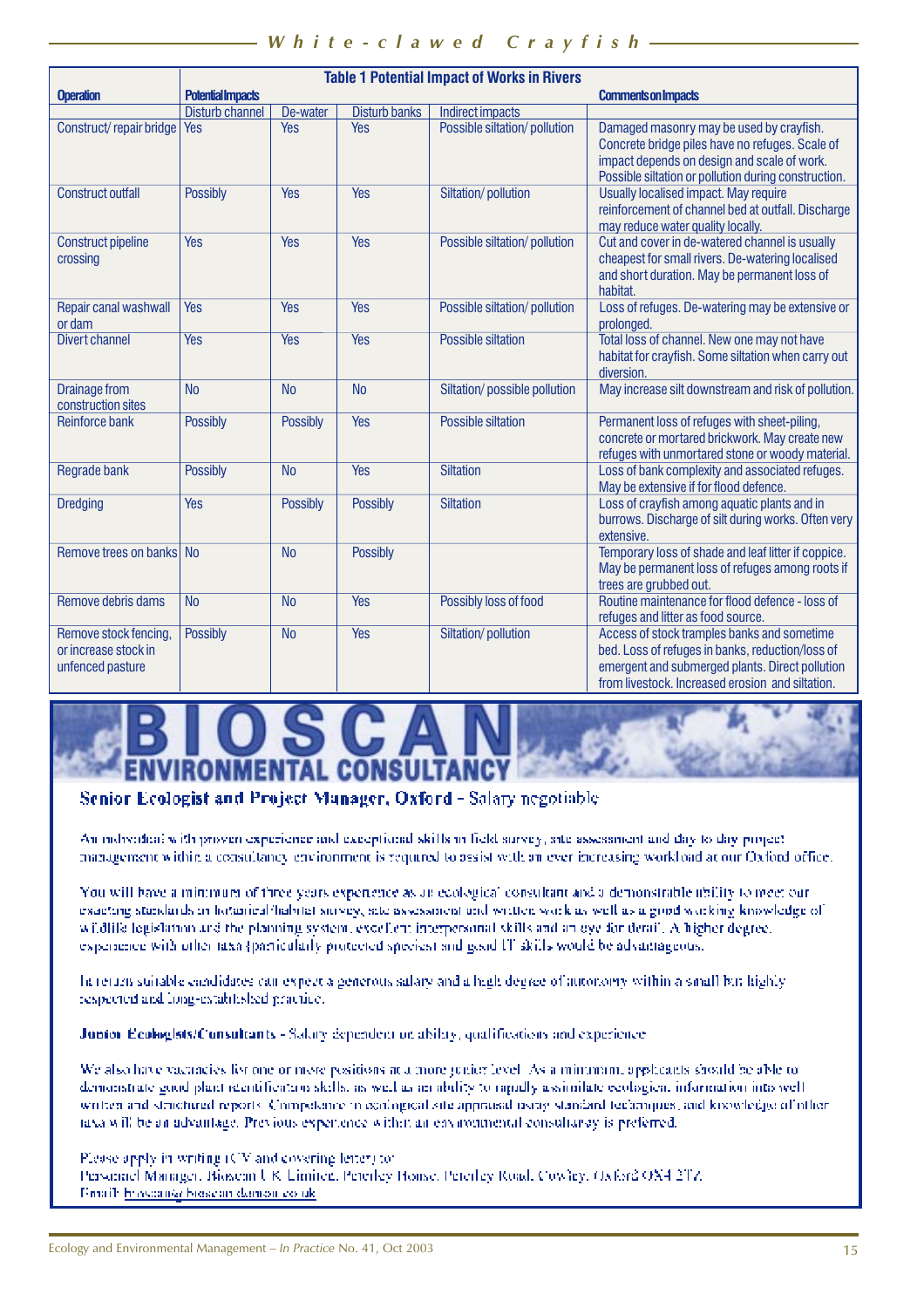it was necessary to de-water part of the stream, although the aim was to limit the dewatered area to about 10m or so.

Previous surveys had shown the stream to have an abundant population of white-clawed crayfish. The mitigation measures carried out immediately prior to excavation in the channel involved manual clearance of all stone that could potentially provide a refuge for crayfish. The cobbles and boulders were stored for use in re-instatement. The stream was blocked with sandbags either side of the working area and the flow directed down a 600mm diameter pipe, de-watering the bed of the channel. All crayfish found were removed and relocated in suitable habitat elsewhere in the same stream.

The design for the CSO included hard surfacing of the streambed to reduce scouring on occasions when the CSO discharged, extending up the opposite bank. Following discussion with the site agent, the existing stone and trees on the bank were retained and only the bed was to be surfaced with large, unmortared stones. Unmortared stone-revetting (essentially a drystone wall) was added along the bank on either side of the CSO.

The works on the CSO outfall went largely to plan, during dry conditions in summer. As frequently happens on such projects there were various delays, e.g. in getting pumps of sufficient capacity on site, plus enough sandbags for the de-watering exercise. As the stream was clear and shallow, most of the stone was cleared from the bed prior to dewatering and crayfish were removed at the same time.

Silt-blankets were used downstream of the working area to reduce siltation during disturbance of the bed. De-watering was carried out the day after clearance of the bed, after a further check of the bed for crayfish (none found). When de-watering commenced, crayfish started emerging from refuges in the banks, with most appearing in the first 30 minutes and a reducing numbers up to 2 hours after exposure. Supervised excavation of the bank started when no crayfish had emerged for at least 30 minutes.

At the site for the CSO outfall, the bank was excavated to create the opening for the outfall and isolated from the stream using sandbags. The streambed was paved on the same day as dewatering occurred. Salvaged cobble was then put back on the unpaved areas and along the margins.

The crossing of stream by the sewer pipeline was delayed until November, because a period of wet weather slowed the rate of work on the pipeline construction. This time the flow was too high for prior clearance of the channel. This time the construction staff installed the flume pipe and had started the de-watering before the crayfish team was informed and came on to the site, which was not according to the plan.

A section some 5m wide and 7m long (35 m<sup>2</sup>) was dewatered. The recorded average density was 2.6 crayfish  $m<sup>2</sup>$ . They were found mainly in an undercut section of wall and under a cracked area of re-inforced concrete, which was prised out with an excavator so it could be searched manually, areas selected by crayfish because they were especially resistant to high flows, which are dangerous for crayfish. Juveniles of less than 25mm carapace length (CL) represented only 19% of the total catch. This is a low catch of the true population of  $2+$ ,  $1+$  and  $0+$ animals. This is not surprising, because conditions soon degenerate to mud as the dewatering proceeds and small crayfish may be missed during the rescue.

As with the outfall, stone taken from the bed was stored for use in the reinstatement. The crayfish removal and the cut and cover pipeline were done within one day. The construction of new stone-revetted banks and reinstatement of the bed were carried out subsequently – but not under the supervision of a crayfish surveyor, as the contractor wanted to minimise costs. The pipeline and its concrete capping were too shallow for the crossing



Meanwood Beck

to be reinstated as a glide, with cobble and boulder over sand and gravel. The contractor simply covered the concrete pipeline with a layer of clay and bulldozed the salvaged cobble into the general fill material on the construction site. There was no opportunity for the ecologist to inspect the reinstated channel while the contractor was on site and there was no provision for any monitoring of crayfish after the works.

At the CSO outfall, the new stone-revetted banks are only covered by water during high flows and do not normally offer any refuges for white-clawed crayfish. The interstices between the stone slabs paving the bed were left unmortared, but soon filled by sand and gravel. The area remains as a shallow run, with a few crevices for occasional use by crayfish, although this is not very different from the original riffle in terms of limited habitat for crayfish.

The channel and banks after the pipeline crossing were left with no habitat suitable for crayfish. Four years later, winter floods scoured off the clay, causing some siltation in crayfish habitat downstream, although no worse than other localised scouring of banks that occurs in this stream during floods. The concrete cap was exposed and a scour hole developed immediately downstream. Ironically, if this starts to damage the concrete casing of the pipeline, relatively stable refuges may become available again. An abundant population of white-clawed crayfish is still present in the stream and the impacts of construction were localised.

### **Case study 2 – a rural pipeline crossing**

In North Yorkshire a stony stream with crayfish was to be crossed by a pipeline. No crayfish were found during the localised prior clearance of the bed. The stream was a moderately steep riffle at this point and so was relatively unsuitable habitat. The crossing of the stream was delayed by several days, due to problems elsewhere on the pipeline route. There are always unplanned events in construction programmes, most commonly due to machines breaking down, supplies being delayed, or bad weather. Delays cost money, but having people waiting, including ecologists, is usually a lot less expensive than having machines standing idle.

A few crayfish were found on the streambed after the clearance but before the excavation started, following a flood event in which they may have been washed downstream or sought refuge in the disturbed bed. The contractor omited to tell the crayfish consultant when work was due to start and had not previously mentioned that the works involved excavation of a section of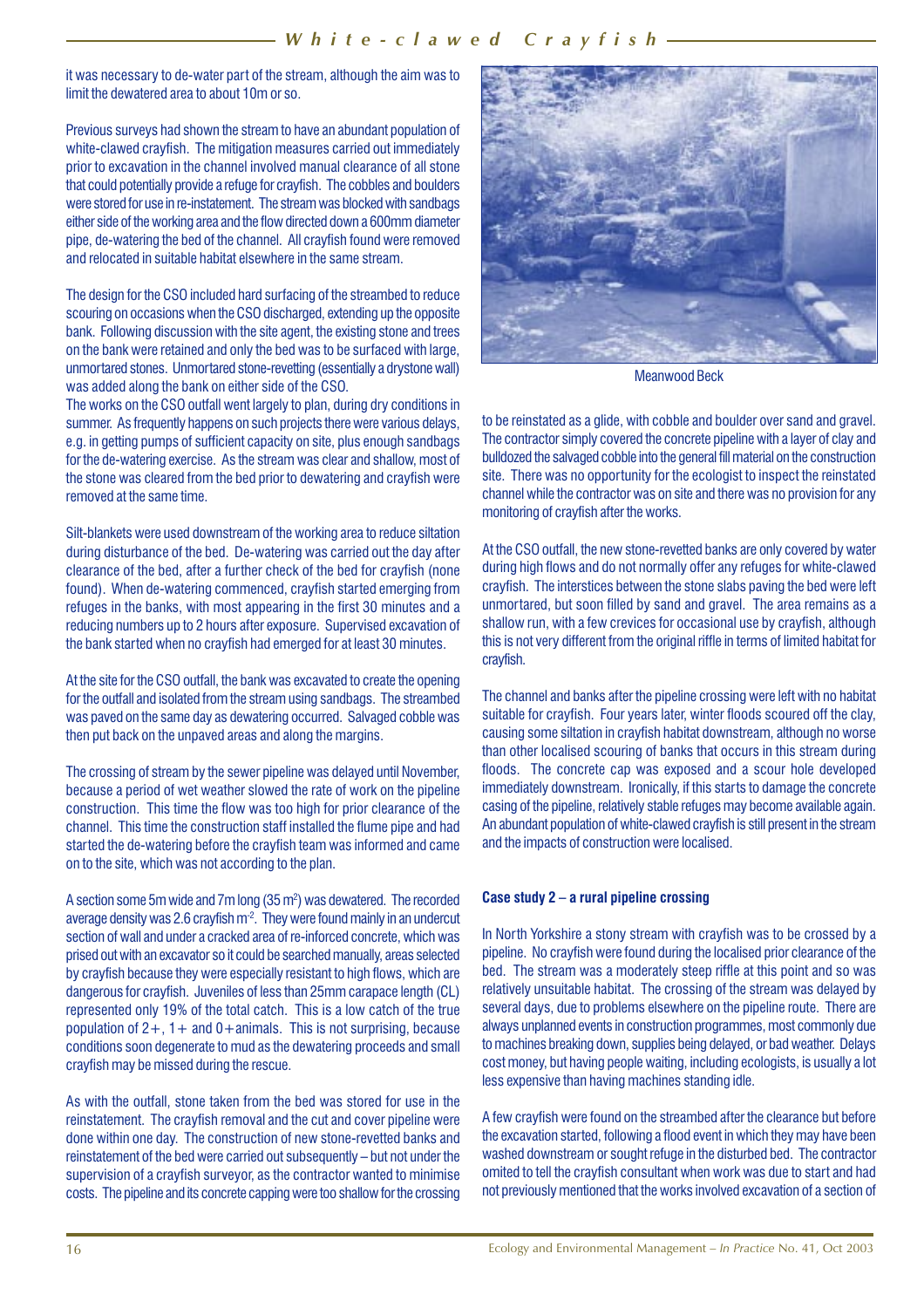

Eller Beck pipe line

bank downstream of the area zoned for the pipeline crossing. The first mention was during an urgent telephone call, reporting crayfish climbing out of the banks. On site an hour later, the area was already fully dewatered, an excavator was standing over a partly dismantled bank and people were scrabbling about with crayfish in buckets.

The reinstatement of the streambed, carried out later, involved scattering salvaged stone over the set concrete of the pipeline-casing. The route of the temporary flume pipe was left as an open channel, leaving a small island in the channel. There was no provision for monitoring, but an inspection for white-clawed crayfish in 2003 confirmed that whilst other aquatic invertebrates had colonised the stones in the crossing area, white-clawed crayfish had not. The cobbles were sparsely scattered on the concrete bed, with few or no interstices available to crayfish. The reinstated bank may be suitable, but most of it was above normal water level and the small, submerged part was too large and stable to seach. The side channel has taken a natural form. In the period since construction, the stocking density of cattle has been increased and the banks are increasingly poached, with an associated increase in silt. A brief search did not record crayfish in the vicinity, but no full survey has been undertaken.

### **Case study 3 – de-watering in canals**

Many canals have un-mortared stone walls along the banks. Whilst they can appear muddy and unprepossessing, there can be a surprising high abundance of crayfish in the wash walls and miscellaneous urban debris, especially in canals where there has been little or no maintenance and no de-watering for a long time. The Huddersfield Narrow Canal is undergoing restoration work to reopen it to canal traffic after a period of disuse. In 2000 work was carried out to repair an aqueduct. This involved creating temporary bunds or dams within the canal and de-watering a 20m section of canal during the winter. Three successive drawdowns yielded over 500 crayfish a surprisingly high abundance considering the silty condition of the bed and only moderate water quality.

The need to install concrete walls in the aqueduct caused permanent loss of the refuges in the washwalls. Artificial refuges were installed to allow crayfish to continue using the washwalls. New concrete walls had several rows of perforated plastic pipes attached horizontally along the walls. These had plastic netting attached to provide a "scramble-net" as access for crayfish. Subsequently, night-viewing confirmed that white-clawed crayfish were using the new structures (E. Kemp, PhD student, University Staffordshire, pers. comm.).

A de-watering exercise was carried out on another canal, to allow the construction of a new road bridge. The bridge was constructed in two separate sections, each one requiring de-watering of the canal in successive winters for many weeks. For the first de-watering, the whole canal pound was de-watered, over 400m in length. Although a crayfish rescue was carried out the length of canal affected meant that although several hundreds of crayfish were removed, many more were lost to predation and exposure. Residual areas along the bottom of the canal remained wet, but it is not known how much of the bed was suitable for crayfish.

When de-watering exercise was repeated, temporary bunds were installed and the water was pumped around the working area in a series of large pipes, limiting the de-watered area to about 150m. The critical time to carry out removal of crayfish in a canal is from the point half way down the washwalls to the exposure of the first metre or so of the bed. Further down, there tends to be less refuge material for crayfish and much more silt, which makes it a lot more difficult and messy for the rescue team. Both crayfish and fish were to be removed during dewatering. Crayfish have to be removed in the early stages, then the drawdown continues until it is shallow enough for an electro-fishing team to remove the fish. Unfortunately, having initially had insufficient pumping capacity, the contractors then rigged up a massive pump. More than three quarters of the water was drained out overnight. This made it easy for removal of fish, but fewer than 10 crayfish were recovered from stones in the channel and the lower wash walls. A sump was dug and additional pumps were used to empty the canal completely so it could be searched thoroughly, but no more crayfish were found. Although the crayfish removal did not go as planned, it seems that very few whiteclawed crayfish had managed to recolonise the section of canal in the year between dewatering sessions.



Ferncliffe Road Bund and pumps

### **Case study 4 – reinforcing a stream bank**

This project involved reinforcing one bank of a limestone stream in order to protect a railway embankment from future erosion. Reinforcement of about 80 m of 3m high stream bank was necessary. A crayfish survey was carried out, using selective manual search (Peay, 2002). Most of the stream adjacent to the actively eroding bank was a fast-flowing riffle, with a lot of loose stone and crayfish were not detected there, but there was a moderate density recorded (1.2 crayfish/10 refuges) in a glide at the upstream end of the working area.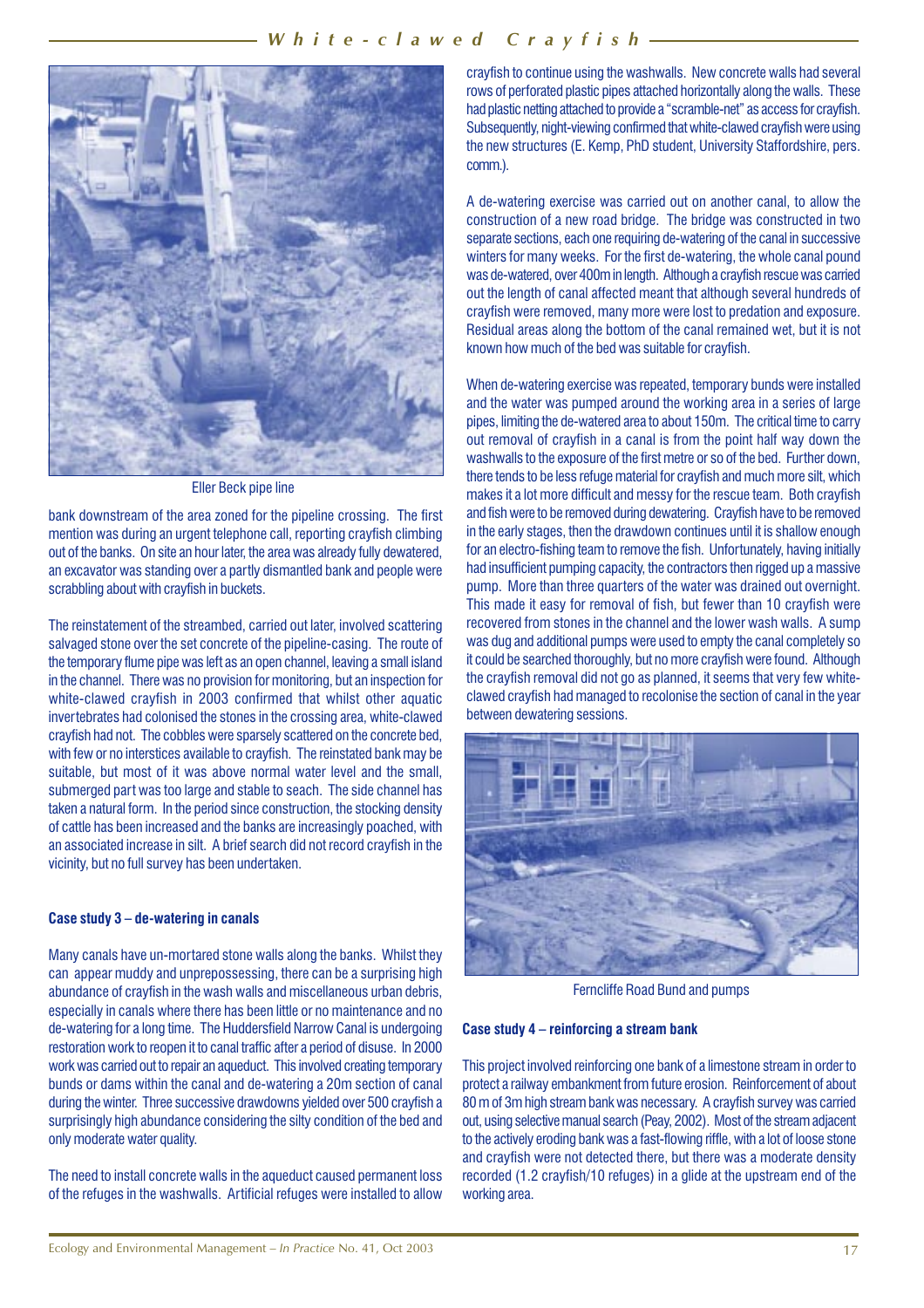

Meanwood Beck clearance

Communications were good on this project, thanks to the keen environmental manager and a cooperative site manager. But things never go wholly to plan – the site manager had to fetch some machine parts on the morning the crayfish work started. The site staff, who were supposed to help the crayfish surveyor clear the bed, sat around waiting. The site manager was away and besides, someone had forgotten to deliver wellingtons for them! Fortunately, the environmental manager and the client's consulting engineer both arrived on site and were willing to put on their boots and jump in to help.

The works involved clearing all the cobble from a zone about 1.5m wide along the foot of the eroding bank, about a third of the channel width. This was done manually to allow any crayfish to be removed and relocated in refuges in the glide upstream. All machine- working was from the top of the bank, except immediately adjacent to the railway bridge. Lack of space and requirements for railway safety necessitated an excavator travelling along an exposed shingle bed down the right side of the channel. The bed was not fully de-watered, but 1tonne sandbags were lowered into place to reduce the flow overall and direct it away from the working area. This formed a barrier to the movement of crayfish downstream from the unaffected area of the glide. These bags had the advantage that they could be easily lifted out again – unlike conventional sandbag dams, where most of the sand ends up in the river afterwards. Straw-bales were used as silt-traps immediately downstream of the working area and a fabric boom was positioned across the channel to mop up any oil or hydraulic fluid that seeped from the excavators.

The foot of the eroding bank and the adjacent streambed was excavated to create a flat footing below the level of the streambed. It was then lined with a geotextile. The first row of quarried stone blocks 0.6m in length was lowered into place. Clean, 100mm stone fill was placed behind the blocks and successive rows of blocks were seated on top, creating a stepped wall. The stone initially removed from the streambed was piled up against the toe of the wall, leaving water-filled interstices between the first row of blocks and among the cobble and boulders at the foot. Once completed, this provided some 80m of bank with potential refuges for crayfish along its length.

In this project, the ecologist had the opportunity to check on the progress of works during construction of the bank, to make sure the footings would be submerged and inspected the works at completion too. Unlike many projects, this one included a post-project survey. This confirmed that there was a similar abundance of crayfish in the upstream glide. The new bank retains submerged interstices that appear to be potentially favourable for crayfish. The bank and its cobble and boulder footing is now too stable for any manual searching and there is not enough room for traps to be set, so next year the intention is to see whether crayfish have moved into the desirable new residences by a night-viewing survey.

### **Impacts of construction and mitigation**

The case studies give a few examples of relatively small-scale construction projects that are often carried out in watercourses in England. The works all cause at least temporary loss of habitat and in some instances the loss is permanent. As the case studies show, even when stone from the riverbed is replaced after works, conditions may not be favourable for crayfish.

Even if a pipeline is set low enough in the ground that a pool or glide can be created, cobble and boulder placed on the streambed will not provide any refuges unless it is piled closely and deeply enough to create interstices sufficiently large for crayfish to use as refuges. Putting stone over concrete does not provide any underlying substrate for burrowing. Gravel and sand could be laid over the surface prior to covering the bed with cobble and boulder, but the material will only stay there if the shape of the channel and the characteristics of the flow are such that it is not washed out during the first high flows in the winter. The depth at which the pipeline crosses the stream is important. For example, if the bottom of the trench is only 1m below bed level, the pipe is 60cm diameter and capped with 50cm depth of concrete, the surface of the concrete will already be 10cm above the old bed level. In a deep, slow-flowing watercourse this might make little difference. However, in a small stream that was originally only 30cm deep during normal summer conditions, this could turn an area of highly favourable glide into a fast-flowing run that is wholly unsuitable for crayfish (although this may favour other species).

De-watering may not cause any long-term loss of habitat in itself, but it exposes the bed. This may cause loss of some or all of the white-clawed crayfish population in the area and the more extensive the de-watering, the greater the loss and the longer the population will take to recover.

Available evidence from rivers is that the rate of colonisation by white-clawed crayfish is rather slow after a population is lost from an area. After an extensive loss of population, for example after an outbreak of crayfish plague, recovery may take 5-10 years or more.

If there is a population at high abundance upstream or downstream of the works area, it is likely that recolonisation will be faster than if the population is naturally at relatively low density, e.g. due to periodic losses during flood events. Even with an abundant population nearby, the rate of spread may only be 1km a year, or a lot less.

Construction project designers and project managers may need guidance on measures to minimise the impact on white-clawed crayfish. Ideally, this should occur as soon as possible at the planning stage of any construction project (Peay, 2000).

Given the highly patchy distribution of crayfish, even in streams with abundant populations, it helps in planning a project if there is information about the distribution of crayfish and relative abundance in the area that will be affected by works. Semi-quantitative surveys are recommended. Where crayfish have to be removed from an area of works there is value in obtaining as much detailed information as is practicable about the population. Dewatering is a damaging operation. Where it cannot be avoided and is localised, it can provide a method of estimating population density that is not generally available. In the muddy conditions of a construction site, there will always be an under-estimate of the juvenile population, even with plenty of well-briefed helpers to retrieve the animals. Nonetheless, comparisons between prior surveys and "total" removal are of value in assessing the relative efficiencies.

### **Conclusions**

The biggest threats to white-clawed crayfish in England are the risk of invasion of non-indigenous crayfish, crayfish plague and the water quality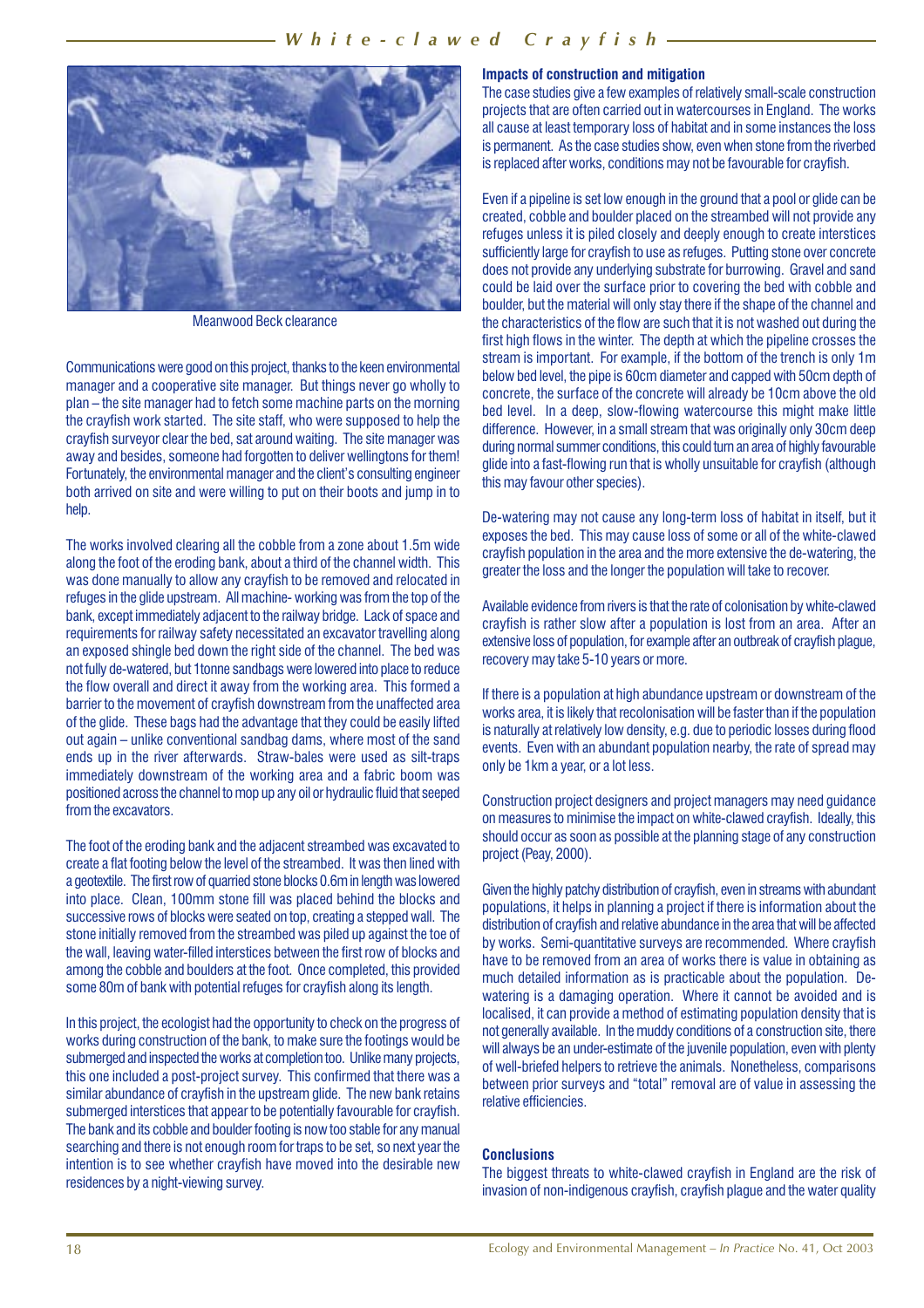and landuse in the catchment. The first two factors are also by far the most difficult to control. Nonetheless, construction work can cause temporary or permanent loss of both habitat and populations at localised or more extensive scales. The impacts occur from direct loss of refuges in banks and channel. They may also occur from de-watering operations or pollution incidents. Whilst pollution risk can be minimised by good construction practice, specific mitigation measures are needed to minimise impacts on white-clawed crayfish. This may involve removal of crayfish from the working area and reinstatement of habitat afterwards, if possible.

Construction work is not always damaging in the long term. De-silting of a river, lake or canal will undoubtedly have impacts at the time of works, but may expose or allow the provision of new refuges for crayfish. If banks and margins are retained undisturbed, crayfish may be able to recolonised readily. Some types of bank re-inforcement can provide complexity of structure and hence offer refuges that would be absent in highly modified waterbodies with uniform sloping banks (see Peay, 2003).

The impact of construction on particular populations of crayfish depends on the population and habitat that will be affected and on the specific detail of works. Mitigation measures are not always applied and even where they are, they may have only partial effectiveness. Individual projects may be localised or extensive. Mitigation measures need to be carefully tailored to the individual sites and works to be successful. Considering what constitutes favourable habitat for individual crayfish will help in the design of measures that work at a site scale.

Recovery of white-clawed crayfish populations may take several years, even if good habitat is still available after works.

Post-project monitoring is rarely carried out. This means problems may not be identified and may be repeated in schemes in future.

Although a project may involve advance surveys and planned mitigation measures, the success of these depends on the detail of how they are implemented during construction. Good site supervision is essential, as is good communication between site staff and the ecologist. The consulting engineer needs to know what is to be done, but it is even more important that those on site understand what is needed and when – and conversely, that the ecologist understands the construction environment and the constraints that contractors operate under. Giving people on site an opportunity to "meet the crays" before the start of any crayfish rescue helps to generate some local enthusiasm (plus plenty of quips about whether they are good with chips).

Construction work involving watercourses is still subject to the usual vagaries of breakdowns, staffing, weather conditions and other unplanned events. Even with a good environmental site manager and one or more ecologists with specialist knowledge of crayfish on hand, measures will not always work as planned. Good construction management will include an environmental risk register and contingency plans for the problems that are most likely to occur. Once the work on site is finished, however, unless an outcome is explicitly detailed as a planning condition, it is difficult to ensure any improvement is undertaken retrospectively.

The fairest and most cost-effective fee basis is generally for the project ecologist to carry out the crayfish mitigation work on the construction site on a time-fee basis, given that the time required is usually under the control of the site staff, rather than the consultant. If the contractor insists on a lump sum for your component of the project, it is advisable to either include

either plenty of caveats, or a significant contingency allowance!

### **To be as effective as possible, mitigation measures for works affecting white-clawed crayfish need the following:**

- advance surveys;
- measures to minimise losses of crayfish during works;
- measures to reinstate or compensate for loss of habitat;
- mitigation measures incorporated into the design and the detailed method of work and adequately allowed for in the budget;
- good control of works on site and in the detail of reinstatement, including good staff briefing and supervision;
- contingency plans to cope with weather, breakdowns, spillages and other events;
- good data collection and full reporting, including acknowledgement of problems or deficiencies, to enable better planning of future projects, and
- subsequent monitoring, preferably budgeted into the project at the start.

There is still scope for improvement in measures to minimise the impacts of construction on white-clawed crayfish and to provide the best habitat restoration or improvement. Nonetheless, there is a growing awareness among the regulators, environmental consultants, project engineers and contractors that white-clawed crayfish should be taken into account in projects. The more that best practice guidance is made available and is implemented, the better the projects will be in future.

*If readers undertake crayfish projects and are willing to provide details, especially population data obtained by various methods, these would be appreciated.*

### **References**

Peay, S. (2000).*Guidance on Works Affecting White-clawed Crayfish.* English Nature, Peterborough. 27pp. (available from English Nature, Peterborough)

Peay, S. (2002). *A Standardised Monitoring Protocol for White-clawed Crayfish, Austropotamobius pallipes in the UK SAC Rivers.* Life in UK Rivers Project. Contract LIF 02-11-37. English Nature, Peterborough. 58 pp. (can be downloaded, together with survey forms, from http://www.englishnature.org.uk/LIFEinUKRivers/species/crayfish.html)

Peay, S. (2003). *Guidance on habitat for white-clawed crayfish and how to restore it.* R&D Technical Report W1-067/TR. Environment Agency, Bristol. 66 pp.(available from www.eareports.com)

Sibley, P. J., Brickland, J. H. & Bywater, J. A. (2002). Monitoring the distribution of crayfish in England and Wales. In: Knowledge-based mangement of European native crayfish. Crayfish special Vol. 4, (eds C. Souty-Grosset & F. Grandjean). *Bulletin Français de la Pêche et de la Pisciculture*, **367(**4), 833-844.

Taylor, E. W. & Wheatly, M. G., (1981); The effect of long-term aerial exposure on heart rate, ventilation , respiratory gas exchange and acid-base status in the crayfish *Austropotamobius pallipes. Journal of Experimental Biology 92,*109-124.

*Stephanie Peay is an ecological consultant with Scott Wilson. She is also an independent researcher on crayfish ecology. crayfish@brydens.org.uk.*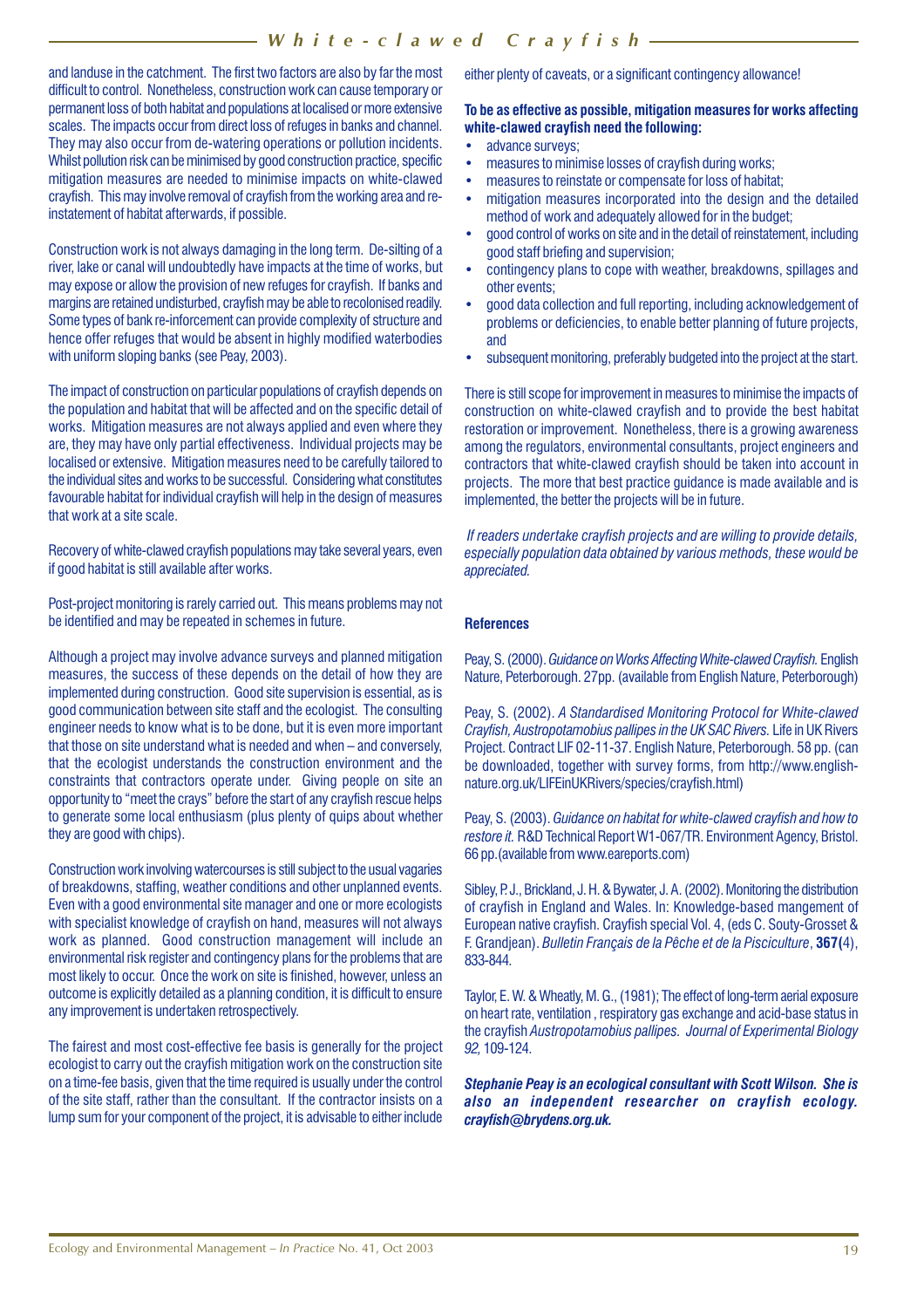### **In the Journals**

*Compiled by Jim Thompson, Joel Bateman and Nick Jackson*



### British Ecological Society

### S. Mcintyre, K. M. Heard and T. G. Martin.

**The relative importance of cattle grazing in subtropical grasslands: does it reduce or enhance plant biodiversity?** Journal of Applied Ecology 2003, **40:** 445 - 457.

Although this research is based in Eastern Australia, the importance of livestock grazing impact on grassland biodiversity remains relevant within the temperate climate of the UK. Livestock grazing enterprises have potentially threatening effects on the conservation of plants in grassy subtropical eucalypt woodlands. Commercial levels of grazing could cause local extinctions of sensitive native species and/or reductions in abundance and species richness in native pastures.

The authors studied the nature of grazing impacts on the diversity and composition of herbaceous plants and used a natural experiment to analyse the effects of disturbances (cattle grazing, soil disturbance, water enrichment) and environment (lithology, slope position, presence of trees) on plant community composition in eastern Australia. Pastures and reserves were sampled at 191 sites over an area of 3000 ha.

The data did not support the hypothesis that grazing increased species density at small scales but decreased it at landscape scales, due to the elimination of grazing-sensitive species. However, there were more native species that declined with increasing grazing and more exotic species that increased with grazing in the assemblage.

For land managers to retain plant diversity on grazed landscapes, it would be desirable to provide a full range of grazing pressures, including areas protected althogether. This would apply to all plant communities where both species that declined with increasing grazing and more exotic species that increased with grazing are present.

Correspondence: e-mail: sue.macintyre@csiro.au

S. K. Finney, M. P. Harris, L. F. Keller, D. A. Elston, P. Monaghan and S. Wanless.

### **Reducing the density of breeding gulls influences the pattern of recruitment of immature Atlantic puffins,** *Fratercula arctica* **to a breeding colony**

Journal of Applied Ecology 2003, **40:** 545 - 552.

This paper considers the impacts of a highly competitive and predatory species groups' impacts on the recruitment of another species with which it interacts. It is interesting to see the relationship caused by a species that is both a competitor and predator and the subsequent impacts on the spatial distribution of the victim species. I would recommend this paper to site managers where one dominant bird species is having significant impact on a conservation species. Gulls (*Larus spp.*) act as both competitors and predators and are considered to significantly reduce the attractiveness of potential breeding sites for other birds. This perceived threat posed by gulls to other breeding birds has led to the implementation of gull control procedures at many seabird colonies. However, the extent to which reducing gull numbers benefits other species has received little rigorous scientific investigation.

During a gull control programme (1972-89), gull nest density on the Isle of May, south-east Scotland, was reduced by between 30% and 100% in different sections of the island. Following termination of the original programme in 1989, several sections were maintained as gull-free by repeated removal of nests. Data was collected over a 23-year period to determine the extent to which the spatial variation in puffin *Fratercula arctica* recruitment was influenced by changes in the density and spatial distribution of breeding gulls resulting from the control programme. The presence of breeding gulls significantly affected the pattern of recruitment of puffins to the colony. Puffin recruitment rate was highest in the sections of the island where gull nest density was low. Gull density explained 21% of the variation in puffin recruitment rate.

These results suggest that the reduction in the number of breeding gulls substantially increased the attractiveness of areas of the colony as breeding sites for puffins, and is thus likely to have played an important role in the pattern of expansion of the puffin population on the island. Following a recent increase in the conservation status of both herring *L. argentatus* and lesser black-backed gulls *L. fuscus*, there has been a move to make management decisions more objective. This has highlighted the need for studies such as this, aimed at assessing the impact of gulls and their removal on other breeding birds, to ensure that any future control programmes are both necessary and effective.

Correspondence: e-mail: p.manoghan@bio.gla.ac.uk

### G.V.Watola, D.A. Stone, G.C.Smith, G.J.Forrester, A.E.Coleman, J.T.Coleman, M.J.Goulding, K.A.Robinson and T.P.Milsom.

**Analyses of two mute swan populations and the effects of clutch reduction: implications for population management.** Journal of Applied Ecology 2003, **40:** 565 - 579.

The accidental or deliberate release of alien species may be very disruptive to native biota, principally through competition or predation. Naturalized populations of mute swans, *Cygnus olor*, in western Europe and North America have overgrazed native aquatic vegetation, competed with other waterbirds, and damaged arable and fodder crops.

Numbers may be controlled by destroying or oiling a proportion of eggs in each clutch to prevent hatching (clutch reduction).

A difference equation model was used to examine the effectiveness of clutch reduction (destroying or oiling a proportion of eggs) on a mute swan population in the Wylye Valley, Wiltshire. Model parameters were derived mainly from a long-term study of individually marked birds. The model focused on the non-breeding subpopulation, considered to have a negative impact on local fisheries by overgrazing aquatic macrophytes.

Annual survival rates were high in both populations, ranging between 68% and 73% for juveniles, first-years and non-breeding adults, and between 72% and 90% for breeding adults. Immigration was an important factor in the dynamics of both populations.

The effects of different levels of clutch reduction on the Wylye Valley mute swan population were simulated. Reducing clutches to two eggs per clutch lowered non-breeding numbers by 30% over a 10-year period. Total destruction of all eggs in each clutch stabilized the non-breeding subpopulation but did not eradicate it. The effects of clutch reduction were offset by high survival rates and immigration.

The model was also tested for another swan population in the West Midlands, UK. Here the simulated restriction of clutches to two eggs stabilized the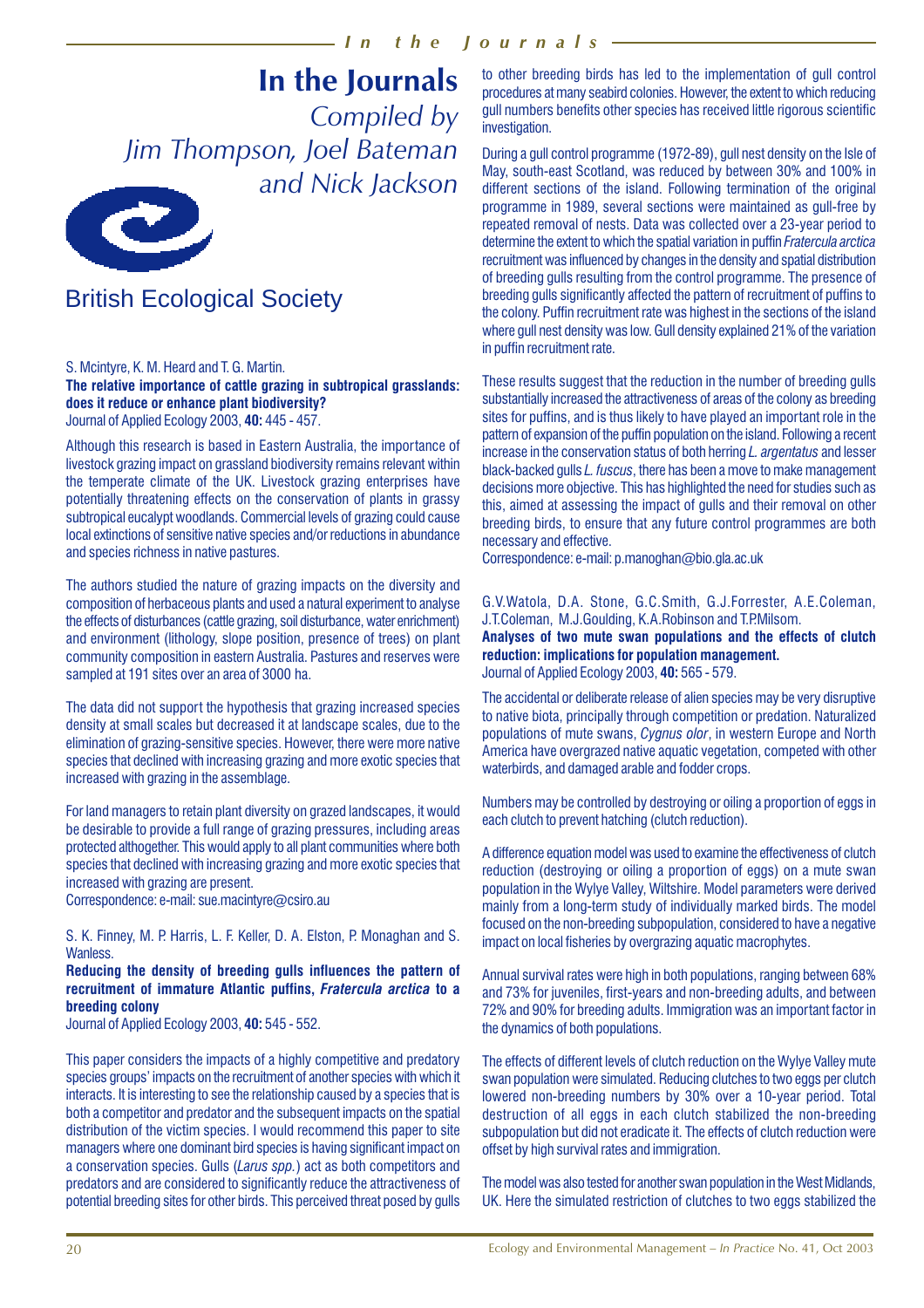non-breeding subpopulation but did not affect breeding numbers. Total destruction of all eggs in each clutch markedly reduced the non-breeding subpopulation.

Clutch reduction is labour intensive, requires persistence to be effective, and its effects may vary between populations depending on immigration rates. This study demonstrates that control of breeding output did not alleviate a localized conflict. Deterrent measures and habitat management at the site of conflict may be more effective.

Correspondence: e-mail: g.watola@csl.gov.uk



Mute Swan

### E.Marboutin, Y.Bray, R.Péroux, B.Mauvy and A.Lartiges. **Population dynamics in European hare: breeding parameters and sustainable harvest rates.**

Journal of Applied Ecology 2003, **40:** 580 - 591.

This paper advises managers that a two-stage management strategy (e.g. first computing an estimate of population size based on numbers killed very early in the shooting period, then defining flexible harvest quotas) would help to cope with the unpredictable dynamics of the species and resulting fluctuations in hare numbers. Hares, *Lepus europaeus*, are considered to be a valuable game species in most European countries. Hunting needs to be sustainable and sound management of hare populations requires some knowledge of the species' demographic variability, especially regarding the breeding output, which is highly time - and space - dependent and may govern the population size and exploitability.

Using shooting bag analysis and placental scar counts, mean fecundity and leveret survival were estimated at four study sites with contrasting hare numbers and density trends. Harvest rates and adult natural survival rates were incorporated into a matrix projection model to analyse the population growth rate sensitivity and to derive indices of sustainable harvest rate.

The results of this study suggest that sustainable shooting of hares is possible provided some local data about their dynamics are available and slightly conservative quotas are used. Modelling approaches have potential in assessing the latter, but also as a check on the coherence of the estimates of the former.

Correspondence: e-mail: r.peroux@oncfs.gouv.fr

### C. Riginos and M. Timm Hoffman.

### **Changes in population biology of two succulent shrubs along a grazing gradient.**

Journal of Applied Ecology 2003, **40:** 615 - 625.

Heavy livestock grazing in Namaqualand, South Africa, is threatening the region's unique diversity of succulent shrubs. This is especially true in the communally managed lands, where grazing is centred on fixed enclosures (stockposts) in which animals stay overnight. In this study the authors set out to determine the effects of a semi-permanent stockpost on the composition of the surrounding vegetation and the mechanisms by which grazing limits the persistence of these shrub populations.

The authors used the grazing gradient created by a stockpost to examine the impacts of grazing on vegetation composition and changes in mortality, reproductive output and seedling establishment for shrub species *Ruschia robusta* and *Cheiridopsis denticulata*. Vegetation composition was found to change from a community dominated by the unpalatable shrub *Galenia africana* at high grazing intensities to a community dominated by the palatable leaf-succulent shrub *R. robusta* at lower grazing intensities.

This study demonstrates that different zones of vegetation composition can develop around a fixed stockpost and the greatest impact of grazing on the two shrub species studied is the suppression of flower and fruit production. Consistent suppression of reproductive output could have long-term consequences for the persistence of succulent shrub populations in the heavily grazed communal lands of Namaqualand. The authors recommend that (a) herders should be encouraged to relocate their stockposts regularly to prevent the development of centres of degradation, and (b) areas should be relieved periodically of all grazing pressure to allow for successful seed set of native shrubs.

### M.W.Miller, A.Aradis and G. Landucci.

### **Effects of fat reserves on annual apparent survival of blackbirds** *Turdus merula.*

Journal of Animal Ecology 2003, **72:** 127 - 132.

Fat reserves are stored energy that may help birds survive periods of harsh winter weather. This hypothesis predicts that annual apparent survival is higher for birds with large fat reserves than for birds with few or no fat reserves in winter.

Blackbirds (*Turdus merula L.*) were ringed in central Italy from 16 November to 20 February during 1990-2001. Fat scores were recorded for each bird. Capture-mark-recapture data for 1703 blackbirds were used to estimate the effect of large fat reserves on annual apparent survival, while controlling for transients, using computer programs survive and mark. Probability of birds retaining large fat reserves, or retaining few fat reserves, over 2 successive years was also estimated.

Birds with large fat reserves did not have higher estimated annual apparent survival than birds with few fat reserves, which was inconsistent with the prediction. No effects of age, sex or year were detected on annual apparent survival. Birds with few fat reserves in any given year tended to have few fat reserves the following year . Birds with large fat reserves in any given year were unlikely to have large fat reserves the next year .

Large fat reserves may not increase annual survival of blackbirds wintering in central Italy. Winter weather in our study area may be too mild to effect survival. Alternatively, increased predation risk associated with large fat reserves may counteract any benefits of reduced starvation risk. Correspondence: e-mail: aradis@libero.it

S. Devillard, L. Say and D. Pontier. **Dispersal pattern of domestic cats (***Felis catus***) in a promiscuous urban population: do females disperse or die?** Journal of Animal Ecology 2003, **72:** 203 – 211.

The domestic feral cat (*Felis catus* L.) is a good model for studying intraspecific variability of dispersal patterns in mammals because cats live under a large diversity of socio-ecological conditions. The authors analysed both the natal and breeding dispersal patterns of domestic cats in a Promiscuous urban population and tested whether or not it differed from the male-biased natal dispersal pattern observed for polygonous rural populations.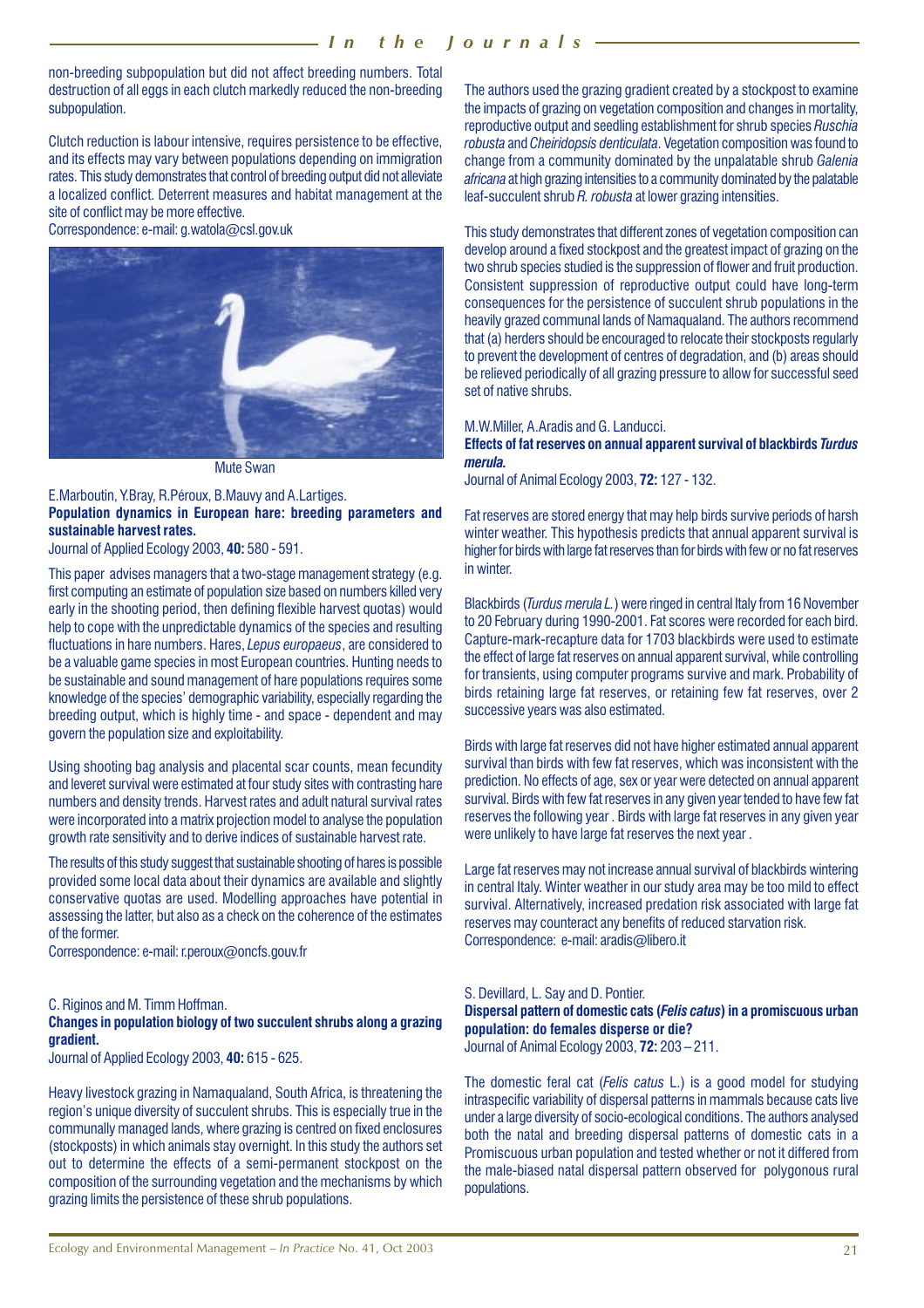

During an 8-year study they recorded the exact date of in situ death for 148 marked cats and the exact date of disappearance from the population for 99 other cats. Because undiscovered deaths might over-estimate dispersal probabilities when considering only disappearance probabilities, they made a novel application of multistrata capture-recapture methods in order to disentangle dispersal from true mortality.

It was shown that mature females dispersed, both before and after their first reproduction, at 1 and 2 years old. Contrary to females, no dispersal seemed to occur in males. Before sexual maturity, females that disappeared at 1 and 2 years old were in worse body condition than females that stayed in the population area after 2 years old. However, they did not reproduce less successfully before their disappearance than females that died later in the population area.

The female-biased and low natal dispersal pattern in this population was atypical compared to other promiscuous/polygynous mammals and differed from that observed in rural polygynous populations of domestic cat. Neither local mate competition nor inbreeding avoidance appeared to be sufficient pressures to counterbalance ecological constraints on dispersal in an urban environment. However, local resource competition for den sites between potential matriarchies could lead to the breeding dispersal of less competitive females.

Correspondence: e-mail: devillar@biomserv.univ-lyon1.fr

### T. Sendor and M. Simon.

**Population dynamics of the pipistrelle bat: effects of sex, age and winter weather on seasonal survival.** Journal of Animal Ecology 2003, **72:**308 – 320.

Life-history theory assumes increased mortality at certain stages such as hibernation. However, seasonal variation of survival rates of hibernating mammals has rarely been estimated. In this study, the apparent survival of pipistrelle bats *(Pipistrellus pipistrellus*) hibernating and performing summer



*Pipistrelle bat*

swarming at a large hibernaculum (Marburg Castle, Hesse, Germany), was modelled using seasonal (summer/winter) capture-recapture data for the years 1996-2000.

In five summers and four winters, 15 839 bats were captured and released (13 082 individuals) and 3403 recaptures recorded.

Survival could be modelled using two age-classes, with reduced first-year juvenile survival. The age effect persisted over the first autumn and spring. There was virtually no evidence for sex-specific survival rates; male and female survival were found to be almost equal. In the best-fitting models, survival rates varied over time and differed among sexes and age-classes by a constant amount. Between years, there was only a small variation in spring survival, which could not be explained by winter severity.

Adult spring survival was surprisingly high, averaging 0·892 . No evidence for increased mortality during hibernation could be found. This contradicted the expectation of reduced over-winter survival due to depleted fat reserves at the end of hibernation. Thus, hibernation does apparently not entail a survival cost for the pipistrelle bat. Rough estimates of annual adult survival averaged 0·799 , which considerably exceeds previous estimates; annual juvenile survival was estimated at 0·527 . Hence, previous studies have substantially underestimated pipistrelle bat survival. Possible consequences of these findings for various aspects of life histories are discussed. Correspondence: E-mail: thomas\_sender@web.dej.s.gray@bio.uio.no

H.B.M. Tomassen, A.J. P. Smolders, L.P. M. Lamers and J.G. M. Roelofs. **Stimulated growth of** *Betula pubescens* **and** *Molinia caerulea* **on ombrotrophic bogs: role of high levels of atmospheric nitrogen deposition.**

Journal of Ecology 2003, **91:** 357 – 370.

Increased levels of atmospheric nitrogen continue to be a cause for concern and this paper deals with its significance in bogs. The purpose was to test whether the observed invasion of ombrotrophic bogs in the Netherlands by purple moor-grass (*Molinia caerulea*) and grey birch *(Betula pubescens)* is the result of long-term high nitrogen (N) loads. A 3-year fertilization experiment with *Sphagnum fallax* turfs was set up with six different N treatments applied ranging from 0 (control) to 4 gN m-2 year1.

During the experimental period, ammonium concentrations in the peat moisture remained very low due to high uptake rates by *Sphagnum.* Tissue N concentrations in *S. fallax* showed a linear response to the experimental N addition.

Despite the high tissue N : P ratio (above 35), above-ground biomass production by *Molinia* was still stimulated at N addition rates of 4 g m-2 year-1, and foliar nutrient concentrations were unaffected compared to the control. In contrast to *Molinia, Betula* was unable to increase its aboveground biomass. Foliar N concentrations in *Betula* were significantly higher at N addition rates of 4 g  $\text{m}^2$  year<sup>1</sup> and excess N was stored in foliar arginine, making up 27% of the total N concentration. Evapotranspiration was increased at higher N addition rates due to stimulated total aboveground biomass production of the vegetation.

N addition at the actual Dutch deposition rate of 4  $\alpha$  m<sup>-2</sup> year<sup>-1</sup> stimulated the growth of *Molinia* in this experiment, providing evidence that the observed dominance of *Molinia* on ombrotrophic bogs in the Netherlands is caused by high N deposition levels. Based on the observed changes in biomass production and tissue nutrient concentrations, the authors concluded that a long-term deposition of 0.5 g N  $m<sup>2</sup>$  year<sup>-1</sup>, or higher, leads to undesirable changes in species composition and increased risk of desiccation. Correspondence: e-mail: j.s.gray@bio.uio.no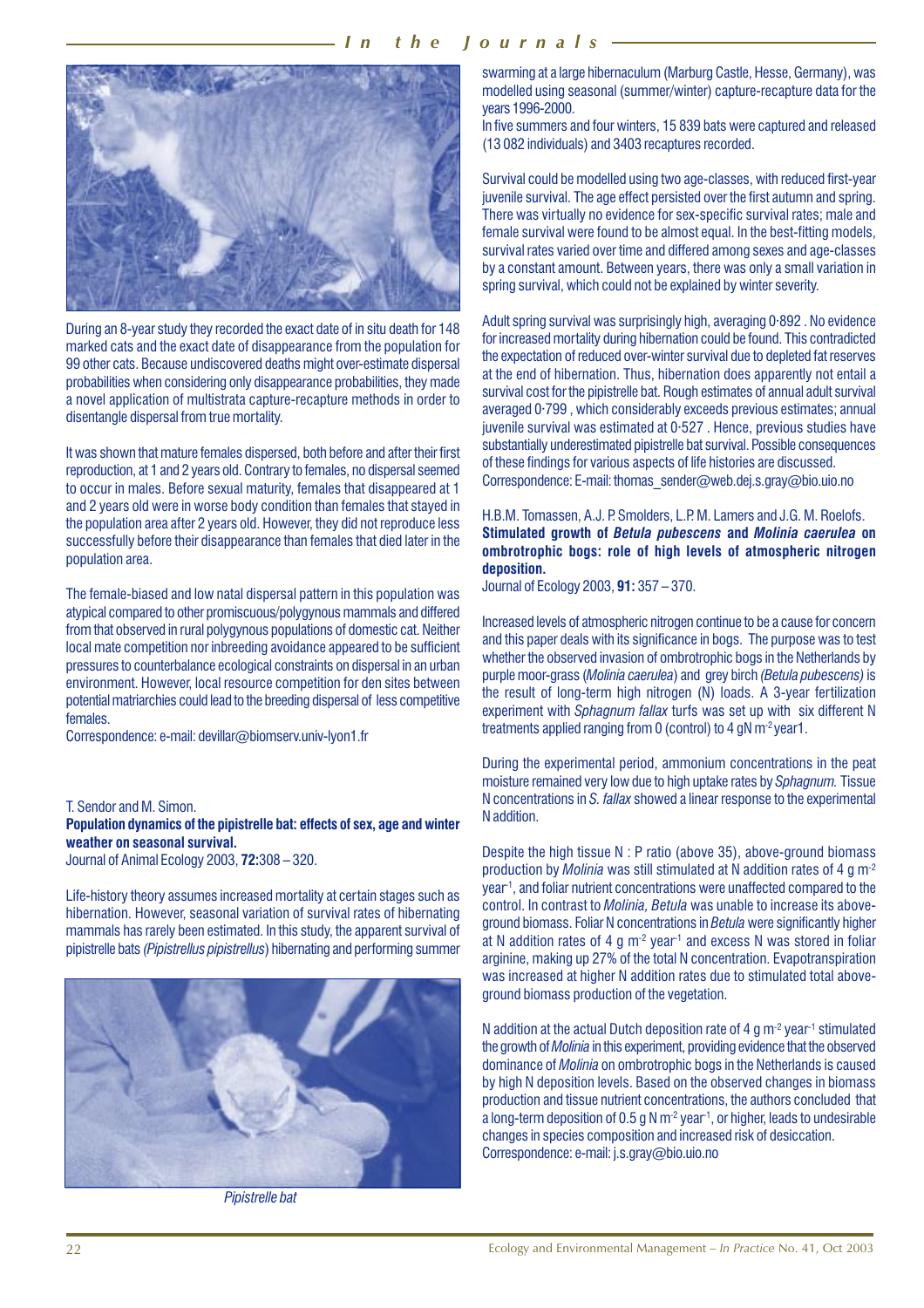

*Molinia* grassland

### E. Imbert and F. Lefèvre. **Dispersal and gene flow of** *Populus nigra* **(Salicaceae) along a dynamic river system.**

Journal of Ecology 2003, **91**: 447 – 456.

One of the assumptions at the IUCN World Parks Congress was that ecological corridors are a good thing. While this may be true for larger animals and migratory species, other species may respond in quite different ways and may be unable or disinclined to move along such corridors even when available. This paper deals with one of the most obvious ecological corridors – a river.

Genetic markers were used to study gene flow of the riparian pioneer tree species the black poplar*, Populus nigra* along the Drôme river (France). This dioecious species is supposed to have more efficient dispersal mechanisms for pollen (wind) and seeds (wind and water) than other trees. Seedlings belonging to the same reproduction/migration event were sampled in 22 riparian forest fragments along the river and their genetic diversity assessed through six nuclear microsatellites.

The authors found a high level of diversity and significant differentiation among populations. The significant isolation by distance pointed to rejection of the infinite island model of migration.

Gene flow parameters were higher in the upper, mountainous part than in the alluvial plain downstream. There was no accumulation of diversity downstream, indicating migration rates were symmetrical upstream and downstream. This was confirmed by computing individual migration parameters between adjacent populations.

The results are discussed with regard to the dispersal mechanisms of seeds and pollen. The discrepancy between potential gene flow and effective gene flow is interpreted as an effect of fragmentation, due to the alteration of the natural dynamics of the riparian ecosystem rather than to physical barriers. Correspondence: e-mail: lefevre@avignon.inra.fr

#### J. Lienert and M. Fischer

**Habitat fragmentation affects the common wetland specialist** *Primula farinosa* **in north-east Switzerland** Journal of Ecology 2003, **91**: 587 - 599

It is a useful co-incidence that this article appears in the same volume as the Flora of the British Isles reported below.

Habitat fragmentation reduces size and increases isolation of plant habitats, and increases the ratio between edge and centre area. The consequences of habitat fragmentation have rarely been studied for common plants, and edge effects are rarely studied for plants in general. The authors studied density, population structure, fitness components and biotic interactions in the locally abundant distylous fen plant *Primula farinosa* in the centres and at the edges of 27 Swiss fen habitats of different size and degree of isolation.

Population sizes ranged from 80 to 106 450 flowering plants and were larger in larger fen habitats than in smaller ones.

The densities of plants were lower in more isolated habitats (by 26-46% depending on developmental stage). In the less isolated habitats, the density of seedlings and juveniles was higher in larger habitats. Plant densities were lower at the edge than in the centre of habitats (34-55%), and edges had fewer plants of younger developmental states. Densities of reproductive plants differed only in the centres of habitats, where they were higher in larger habitats, while at the edges these densities were independent of habitat area.

Flower morph proportions were independent of size and isolation of habitats. Plants in larger habitats had larger rosette diameters and tended to have more flowers.

At the edges, seed set was on average 11% lower, and occurrence and degree of herbivory more than 50% higher than in centres. Grazing of capsules was less likely in larger habitats. Infection by the smut fungus *Urocystis primulicola*was more likely in larger habitats.

The authors conclude that size, isolation and edge to centre ratio of fen habitats all affect *P. farinosa* and recommend that edge effects on other more common species are given more attention. Correspondence: e-mail: judit.linert@eawag.ch

### T. B. H. Reusch.

### **Floral neighbourhoods in the sea: how floral density, opportunity for outcrossing and population fragmentation affect seed set in** *Zostera marina***.**

Journal of Ecology 2003, **91**: 610 – 615.

Eel grass, *Zostera marina*, is an important indicator species of marine habitats, especially in the Mediterranean. The author observes that almost nothing is known about how the floral neighbourhood affects reproductive output in plants with subaqueous pollination (hydrophily), such as seagrasses, an ecologically important group of some 60 marine angiosperms.

The study concentrated on how seed set in *Z. marina*, a functionally hermaphrodite seagrass with extensive clonal propagation was affected by floral density, genetic diversity and population fragmentation affect.

In a field experiment in the south-western Baltic Sea, the density of flowering shoots was increased or decreased in 6x6m plots. Early seed set was a positive, saturation-type function of density suggesting pollen limitation below approximately 5 flowering shoots m-2. Early seed set was 22% lower in isolated vegetation patches compared to continuous eelgrass meadow (>  $50 \,\mathrm{m}^{-2}$ ).

Given the spatial scale of the observed pollen limitation, and low natural densities of flowering shoots in the field, pollen limitation may be widespread in *Z. marina* and, possibly, other plant species with subaqueous pollination. Correspondence: e-mail: reusch@mpil-ploen.mpg.de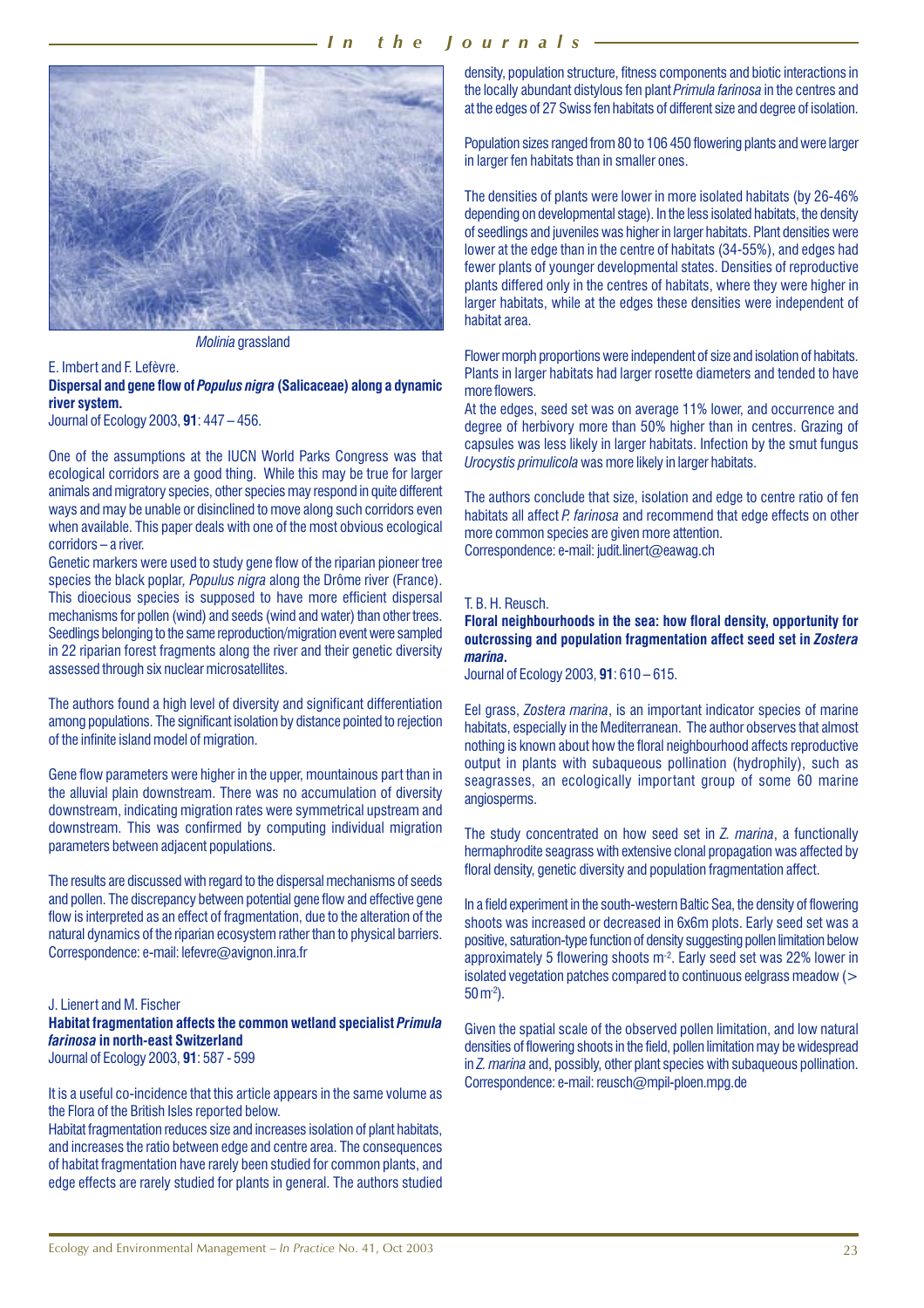### D. J. Hambler and J. M. Dixon **Biological Flora of the British Isles No. 230 - Primula farinosa L.** Journal of Ecology, 2003, **91:** 694 – 705.

This species, the birds eye primrose, is of limited distribution in the UK, being found mainly in the northern Pennines from Cumbria to Northumberland. It occurs on damp calcareous grassland and flushes on Carboniferous or Magnesium Limestone. Within Europe it seems confined mostly to the Alps, Pyrenees and southern Sweden and Estonia. The topics covered are the usual. There is a useful reference list although, as a species, it has been less researched than some. There is no doubt that the species is declining in the UK with complete loss from Scotland (note that *P. scotica* , although similar is regarded as a separate species). The main cause of the decline has been loss of habitat through drainage, manuring, fertilization, resowing and overstocking.

I do wonder, however, whether with all the work that goes into the production of articles in this series, more attention could be given as to how this information might be used. For example would it really have hurt if the words *birds eye primrose* had crept in somewhere? And there ought to be a checklist as to whether a particular species has a conservation status e.g. Red Data List or UK BAP programme etc. Compared to the work that goes into the papers, this is a small addition to ask.

Epcad

Epicad is a loading consultancy with extensive expertise. specialising in ccology and randscape planning. We provide a service to a wide range of high profile clients in both the public and private sectors.

We are seeking a sunior consultant with proven project management and field survey skills. Candidates for inissenior position within the Partnership will possess at least.

- 3 5 years experience in ecological consultancy or . closely related field
- A proven track record of dealing with clients
- Proven project and team management skills
- Excellent bolanical dentification and habitat surveying skills to Phase 2/NVC level.
- A good knowledge of EIA, planning and legislation
- The ability forrabidly produce condise, high quality, written reports
- High levels of experience in survey work and drawing up milligation americas for protected species.
- English Nature and DEFRA cences
- A full daying licence.

### A competitive salary of between

### £25,000 - £30,000 p.a.

is on offer oppending on experience. Please apply in writing demonstraling how your experience meets the above requirements with CV and two referees to Ma Georgie Russell, Epoad, The Old Granary, Brooklands, Bioughton, Milton Keynes, Bucks, MK16 DHU, (georgie russell@edcad.coluk)

# **IEEM 18th Conference Upland Ecology, Tourism & Access**



Tuesday 25th - Thursday 27th November 2003

This conference will cover issues relating to the achievement of biodiversity levels, recreational use of the uplands, tourism and rights of access.

**Speakers will include:** lain Wright. **Michael Starrett Graham Tucker MIEEM.** Penny Anderson MIEEM, John Lees. **Graham Bathe.** David Parker MIEEM.

Professor Robert Marrs will give a fellows lecture on the Tuesday evening: Applying science in the uplands - time is not on our side.

For full details and a booking form, please visit the IEEM website (www.ieem.org.uk/conferences.htm) or telephone 01962 868626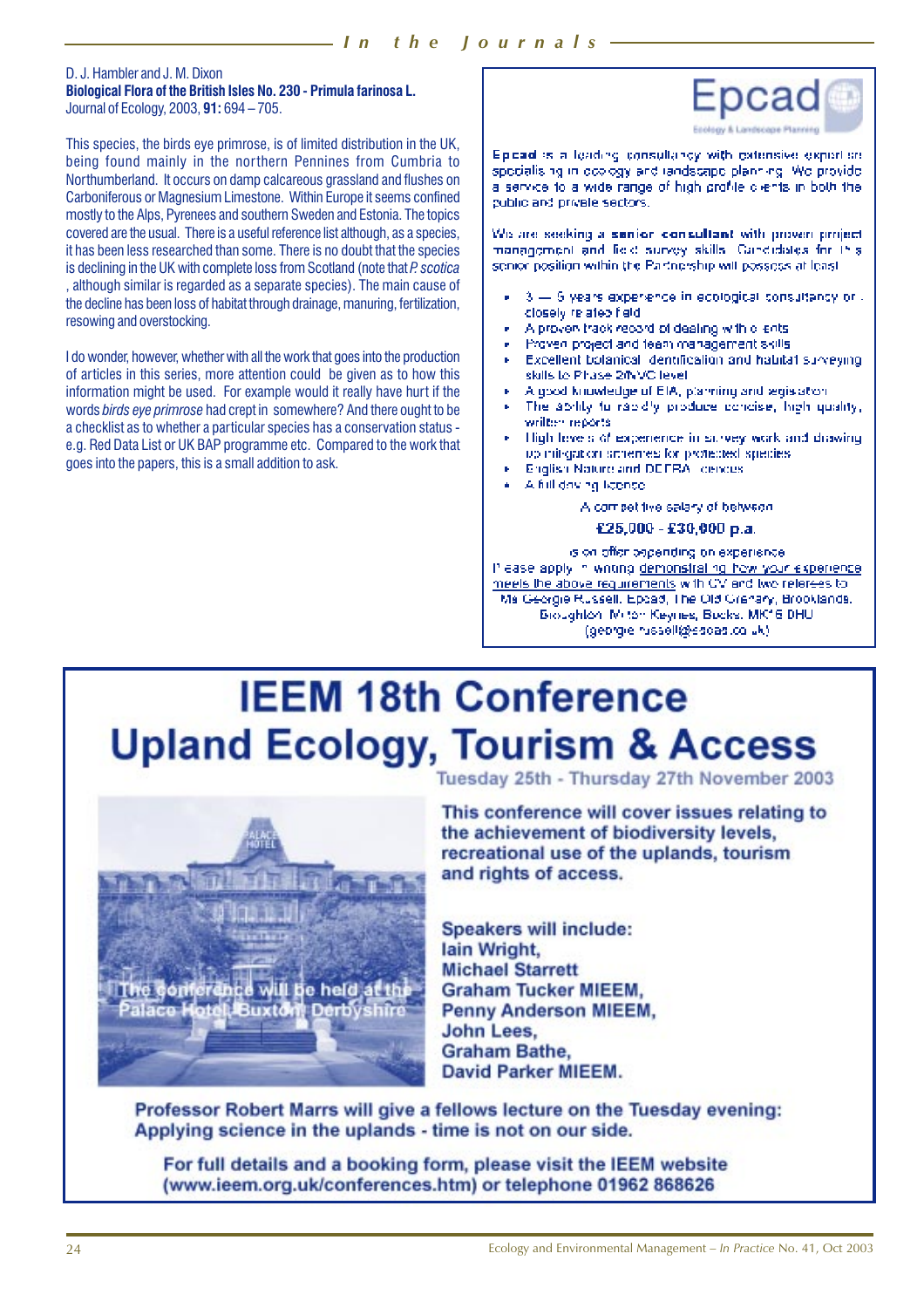## **News from the North East Section: Review of the year**

### *Andy Cherill, MIEEM and Steve Pullan, MIEEM*

The year began with the formal launch of the North East Section at the national conference in Newcastle Upon Tyne. Since then the committee has met on several occasions to organise evening and field events within the region. These events have continued to attract varying numbers of members and non-members alike. The first meeting in January was on rewilding and Peter Samson (Northumberland National Park Authority) showed how this concept was developing across Europe. In March Sam Ellis (Butterfly Conservation) spoke on butterflies in the north east and highlighted the major conservation issues and threats. Then on a magnificent spring day in May, Duncan Glen (Defence Estates) gave us a conducted tour of the Otterburn ranges and illustrated the conservation measures being undertaken following the Public Enquiry on deployment of the large AS90 guns. We travelled into the heart of the range, dodged a number of unexploded shells, and had a really interesting day. At the year's last meeting in September, Andy McNaught and Cara Courage (DEFRA) gave highly informative talks on potential changes to CAP and Agri-environment schemes. We are extremely grateful for the contributions of this year's speakers and would also like to thank Durham Wildlife Trust, Northumberland Trust, the MOD, Northumberland National Park and DEFRA for providing venues for our gatherings (at no cost to members).

The NE Section's first AGM was held on 10th September. Rob Mayhew and Mary Gough stood down from the committee, while Steve Pullan (convener), David Feige and Andy Cherrill were re-elected. We also welcome new members to the committee; Liz Allchin, Steve Betts (both of Entec) and Ian Bond (currently Countryside Warden for Stockton BC, but shortly to take up the post of ecologist with Hartlepool BC). The committee will be reviewing the activities of the NE Section. As part of this programme members were recently asked to complete a brief questionnaire. There are approximately 50 members in the NE Section, an increase of 12 from the numbers included in the 2001 directory. Around 45% of members are consultants (reflecting the national picture). The remainder work in industry, local authorities, wildlife trusts, education, English Nature, the National Park and government departments.

Around 30% of members returned the questionnaire – not as many as we had hoped, but still a useful snapshot. Feedback on regional meetings was very positive praising their relevance, interest and the opportunities provided for networking. Out of 14 suggested topics for future evening and field meetings only three (practical habitat management, protected species legislation, and habitat creation/restoration) were suggested more then once. This reflects the wide diversity of interests and backgrounds of members in the NE. Informal records of attendance at meetings suggest that perhaps half of all NE members have not attended to date. Feedback suggests, not surprisingly, that this can be attributed to pressures of time, compounded in some cases by the locations of the venues. It is hoped that using new venues over the next year will provide opportunities for these members to attend.

The questionnaire asked about attendance at IEEM short courses. While it is clear that NE members are accessing the national programme, there is

unfulfilled demand for local provision. A wide range of topics was suggested, although survey techniques (particularly for protected species and habitats) and species identification were the dominant themes. A series of questions sought to address the range and priorities of potential activities for the NE Section. A consistent response was that we should prioritise recruitment within the region and this was a key issue. Members returning questionnaires indicated that they were aware of over 80 colleagues who are potentially eligible for membership, but who have not been persuaded of the benefits of applying. If this pattern is replicated across the region it suggests that there is substantial potential for growth within the region.

Growth in membership has been identified as a priority at the national level. Growth is critical for continuing momentum in developing activities and services for NE members. With a relatively small number of members in the NE we need a correspondingly high proportional engagement by regional members to maintain the range of field and evening events. An increase in membership would allow the Section to expand activities into areas highlighted in the questionnaire. These include short course provision, offering a conference with a NE flavour and consulting on regional issues. At present the latter appears to be beyond the resources of the Section and its committee. However, we are committed to developing the Section further. Over the next 12 months we will continue to organise a range of evening and field meetings, investigate opportunities for short courses, and prioritise recruitment of members as an activity that will underpin the future success of IEEM regionally and nationally.

Finally, we are in the process of updating members' contact details. Most members have indicated that email is their preferred method of receiving information about regional activities. If you did not receive the questionnaire, then we do not have your current email! To update our records, to offer any comments, or make suggestions for future meetings, please contact the committee at: steve.pullan@defra.gsi.gov.uk

### **NEXT MEETING**

**19 November. North East Section Meeting - The Water Framework Directive Dr Martyn Kelly, MIEEM.** Northumberland Wildlife Trust, The Garden House, Jesmond Newcastle. Details from the North East Section Convenor Steve Pullan, e-mail:steve.pullan@virgin.net.

*Andy Cherrill is Senior Lecturer, Ecology Centre, University of Sunderland and Steve Pullan is Project Officer for DEFRA - RDS*

### **Why not advertise in this space?**

Rates are: Full page – £320.00 Half Page – £160.00 Quarter Page – £80

Contact IEEM for Further Details: Tel: 01962 868626, Fax: 01962 868625 Email: enquiries@ieem.demon.co.uk

All adverts must be camera-ready IEEM uses Word and other PC packages but not MAC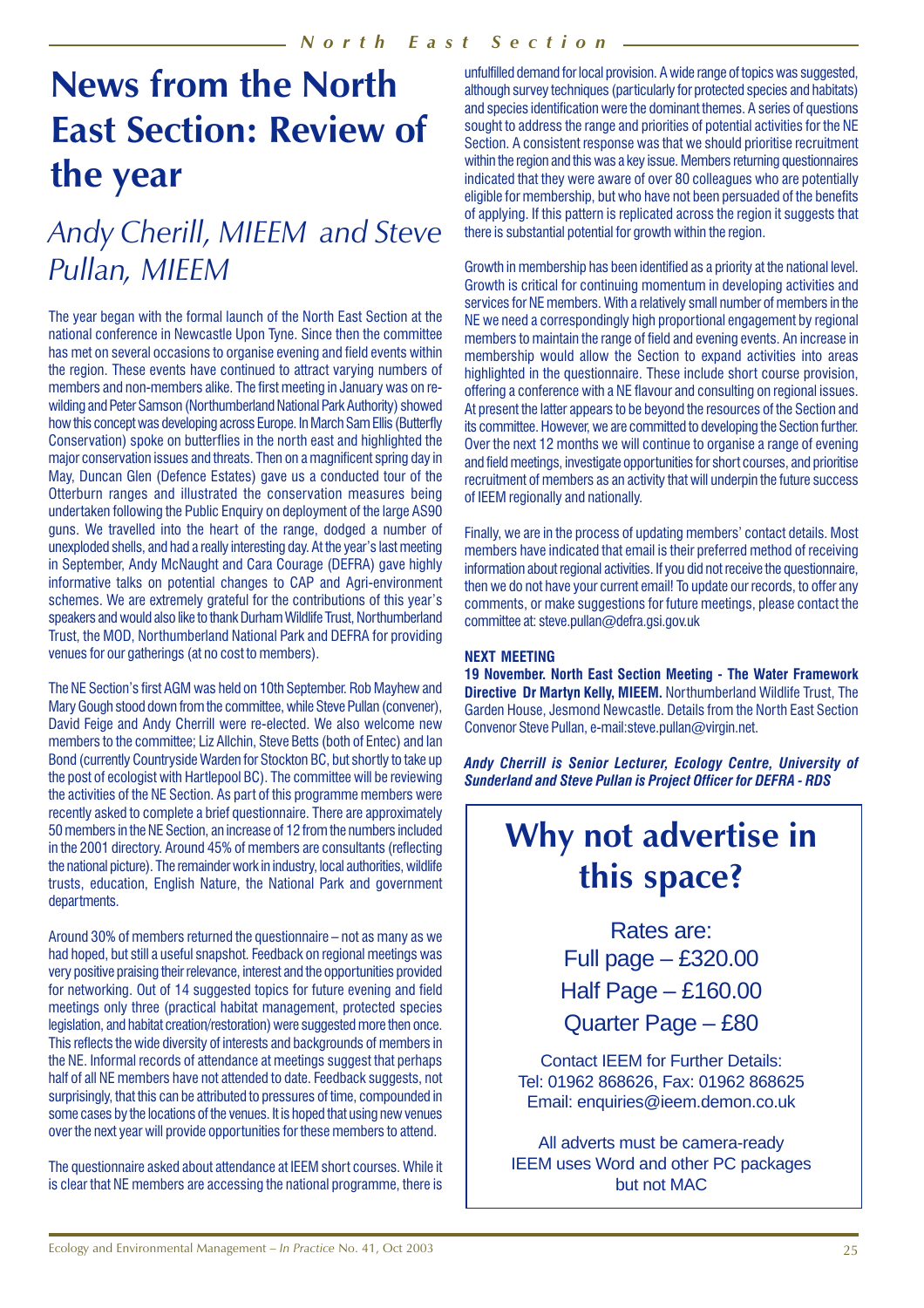## **Recent Publications**



**Mountains - Scotland's Living Landscapes Author:** Mark Wrightham **ISBN:** 1853973262 **Price** £4.95 **Available from:** SNH publications pubs@snh.gov.uk

Mountains and wild uplands cover two thirds of Scotland. From the shattered gabbro of the Skye Cuillun to statuesque sentinels such as Suilven and Ben Loyal in Sutherland, the steep ridges of Lochabar to the boulder plateaux of the Cairngorms, the mountain ranges are unique and spectacular.

Scotland's mountains may appear small along side the Alps or the Himalayas, but this comparison is deceptive. The highest peaks extend more than 600m above the limit of tree growth and their natural environment and wildlife have much in common with summits in the Pyrenees or Norway. Long-lived snow beds linger in the shadowy recesses of Ben Nevis and the Cairngorms.

The mountains record the immense geological forces that shaped Scotland over a million years. They are the most extensive near natural areas in Britain, with habitats, plants and animals that are rare or absent elsewhere in the world. They are well-known landmarks and symbols of national identity, enriching lives of local residents and those who visit for recreation. But these unique mountain landscapes and their wildlife are also vulnerable to use and demand the highest standards of stewardship.

This book provides an exciting glimpse into the beautiful landscape that Scotland boasts. Split into four parts: **The Ancient Foundations** – briefly looking at the origins of Scotland's mountains and volcanoes, **Ice sculptures** – discusses the role of ice in shaping the Scottish landscape, **The Mountains Today** – discussing the habitats, vegetation and wildlife and **Mountains and People** – cover the range of uses people make of the mountains including recreation and land use.



**Land Cover Change Scotland from the 1940's to the 1980's Format: CD Author:** Scottish Natural Heretage **Price:** £5 **Available from:** SNH publications pubs@snh.gov.uk

Looking back over the latter-half of the twentieth century, considerable changes have become evident in Scotland's urban and rural environments. This is a CD-Rom produced by Scottish Natural Heritage as part of the National Countryside Monitoring Scheme (NCMS). NCMS is a pioneering study to provide robust, quantitative data on changes in Scotland's land cover. By interpreting and mapping aerial photography from around 1947, 1973 and 1988 for 467 representative locations throughout Scotland, the NCMS was able to estimate the extent of change between these years at a national and regional scale. This enabled habitat change throughout Scotland to be quantified for the first time.

The NCMS Visualisation and Analysis System is an advanced ArcView??GIS application which allows full interactive access to the NCMS dataset allowing you to examine land cover sequences within 467 sample squares and estimate change within geographical areas. The GIS tools are divided into two broad categories: **Viewing tools** enable maps of land cover to be displayed for NCMS sample squares. **Analysis tools** enable the definition of geographical regions of interest for estimating land cover stock and change, extrapolated from sample data

The system is apparently straightforward to use. However a basic knowledge of ArcView ® is thought of as helpful to make best use of the analysis tools and results. An understanding of statistical sampling and estimation is also recommended.



**Conservation and Conflict - Mammals and Farming in Britain**

**Edited:** Will Manley, MIEEM and Fran Tattersall **ISBN:** 184100015 **Price:** £38 **Available from:** The Mammal Society

This volume presents, in large part, the proceedings of a conference on this subject held by the Mammal Society and the Linnean Society in November 1999. Whilst it is a very welcome addition to the literature, it does seem regrettable

that the proceedings have taken so long to produce, particularly given the events in British agriculture over the last four years. This leads to the papers being difficult to place in time: some read as though they were written at the time of the conference, others were clearly written as recently as 2002. The reader is left wondering why, in many cases, there is no mention of the Curry report, the foot and mouth crisis, or GMOs.

Aside from this minor quibble, the book is informative, with a very broad perspective, and a good balance of papers from academics, government researchers, conservationists (if that term is permissible) and major landowners.

The volume is divided into three sections: the farmed environment; ecology and conservation; and economic impacts. The farmed environment sections covers issues such as the impacts of agri-environment schemes, the effects of agricultural pesticides on mammals, and the views of farmers in relation to their role as 'custodians of the countryside'. Macdonald and Johnson's introductory paper on the role of farmers in conservation in particular pointed out the willingness of farmers to participate in conservation action, but also the gap between awareness or interest in the environment and sound management practice.

The ecology and conservation section includes several important autecological papers giving both academic research results and conservation guidance. Of particular note is Duverge and Jones' paper on Habitat Use by Greater Horseshoe Bats, which not only provides an interesting summary of Laurent's PhD research, but also provides clear recommendations for the management of habitats for greater horseshoe bats. Other papers on the diet of foxes, and arable wood mice, whilst interesting, were slightly more esoteric.

The economic impacts section, although comprising almost half the volume, was dominated by the three papers on the current strategy to control bovine TB by the culling of badgers. Perspectives are presented from the independent scientific group, led by Professor Bourne, and from two of the most respected research groups in this area, led by Stephen Harris and by Chris Cheeseman. These three papers do merit reading together. The remainder of the section deals with those species traditionally thought of as economic pests of farming: primarily rabbits, rats and foxes. It was good to see attempts made to quantify the levels of damage caused, and interesting to note, in the paper by Putman and Kjellander, that damage by deer rarely was of economic significance.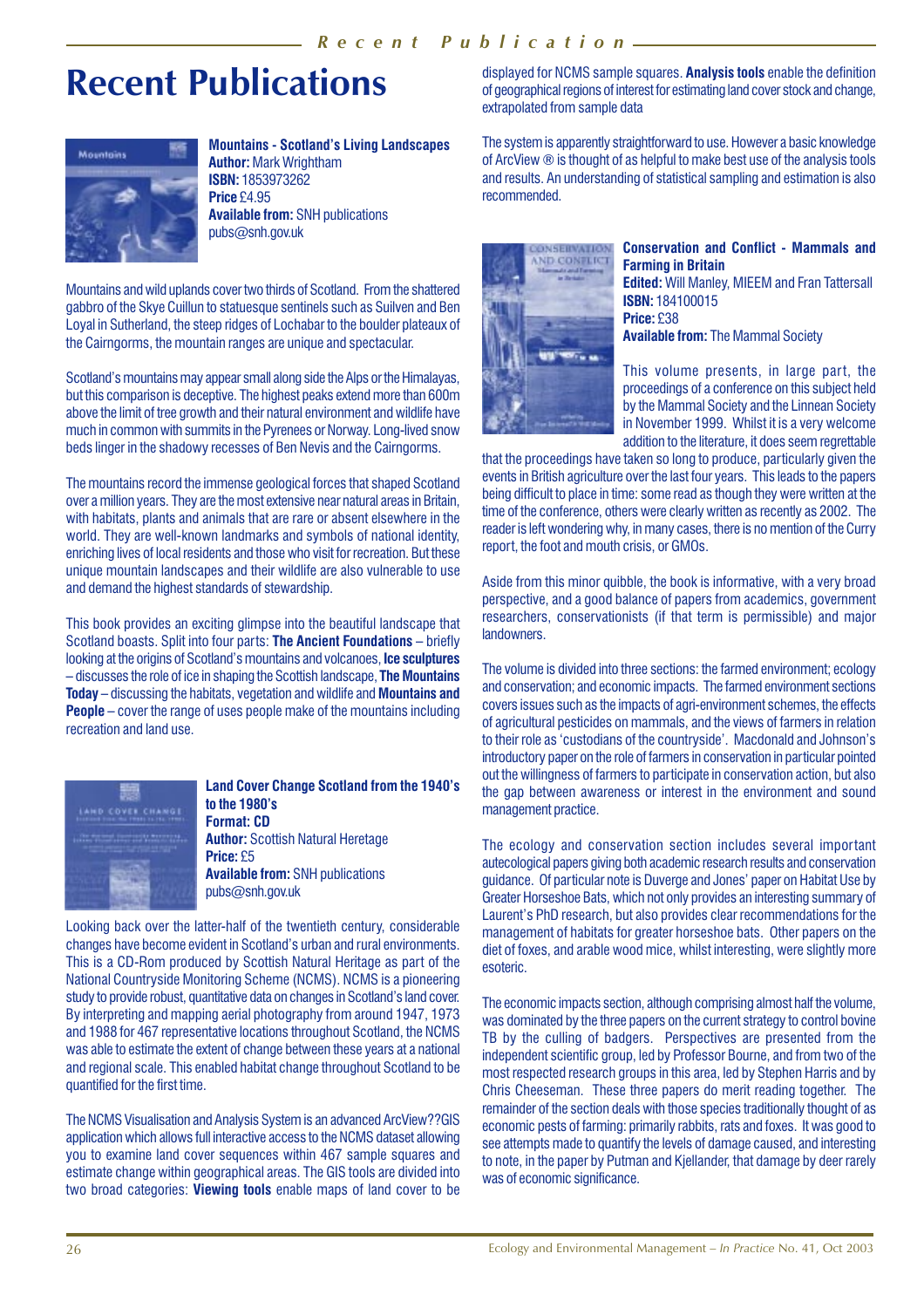### *Recent Publications*

Overall I found this a very useful and interesting volume and, due to the short format of the papers, I could read the entire book on the train to Sheffield and back. If you have an interest in mammals or the conservation of the British countryside, I suggest you do the same (without necessarily the Sheffield part obviously!).



**What might a British forest-landscape driven by large herbivores look like? English Nature Research Report no. 530 Author:** Keith Kirby, MIEEM

**ISSN:** 0967-876X **Price:** Free **Available from:** www.english-nature.org.uk

Frans Vera's book *Grazing ecology and Forest History* (published by Wallingford, 2000) has stimulated much debate about the nature of the former natural forest cover of western Europe. It

also raised questions about the role of large herbivores in the management of nature conservation sites under current conditions.

In this report, the author explores what the structure of the wildwood might have been like, using Vera's hypothesis as a starting point for a simple landscape model. His initial ideas were presented at a British Ecological Society Winter Meeting in December 2002.

The model is simple, but does illustrate that a number of different landscape outcomes are possible within the framework of the Vera hypothesis. This has implications for how data from pollen or invertebrate remains are interpreted, but also for attempts to apply Vera's ideas to modern conservation management.

The debate about the role of large herbivores in natural forests and in modern management still has further to go and this report pushes the discussion further.



**Habitat translocation** - a best practice guide **Author:** Penny Anderson, MIEEM **ISBN:** 0 86017 600 2 **Price:**CIRIA non-members - £85.50 CIRIA members - £40.50

**Available from:**www.ciria.org.uk

Habitat translocation is the process of moving soils with their vegetation and any animals that remain associated with them, in order to rescue habitats that would otherwise be lost due to a development or extraction scheme. Such activity

is usually associated with habitats of significant nature conservation value where a decision has been made to move them rather than lose them totally to another land use.

This best practice guide sets out minimum standards for habitat translocations. While researched originally for the Highways Agency, this guide has been broadened to apply to any construction project. This guide does not promote translocations, as translocation should be regarded as a last resort for all sites of high nature conservation value. Instead, it seeks to set high standards to help avoid some of the failures found in past translocation projects. The guide should raise standards and reduce the risks that emanate from poor practice. This guide should lead to the incorporation of better and more successful habitat translocation schemes in development projects. The guide is accompanied by a CD, which contains details of a review of more than 30 habitat translocation projects undertaken in the last 20 years. Findings from the review formed the basis for the recommendations in this very useful guide.



**Heathland Author:** James Parry **ISBN:** 0 7078 0348 9 **Price:** £18.99 **Available from:** www.nationaltrust.org.uk or 01394 389950

The last two centuries have seen the loss of more than 80 per cent of British heathland, either

smothered under swathes of intensive agriculture, forestry, roads and housing, or left unloved and unmanaged to become overgrown by scrub and woodland. The decline of lowland heath also signalled a crisis for the range of specialised wildlife that lived there. From the sun-loving sand lizard to the gorse-dependant Dartford warbler, a fascinating and diverse flora and fauna, much of it rare and highly localised, is supported by heathland.

In this book, James Parry explores the world of the lowland heath, tracing its social and cultural history and looking at the lives of those who made the heath their home, at the rich variety of wildlife found there, and at the issues that now face our heathlands. With greater awareness and resources now devoted to their conservation, our heaths are enjoying something of a renaissance and their future is looking increasingly hopeful.

This is the third title in the National Trust's *Living Landscape* series and the book is fully illustrated with contemporary and historical photographs, as well as specially commissioned wildlife watercolours.

## *New Articles Needed*

Articles for *In Practice* are always needed.

Each page takes about 1,200 words and papers are welcome up to 4 pages, preferable in 1-page units.

It helps to have articles with good quality illustrations, photos or slides.

We reserve the right to edit or not to publish but most IEEM members who have submitted articles to date have had them published.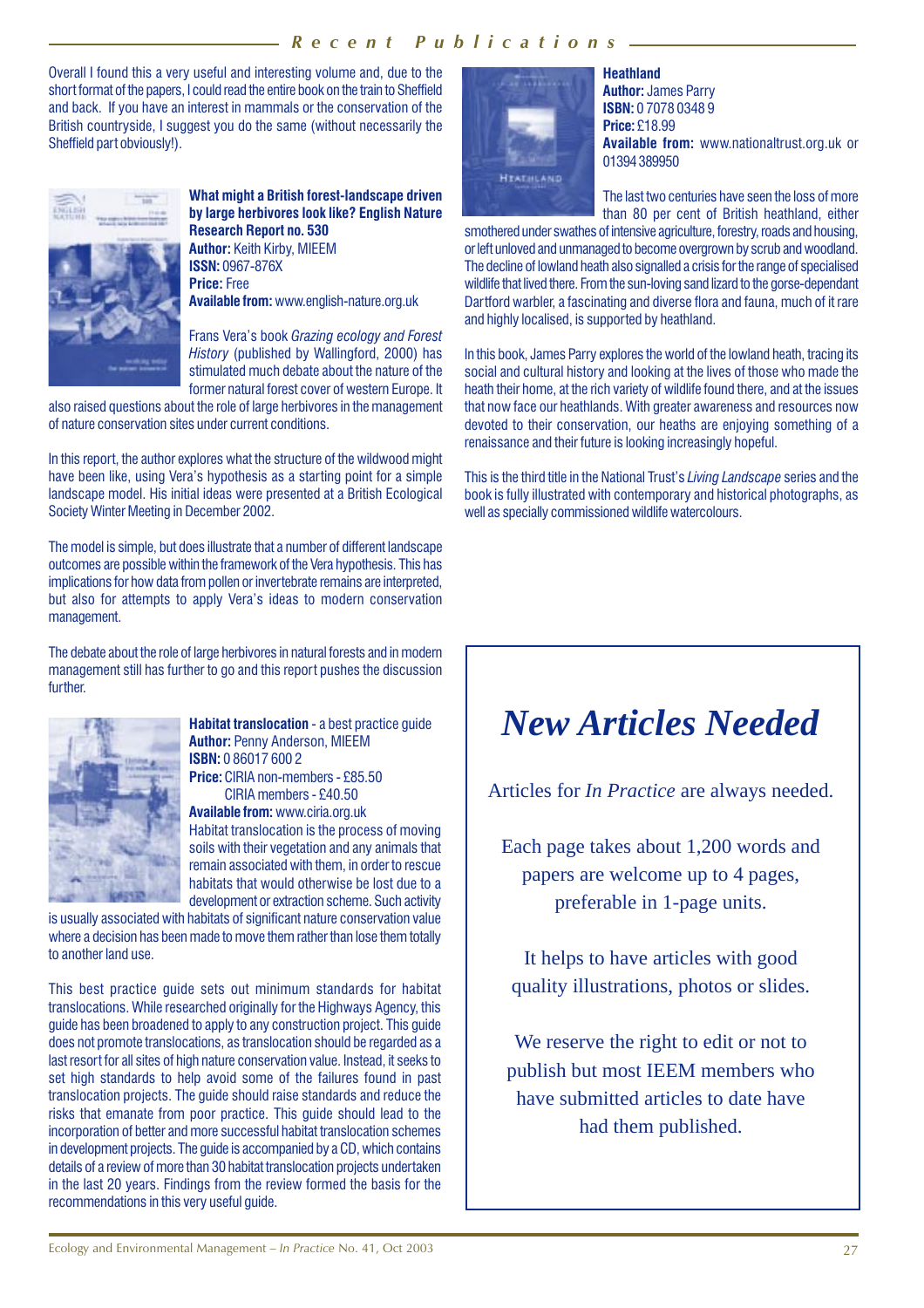## **Institute News**

### **Notice of Institute AGM**

**Don't forget the Institute AGM will be held on 26th November at the Palace Hotel, Buxton, starting at 17.30. All members are welcome and entitled to attend whether or not they have registered for the Conference on Upland Ecology.**

### **Buxton Conference**

Bookings are coming in at a steady pace for what promises to be a very successful occasion. On previous conferences we have provided entertainment that reflected the particular area - Northumbrian pipes, a Ceilidh etc. This year there is no obvious choice and the thought is that there might be sufficient talent in the membership to provide our own Cabaret!. - any offers, suggestions would be gratefully received.

### **Professional Development Programme**

The Professional Development Programme has been the most successful ever and preparations are now starting for the 2004 Programme. If anyone would like to offer a course or can identify a gap in recent provision please let the Secretariat know by 1st November. We always aim for a mixture of courses that remain in demand such as grass identification with some new themes each year. The programme will be printed and available on the IEEM website. By the way there are still just a few vacancies on this years programme so check the website if you are interested.

### **The IEEM On Line Directory**

Due to the efforts of Taylor Made Computing and Anna Thompson, the On Line Directory is now up and running. All members are urged to check the website and database for their entries. There are still quite a number of members who have not responded. Although there is no compulsion to be included, the more comprehensive the Directory, the more effective it will be. Over 400 members are now included in the commercial directory and nearly 800 in the password protected members section. Several members have reported extra business from the Commercial section whilst the members section has increased communication within the Institute. Any feedback and experiences - pleasant or otherwise would be appreciated.

### **Society for the Environment**

The formal application for a Royal Charter was submitted to the Privy Council on 28th September - the culmination of a substantial amount of work by all concerned. Prior to submission there was an extensive range of consultation on the preliminary application with potential stakeholders to ensure that the purposes behind the proposal were fully understood and appreciated. The response generally appears to be supportive. The only substantial objection is understood to be from the Landscape Institute. There could be others which might de-rail the process - we shall have to see. All being well, the Privy Council should approve the application before the end of the year and the process of admitting members into the Society should start early in the New Year.

### **Charitable Status**

Negotiations are currently in progress with the Charity Commission following the submission of our application. At the last AGM, a new Constitution was adopted part of the reason for which being to make clear to the Charity Commission what we actually do and to point out that the benefits of IEEM go well beyond those for the individual members and very much to Society at large. There may still need to be further changes to the Constitution to meet the requirements of the Charity Commission and if Council approves, these will be submitted either to the AGM at Buxton or some future occasion.

### **CPD**

Don't forget to return your CPD forms for 2002-2003. The new forms for 2003-2004 will be sent out shortly. Remember you only have to demonstrate that you have met the requirements - which are not that onerous. A complete list may be of interest but is not vital. If you have lost your form, you can download one from our website.

### **Membership Renewals**

It's that time of year again and quite a few members have already responded. Do please try to avoid the need for reminders to be sent out - there is so much to do at this time that reminders are a real diversion of resources.

### **Staff News**

Executive Director, Jim Thompson recently attended the IUCN 5th World Parks Congress in Durban on behalf of the Institute. A full report of the conference is included elsewhere in this edition. IEEM has been a member of IUCN since 1992 and is regularly represented at meetings in the UK and Europe. The World Parks Congress is special in that it only happens every 10 or so years and is a key preview of progress on the worlds protected areas which are so vital in overall biodiversity conservation.

### **The IEEM Business Plan**

Council and the F&GP Committee are currently working on a Business Plan to take the Institute forward for the next few years. Part of the purpose of the plan is to lay out how the Institute will continue to provide services to members. *It would be useful to know if there are any issues which Members feel the Institute should address as these may be able to be built into the plan.* The 10 year membership survey has been taken into account but we now have many new members and expectations may have changed.

### *Further services under review/development*

Chartered Environmentalist through the Society for the Environment. Extension of information services Extension of student facilities Enhancement of membership overseas Further development of website and membership database facilities Influencing training provision and skills available for the market place Charitable Status Joint projects with other Institutes - e.g. Soc Env Subscription to a knowledge data base – available to members Development of further Geographic Sections and networking Extending the range of external consultations and circles of influence A full suite of the Professional Issues Series publications giving guidance on all aspects of operating in the wider commercial world. A possible ecological contract based on the JCLI contract Production of an Annual Report to include the accounts

Production of further promotional material Attraction of sponsorship

### **Why not join the IEEM Fellows?**

There are currently only 10 Fellows in the Institute and this proportion greatly underestimates the potential. To demonstrate your eligibility to be a Fellow you must have made an outstanding contribution to the practice of ecology and environmental management and many members will undoubtedly have done so . Applicants are asked to provide and expanded CV and to set out their personal achievements in one or more of the following areas of professional practice:

- 1. Research in ecological management of the environment
- 2. Establishing professional standards through developments in training, methods, environmental policies and legislation
- 3. Promotion of ecological professionalism among employers, organisations, companies and other institutes
- 4. Innovation through establishing new partnerships, leadership, techniques or awareness for ecological professionalism
- 5. The practice of ecological and environmental management and biodiversity conservation

You need to have your application form signed by three members one of which is asked to provide a testimonial and you are asked for a £20.00 processing fee. A small panel of current Fellows then looks at your application and if the panel is satisfied - that's all there is to it. Don't be modest! Consider applying to be a Fellow right away and contact the office for the necessary forms! If you have a colleague who you consider suitable, suggest that they apply as well.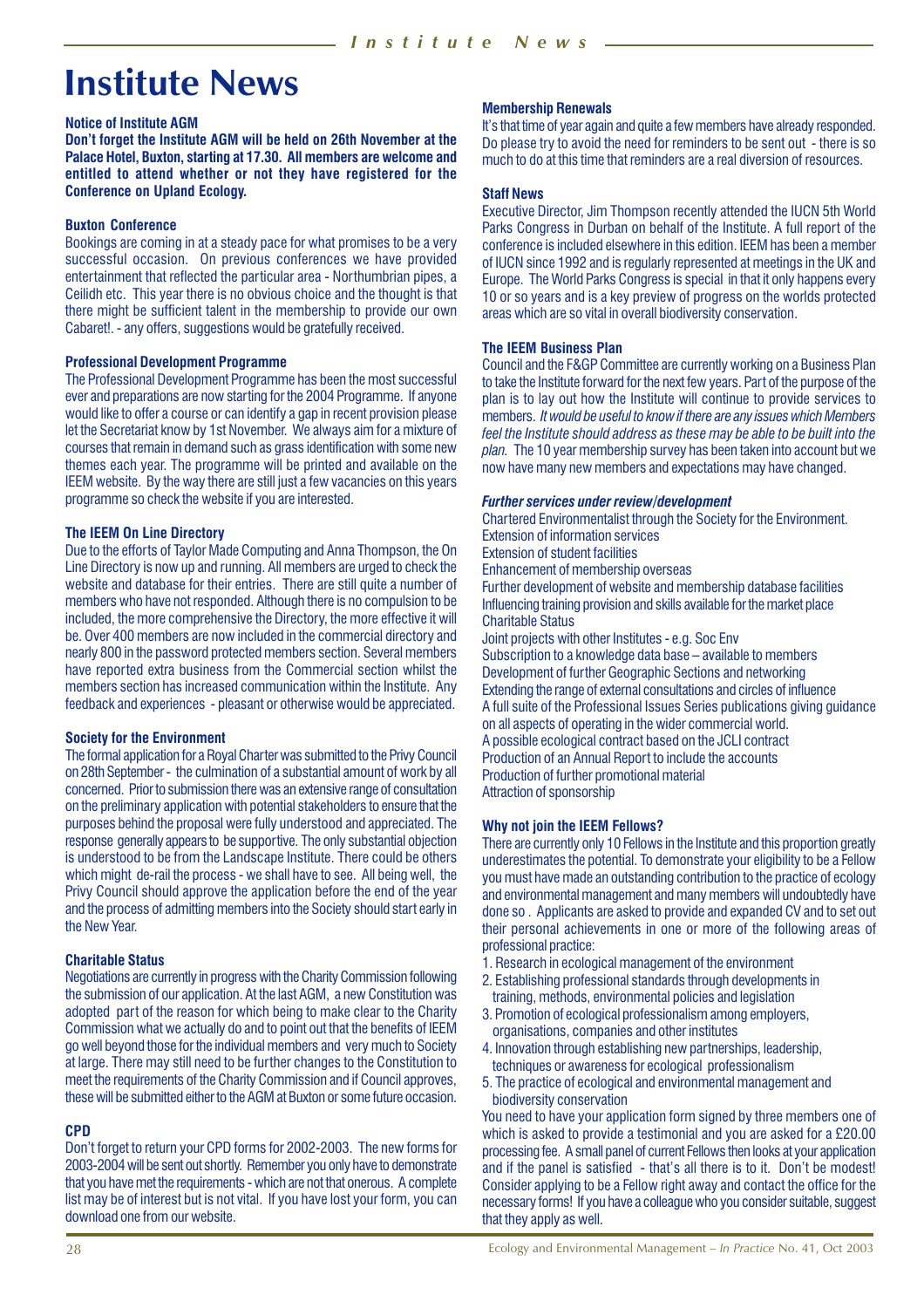## **News in Brief**

### **Living battery**

*Rhodoferax ferrireducens* a bacterium found in the marine sediments of Virginia, USA is able to convert sugar into electricity in a highly efficient manor. Scientists believe that these bacteria could provide a battery, which produces economical electricity for remote places. It is capable of generating electricity while feeding on simple sugars such as glucose (the main form of sugar in the environment), fructose (found in fruits), sucrose (in sugar cane and beet) and xylose (a constituent of wood and straw). Although the process is highly efficient, it is slow. At the moment the amount of power produced could just about run a calculator. Nevertheless, the prototype battery ran for 25 days. With this principle could allow a cup of sugar to power a 60-watt light bulb for 17 hours. A bacterial battery could be used in environments where it is difficult or costly to charge batteries. For people living in poor, remote communities, it might be possible to adapt the process so that they can use farm waste to power batteries.

### **Local wildlife mops up £7 million Lottery cash**

English Nature's Wildspace! grant scheme recently announced its latest and final awards of nearly £500,000 for Local Nature Reserves across England. This pushes the total Lottery money distributed to nearly £7 million. These grants include funding for a further seven Community Liaison Officers bringing the total number employed through Wildspace! to 90. The scheme uses National Lottery money from the New Opportunities Fund Green Spaces and Sustainable Communities Programme to improve and create Local Nature Reserves (LNRs) where they are needed most, helping local communities explore nature on their doorstep. 6 Regions in England benefit from the latest awards of between £35,000 and £177,000 for improving LNRs, educational projects and employing Community Liaison Officers.

English Nature's Chair, Sir Martin Doughty said: *"It is a fantastic achievement for us to have distributed nearly £7 million in just 2 years to help to give many communities the opportunity to experience wildlife on their doorstep. We can now concentrate our efforts to make sure that these innovative and exciting projects achieve their full potential and reach as many people as they can."*

### **Making Tracks for Mammal Survival**

For the first time there is going to be a co-ordinated approach to regular surveying of all mammal species across the UK. 23 organisations with interests in wildlife are to join forces, and form the Tracking Mammals Partnership. This spearhead will provide a comprehensive nationwide assessment of increases or decreases in numbers and suggest where directed management or broader conservation measures are needed to assist the ongoing survival of our native mammal species.

In the last 100 years, many of our native mammals have felt the effects of habitat loss, change through agricultural intensification, persecution, and competition from non-native species. The Tracking Mammals Partnership intends to benefit from the experience of effective bird monitoring in the UK, gained over the last 30 years. Data on ongoing population changes of mammals will be collected through a programme of annual surveys, run by organisations in the Partnership, with the help of a nationwide network of volunteers. The information obtained will inform conservation and wildlife management decisions, be relevant and interesting to a wide range of groups and will be included in future Government assessments of the quality of life in the UK.

Dr Jessamy Battersby, has been assigned the post of coordinator for the partnership, and will liase with all the organisations involved, developing standardised survey techniques, and improving the collection and collation of data. Dr Battersby said: *"The aim of the Tracking Mammals Partnership is* *to make good quality data accessible to a wide range of organisations and to assist the government in making informed decisions on mammal issues."*

### **20th Century Doomsday Book of the Welsh Landscape**

Priority habitats of Wales is the culmination of more than twenty years of survey work by the Countryside Council for Wales. It provides a uniquely detailed record of a cross section of Wales' most vulnerable natural habitats, which are in need of conservation action. Twenty-seven terrestrial and freshwater priority habitats are listed as being in need of conservation work, under the UK Government's Biodiversity Action Plan initiative. Much of the information presented in the publication has, up until now, been largely inaccessible to the public.

Among the familiar Welsh habitats in the publication are upland oak woods, lowland heathland, species-rich-hedgerows and coastal sand dunes. Tim Blackstock, CCW's Head of Natural Sciences said: "Although some of the habitats in the publication are still relatively common in the Welsh landscape, others are becoming increasingly rare and fragmented because of the way we have used and changed our natural environment."

"This information will help guide habitat restoration and re-creation projects that are developing as part of Local Biodiversity Action Plan initiatives throughout Wales. This is exactly the kind of data which is needed so that CCW, and our partners, can develop realistic yet challenging targets for habitat maintenance, restoration and re-creation," continued Tim Blackstock. Carwyn Jones, Minister for Environment, Planning and Rural Affairs launched the publication.

### **A Walking Sausage?**

An insect belonging to an ancient group of invertebrates nicknamed the "Jurassic Insects" recently rediscovered 500 miles east of Australia has successfully hatched at Melbourne Zoo. An egg laid by a female Lord Howe Island Stick Insect, affectionately known as the "walking sausage" because it is fat as a thumb and has no wings, has hatched nearly seven months after it was laid. There is little known about this bizarre insect, which is believed to predate the demise of the dinosaurs. The species was rediscovered in 2001, 80 years after it was thought to have been eaten to extinction by rats which infested the island after they escaped from a ship that had run aground.

For centuries the *Dryococelus australis* had thrived on Lord Howe Island, 500 miles east of Australia in the Tasman Sea. An adult can grow up to 15cm long but was no match for the predatory villains that consumed them to the brink. In 2001, scientists discovered a tiny colony of walking sausages on Ball's Pyramid, about 23km (14 miles) off the coast of Lord Howe Island.

The zoo says it is now intending to reintroduce the insects to Lord Howe Island but only after it has eliminated the rats.

### **Obituary**

### **Max Nicholson CB CVO 1904–2003**

This pioneering conservationist who was instrumental in setting up English Nature died on 26 April, aged 98. Max Nicholson was Director-General of the Nature Conservancy Council (as it was then called) during its formative years, between 1952 until 1966, establishing the first nature reserves and helping to set up a network of legally protected wildlife sites – Sites of Special Scientific Interest (SSSIs). He also helped create the World Wildlife Fund in 1961. Max was a distinguished ornithologist. He wrote books on birds, conducted censuses, developed counting techniques and worked on bird ecology. In 1932 he created the British Trust for Ornithology and in 1938 helped found the Edward Grey Institute of Field Ornithology. In 2000, at 96, he drew attention to the decline of sparrows in south-east England, which led to a government grant for research. English Nature Chief Executive, Andy Brown said, "Max's achievements are truly remarkable. Virtually single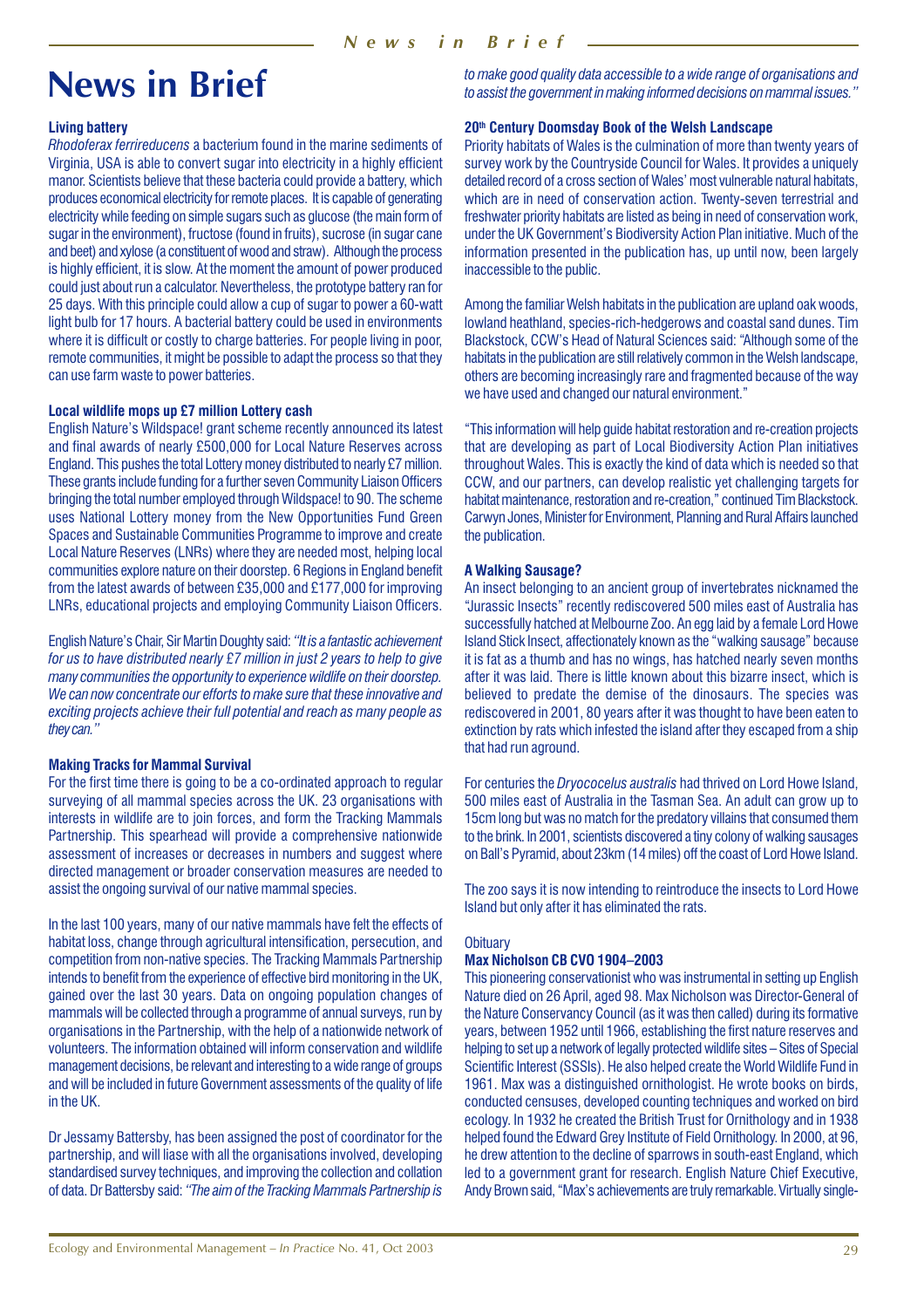handed he constructed the framework for nature conservation in this country, which has served us well for over 50 years."



### **A welcome return.**

Lower pollution levels in rivers increased fish stocks and better management of the riverbanks has lead to a resurgence in the number of otters found in and around England's rivers. The National Otter Survey for England, which was published in May this year shows that otters are once again found in areas of the country they have not been seen in for nearly 50 years. The Environment Agency and The Wildlife Trusts searched more than 3,300 riverbank and wetland sites during 2000-2002 for indications of the presence of otters. Of the sites surveyed nearly 35 per cent showed evidence of otters, up from just 5.8 per cent in 1977-79. In every one of England's 12 regions and river catchments the number of sample sites with signs of otters increased. However, the limited signs of recovery in some areas remain a concern. Alastair Driver, the Agency's National Conservation Manager, said: *"We can't become complacent. Otters are not increasing as fast as we would like in some areas and we will need to concentrate on ways to protect the animals from the motor car - which continues to be one of the biggest threats to the otter."*

#### **Butterfly Conservation**

Butterfly Conservation has released two new leaflets that are designed to aid in the conservation of these colourful insects. The first 'Brownfields for Butterflies' is an introductory leaflet to the value brown fields have for some of Britain's best-loved butterflies and moths. The second 'Butterflies in Towns and Cities' are guidelines for managing urban habitats for butterflies. Within this guidance note important areas for butterfly habitat are discussed including: grassland and scrub, trees and woodland hedgerows, road verges and field margins and damp grassland and wetlands. These booklets are available form The British Butterfly Conservation Society Ltd www.butterflyconservation.org or Manor Yard, East Lulworth, Wareham, Dorset BH20 5QP.

### **Moorland Management**

Scotland's Moorland Forum has produced a guidance booklet on the Principles of Moorland Management. The guide is aimed at encouraging the highest possible standards of management of the moorland areas of Scotland. Improved management is capable of providing enduring benefits for the landscape, for biodiversity for the rural economy and for local communities.

The guidance includes topics such as good management practice for a wide variety of moorland conservation management situations from Rotational muirburn, heather cutting, heather restoration and regeneration to sheep tick and deer management.

This guidance will be instrumental in fulfilling Scotland's international commitments to protect and improve the populations, species and habitats listed within the EC birds and Habitats Directives as well as securing the aims and objectives of the recently published draft Scottish Biodiversity action plan.

### **TECHNICAL DIRECTORS & PRINCIPAL CONSULTANTS**

### **Ecoscope** APPLIED ECOLOGISTS

### **£30 – 50k plus benefits**

RPS Ecoscope is a leading multidisciplinary environmental consultancy specialising in ecology and is part of the RPS Group plc, Europe's largest environmental consultancy, fully quoted as a FTSE 250 company on the London Stock Exchange. We are the largest employer of ecologists in the private sector with in the region of 40 full-time staff. We provide quality scientific solutions to the public and private sectors for the benefit of conservation, the environment and business. RPS Ecoscope is founded on providing quality ecological advice which we believe should play a pivotal role in the protection and enhancement of our environment. We have written a number of standard textbooks for the profession and we believe in striving to be the best in our field. The Company was recently honoured by a DTi Smart Award for excellence in technical innovation

We are now seeking to appoint Principal Consultants and Technical Directors to be based at a number of our offices in the UK. Successful candidates will be top-flight in their field and will play a major role in developing the Company's ecological work to increase market share and influence.

**Principal Consultants** would be expected to possess:

- 10 years experience of applying ecological principles to a range of projects, preferably within an environmental consultancy framework
- A substantial record of marketing environmental services
- The ability to actively seek and develop new areas of work
- A record of publishing technical material in an appropriate 'journal'
- Substantial experience of managing large, multidisciplinary projects
- Substantial experience of client liaison, contract negotiation
- Evidence of a reputation for excellence in his/her field
- Experience of public inquiry work, writing proofs of evidence, giving evidence, liaison with lawyers etc.

**Technical Directors** would, in addition to the above, be expected to possess:

- A strong record of senior management involving the management of senior and principal grades
- Demonstration of skills in personnel management and conflict resolution
- Substantial skills in and experience of contract negotiation
- Substantial skills in and experience of client representation with third parties
- A proven track record of innovation in ecology
- Demonstration of significant ecological understanding and its application in commerce, good publications record
- High level of corporate responsibility
- Excellent record of winning work, establishing teams, delivering contracts on time, on budget
- Understanding of financial management systems and corporate reporting

If you have what it takes and are serious about joining the Company, please send your CV and a sheet of A4 describing why you would like to be considered for these senior positions, to: Sue Stewart, RPS Ecoscope, Willow Mere House, Compass Point Business Park, Stocks Bridge Way, St Ives, Cambs. PE27 5JL. Email: stewarts@rpsplc.co.uk. Further company information can be obtained from www.ecoscope.co.uk and www.rpsplc.co.uk.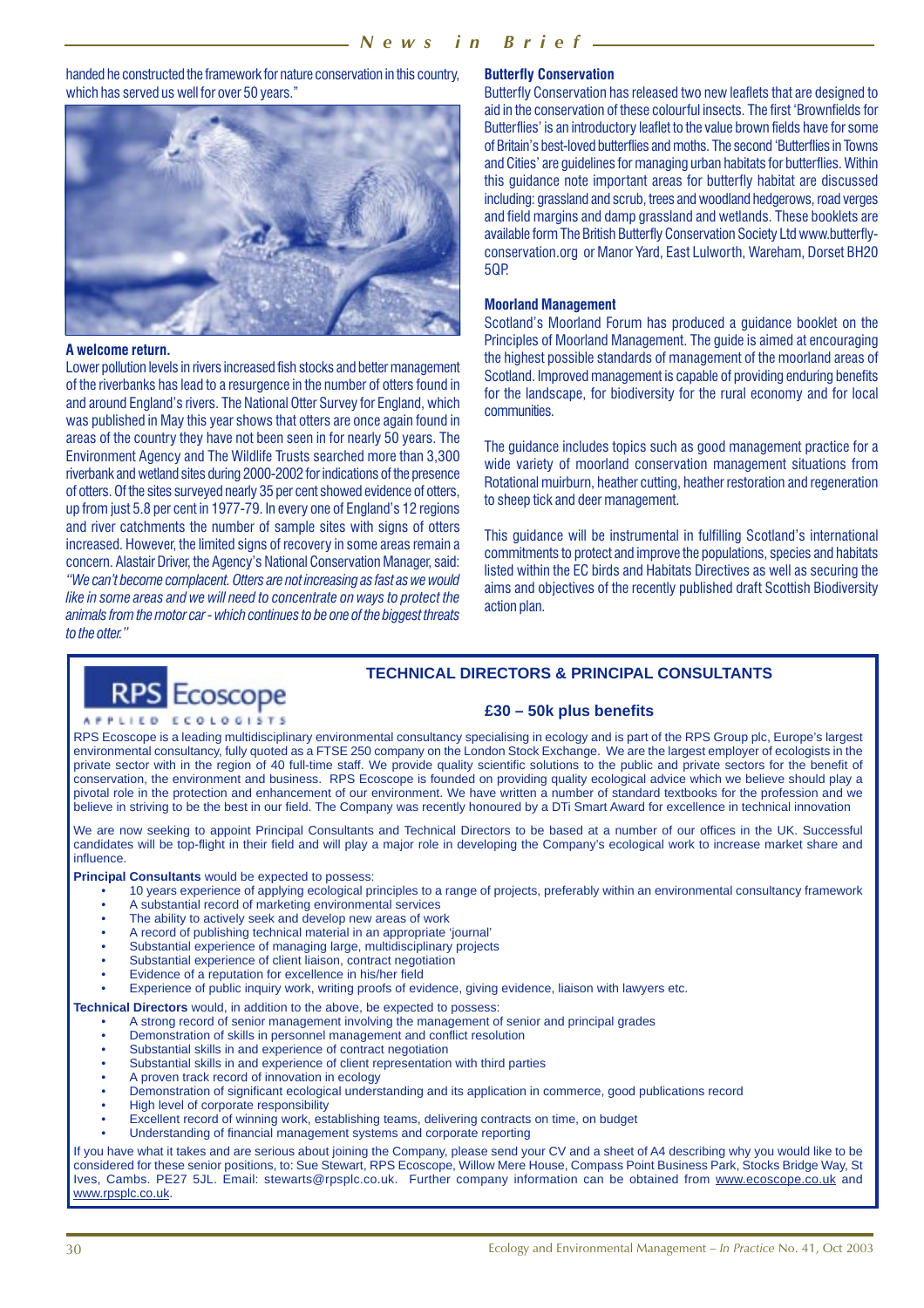## **IEEM is pleased to welcome applications for membership from the following:**

If any existing member has any good reason to object to someone being admitted to the Institute, especially if this relates to compliance with the Code of Professional Conduct, they must inform the Executive Director by telephone or letter before 15th November 2003. Any communications will be handled discreetly. The decision on admission is usually taken by the Membership Admissions Committee under delegated authority from Council but may be taken directly by Council itself.

### **Full Membership**

Mr Koru J. Alagoa, Mr Colin J. Barr, Mr Maxwell A.S. Carstairs, Mr Muk Kwai Cheng, Mr Kevin J. Cloud, Miss Debbie Court Mr Richard M. Crompton, Ms Marie-Claire A. Edwards, Mr Gavin Forkan, Miss Susan E. Hogarth, Mr Simon T. Humphreys, Mr Adrian Knowles, Mr Patrick J. Lehain, Mr Derek Lord, Mr Patrick K. McKenna, Mr Joel E. Miller, Mrs Fiona T. Morris, Mr Marc Naura, Mr Peter A. Nicholson, Mrs Mary L. Norden, Mr Michael J. O'Kell, Ms Pernille V. Olsen, Dr Barry Shepherd, Dr Matthew J. Shepherd, Miss Alison E. Slade, Mr Freddie P.R. Symmons, Dr Barry C. Tranter, Miss Natalie Walker, Mr Stephen P.B. West, Mr James H. Williams.

### **Associate Membership**

Mr Christopher J. Allen, Mr Vilas Anthwal, Mr Brian J. Armstrong, Mrs Susan Bartlett, Dr Jasmin A. Barwig, Mr Dominic S. Burton, Mr Simon F. Cahill, Miss Sarah Cane, Mr Alastair J. Chapman,Mrs Rupinder Dhillon-Downey, Mr Derek J. Gow, Mr Paul Hudson, Miss Lindsey J. Husband, Miss Caroline Irish, Miss Claire L. Jeeves, Mr Matthew J. Levan, Ms Cressida Mansfield, Miss Bethany G. Marshall, Miss Kay Marriott, Mr Simon A. Mason, Mr William G. Miles, Mr Michael T. Muir-Wright, Miss Lindsey A. Rendle, Miss Alison J. Riggs, Miss Victoria M. Rose, Mr Paul J. Scott, Miss Camilla H.G. Smith, Mr Edward Stocker, Miss Helen Swann, Miss Caroline J. Thorogood, Mr Valery Votrin, Mr Samuel Watson, Miss Harriet S.E. Webb, Miss Alisha E.S. Wouters.

### **New admissions to IEEM**

### **IEEM is very pleased to welcome the following new Members:**

### **Full Membership**

Mr Richard S. Adams, Miss C. Louise Bebb, Mr Jonathan Brickland, Dr Kenneth Campbell, Mr Mark Clancy, Ms Rose Clarkson, Mr Michael Davies, Mr Tom Dearnley, Mr Robert A.C. Edmonds, Mr Jonathan P. Guest, Miss Rebecca J. Hall, Mr Matthew C Jones, Miss Claire L. Leech, Mr Kevin R. Patrick, Mr Timothy F. Rafferty, Mr Peter Robson, Mr Richard Sands, Dr Iain Sime, Mrs Susan E. Steel, Mr Michael P. Thompson, Mr Johnny Turner, Dr Jackie Underhill, Dr John Underhill-Day, Dr Anthony T. Walentowicz, Mr David J. Weaver.

### **Associate Membership**

Miss Nichollette C. Brown, Mr Benjamin D. Crabb, Miss Helen E. Dixon, Mr Abel Drewett, Miss Bonnie Eldridge, Miss Gemma S. Fenn, Mrs Katherine J. Hall, Miss Alexandre Harper, Miss Lindsey Howard, Miss Johanna Joensalo, Mr Jonathan P. Kendrew, Miss Gemma E. Lee, Mr Martin P. Macefield, Miss Colleen A. Mainstone, Mr Lee Mantle, Mrs Helen J. Markwell, Miss Clare H. Morris, Miss Crona O'Shea, Mr John Robinthwaite, Miss Kate Taylor, Miss Amy Thristan, Mr Jeremy Truscott, Mr Richard J. Walls, Dr Clair Williams.

### **Student Membership**

Miss Suzanne Cooper, Mr McNeill Ferguson, Mrs Jacqueline A. Gilbert, Miss Vicki Howitt, Miss Gladys M. Nzuobontane, Miss Nenyelum W.Okonkwo, Mr Paul Richardson, Miss Lynne M. Roscrow, Miss Alexe E.D. Rose, Miss Marion H. Thomson.

### **Affiliate Membership**

Rev.Martin Francis, Mr Paul A.Harmes, Miss Helen M. Proctor, Mr Jonathan G. Richards, Ms Judith Roberts.

### **The following have successfully upgraded their Membership from Associate to Full**

Mr Mick Green, Mr Giles Groome, Miss Julie Tuck.